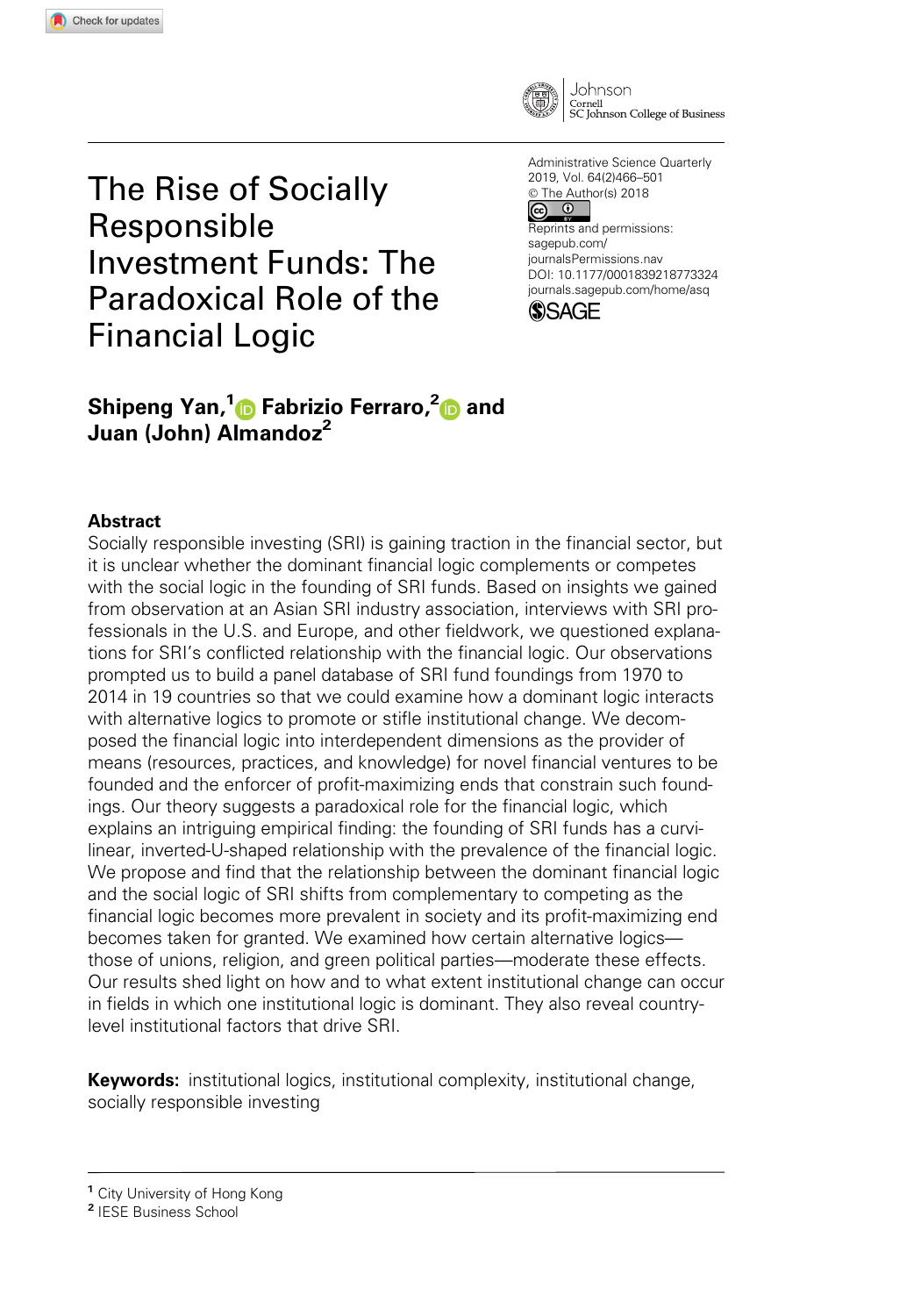Institutional logics define the organizing principles of an institutional order, such as its values, norms, assumptions, and practices (Thornton, Ocasio, and Lounsbury, 2012). In the financial sector, a dominant financial logic that focuses on individualism and profit maximization plays this guiding role (Friedman, 1970; Jensen, 2002). A number of authors have observed that the financial logic increasingly characterizes the functioning, priorities, and values of business organizations, financial and otherwise (Epstein, 2005; Krippner, 2005; Davis and Kim, 2015). In the context of this growing prevalence of the financial logic worldwide, often seen as an intrinsic part of the global diffusion of economic rationality (Meyer et al., 1997; Polillo and Guillén, 2005; Weber, Davis, and Lounsbury, 2009), the emergence of socially responsible investing (SRI) is somewhat puzzling. SRI, a hybrid practice that brings environmental and social goals into the world of investments, has emerged as a promising and potentially impactful alternative to mainstream financial investment practices (Sparkes, 2003; Pache and Santos, 2013; Battilana and Lee, 2014; GSI-Alliance, 2015), but it seems to contradict the central individualistic values and premises of the financial logic.

Several authors studying institutional logics have observed that logics are ''mutually dependent, yet also contradictory'' (Friedland and Alford, 1991: 250), but we need to know more about the conditions under which logics like those underlying SRI are complementary or competing, or may even shift from one to the other. Previous studies of SRI and other financial organizations with social ends have found a conflicting relationship between the financial logic and social goals. In the Swedish mutual fund industry, for instance, the more that investment professionals were steeped in the financial logic, the more firmly and persistently they resisted the emergence of SRI funds (Jonsson, 2009; Jonsson and Regnér, 2009), because SRI was perceived as inconsistent with the norm of maximizing financial returns. In U.S. community banks, Almandoz (2012) similarly showed that founders' deeper embeddedness in a financial logic was detrimental to the founding team's success in starting a communityoriented bank. But other studies have found that financial and economic institutional logics are potentially complementary with other logics (Lee and Lounsbury, 2015; Smets et al., 2015). Mainstream financial organizations steeped in an existing financial logic, such as mutual funds (Lounsbury and Crumley, 2007) or commercial banks (Marquis and Lounsbury, 2007), may be sources of well-trained personnel who leave those firms to found competing organizations based on other logics (Thornton, Ocasio, and Lounsbury, 2012). In this way, the financial logic can simultaneously provide means that can be used for a variety of social ends and constrain those ends by making enterprises steeped in social goals illegitimate. In terms of the rise of SRI funds, some aspects of the financial logic related to its profit-maximizing ends may be detrimental, while other aspects related to actors' knowledge, expertise, and practices, which could be redeployed as means for a variety of social ends, may be beneficial.

Whether the financial logic is complementary or competing with other social goals likely depends on the overall prevalence of the financial logic in society. The more prevalent it is, the more that the financial end of profit maximization becomes taken for granted, especially in the financial domain, and the more likely it is that financial means will be employed toward only that end. Therefore, as the financial logic becomes more prevalent in society, the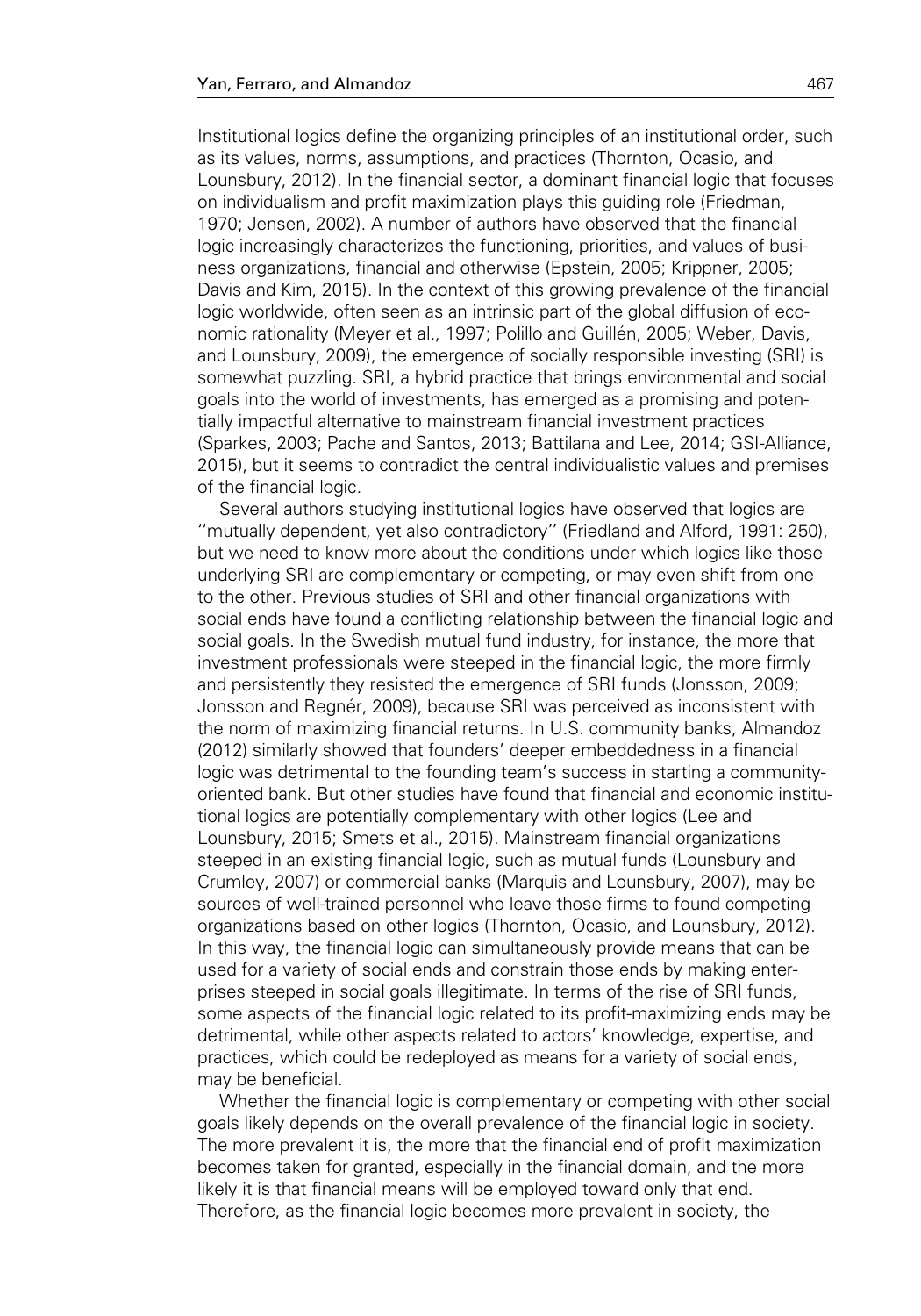relationship between financial and social logics should shift from complementary, leading to more SRI founding, to competing, leading to less SRI founding. Both forces may be present simultaneously, but at a certain point of financial prevalence, the constraining influence of the financial logic may equal or even surpass its enabling role. A peak of SRI foundings could be reached followed by a decline in SRI foundings when the means and resources of the financial logic are redeployed almost exclusively to serve traditional financial end goals.

While the financial logic plays a dominant role in the field of financial organizations (Reay and Hinings, 2009), other institutional forces can shape the dynamics of the field and thus contribute to the emergence of SRI (e.g., Durand and Jourdan, 2012). Community, religion, and the state are three of the most commonly studied and relevant institutional logics in the SRI context, because they foster ends that complement the social ends of SRI and conflict with the profit-maximizing end of the financial logic. On one hand, these alternative ends could allow social logics to engage more successfully with the means (resources) available to actors steeped in the financial logic and better facilitate the establishment of new SRI funds. On the other hand, these alternative ends could suffer from a ''deviance discount'' imposed by the financial logic (Jonsson, 2009; Jonsson and Regnér, 2009) that may hinder their usefulness for SRI emergence. When the dominant financial logic and those alternative logics are all highly prevalent, the resulting friction may diminish the likelihood of financial and social logics successfully integrating for the emergence of new SRI funds.

Other scholars have shown that one logic may amplify or hinder the influence of another (Reay and Hinings, 2009; Lee and Lounsbury, 2015), but we hope to show that such influence varies depending on how prevalent a dominant logic is in society. We also examine whether decomposing institutional logics into means and ends helps to explain how the relationship between the dominant financial logic and the social logic shifts from complementary to competing, and thus we suggest a potentially important framework in the analysis of the adoption of hybrid practices and of institutional change. Finally, we aim to shed light on what drives the emergence of SRI across time and countries, as a special case of the expansion of a hybrid practice.

### COMPETING AND COMPLEMENTARY LOGICS

### The Complexity of Socially Responsible Investing

There is considerable heterogeneity in terminologies, definitions, strategies, and practices (Sandberg et al., 2009), but in broad terms SRI is a hybrid form of investing that incorporates non-financial concerns—such as environmental, moral, and social—into investment decisions. This form of investing embodies institutional complexity: the presence of competing stakeholders (Fligstein and McAdam, 2012; Scott, 2014) and contradictory prescriptions from multiple logics (Kraatz and Block, 2008; Greenwood et al., 2011). The institutional origins of SRI reflect this complexity. The roots of modern SRI had strong religious underpinnings, particularly in Christianity, because Christian churches ''played a pioneering role in the development of SRI globally'' (Sparkes, 2006: 43). In the U.S., SRI began with John Wesley, one of the founders of the Methodist movement in the eighteenth century, who opposed investing in sinful activities,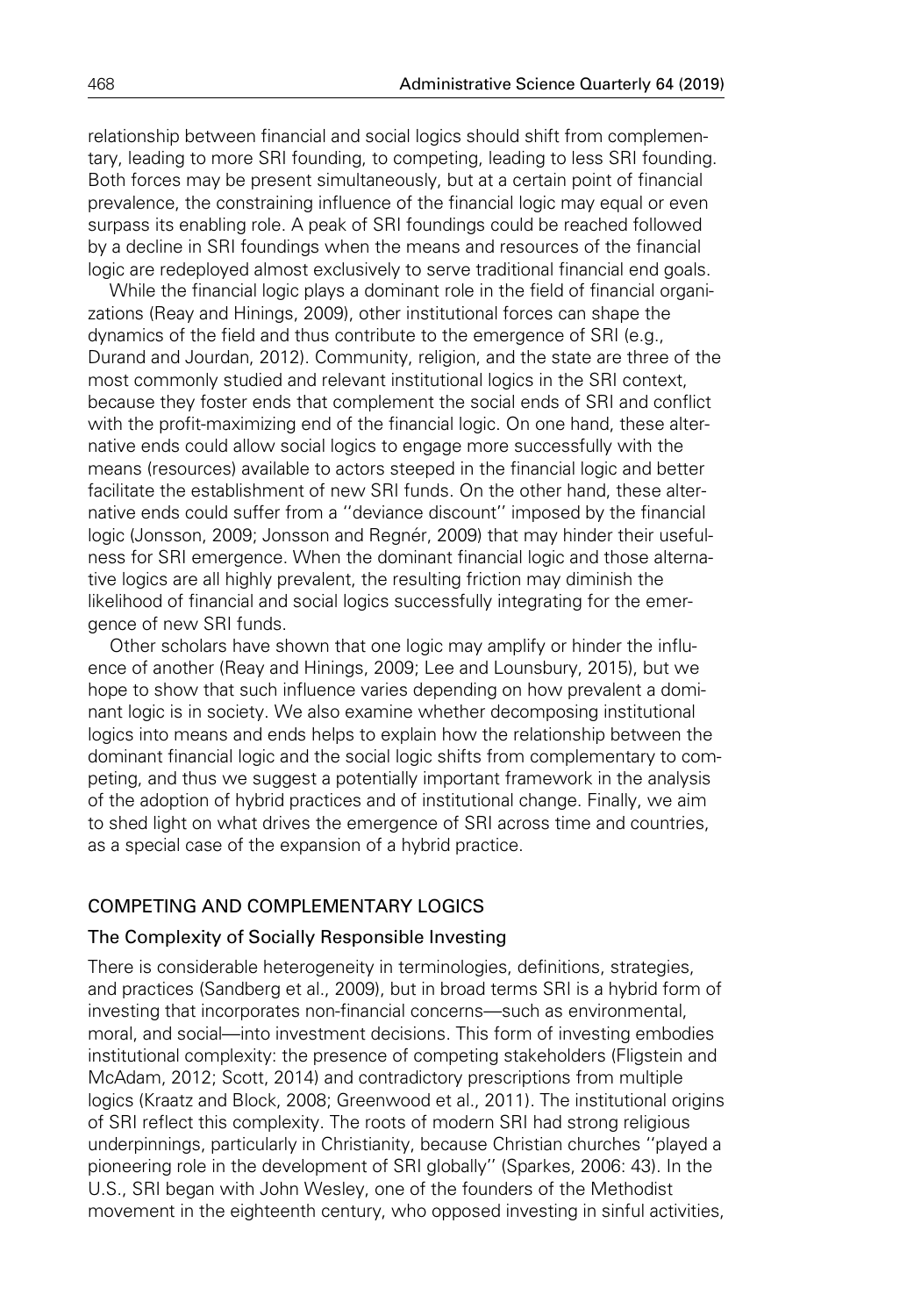such as the slave trade, the arms trade, and alcohol. The first modern SRI mutual fund in the world, the PAX World Balance Fund, was established in 1971 by United Methodist ministers concerned about profiting from the Vietnam War. As the market offered ''no alternatives at the time'' (Sparkes, 1995: 115), those ministers mobilized and created, with the help of financial professionals, a niche sector for retail investors that attracted churches, charities, endowments, nongovernmental organizations (NGOs), and socially conscious individuals. Thus the religious logic is important in this domain.

As SRI moved beyond niche market segments, it expanded from merely abstaining from certain sectors to advocating for socially responsible practices, including fair employee compensation and benefits and, more broadly, human rights. For that reason, trade unions representing workers' rights were at the frontline of the SRI movement (Jonsson and Regnér, 2009; Arjaliès, 2010; Giamporcaro and Gond, 2016). The first SRI legal case in the U.S., Cowan v. Scargill, was brought to court in 1984 by trustees of the mineworkers' pension fund. SRI attracted more interest in the mid-1990s, when sweatshop scandals erupted at public corporations, leading unionized workers to move their pension fund assets away from those organizations (Rivoli, 2003). Worker and trade unions played a role in the diffusion of SRI practices because of their governance role in many pension funds, which are increasingly dominant in capital markets (Sparkes, 2003; Vitols, 2011).

States started to influence the development of SRI when SRI began to occupy a significant portion of total investment assets (Lewis and Juravle, 2009). A critical moment with global repercussions came in 1997 when the Labor government in the UK instituted SRI disclosure requirements for pension assets (Sparkes, 2003). France, Germany, Sweden, Belgium, Norway, Austria, and Italy quickly followed suit (Vitols, 2011). The adoption of SRI policies in 2004 by the Norwegian Sovereign Wealth Fund was also important, as it resulted in some high-profile decisions such as its 2008 divestment from Walmart (Vasudeva, 2013).

In spite of its social goals and ambition, SRI is a financial investment practice and thus deeply rooted in the financial logic; that logic is dominant and central in the construction of an SRI fund (Besharov and Smith, 2014). An uncompromising component of SRI is that financial return is important. In fact, ''One of the key factors distinguishing SRI from charitable giving is concern for financial returns'' (Sparkes, 2003: 22). Logue (2009: 1) stated that ''done incorrectly . . . [SRI] sometimes emphasizes feeling good over making money. That's unfortunate [because SRI] isn't separate from good investing.'' The importance of both social and financial goals highlights the complexity surrounding this hybrid investment practice. The main concern with SRI is that the social goals important to SRI founders are not perceived as legitimate in the context of the global financial logic in which SRI is embedded.

### A Global Financial Logic

Due to the global diffusion of rationality in society's governance (Meyer et al., 1997), the utilitarian, materialistic culture of the financial logic has powerfully affected nation-states (Polillo and Guillén, 2005; Weber, Davis, and Lounsbury, 2009) and has universally prescribed self-interested and profit-maximizing norms, values, and practices (Fourcade, 2006). But even though it has a global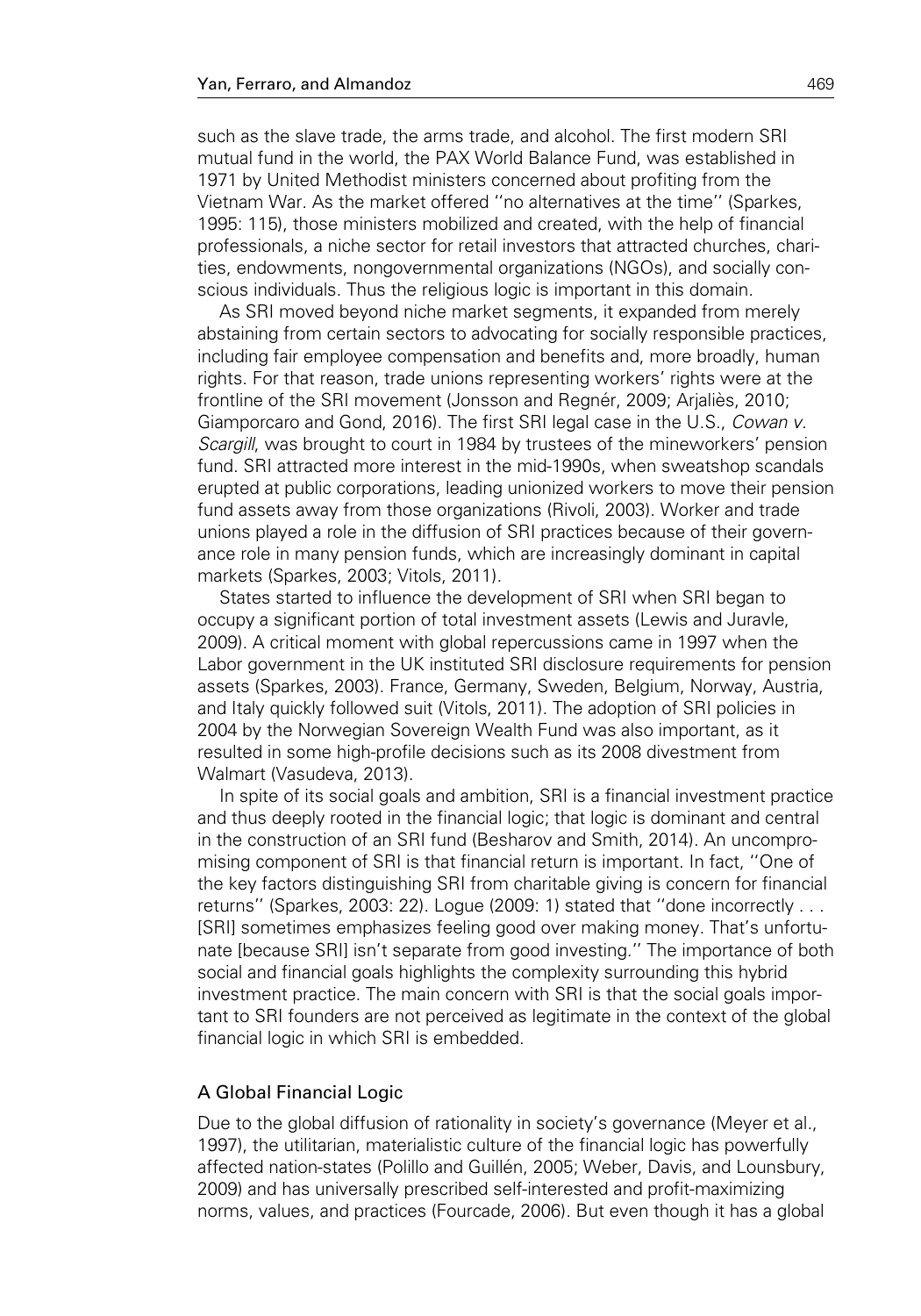and deepening reach (Davis and Kim, 2015), the financial logic has seeped into each country's institutional fabric to a different depth. The greater prevalence of the financial logic in a country increases the probability that financial values, norms, and ends will be taken for granted and externalized as objective facts (Berger and Luckmann, 1966), not only in the financial field but in society more broadly.

The financial logic is so prevalent in the U.S. that it is natural for people to refer to education as investing in human capital and to friendship as building social capital (Davis, 2009): various spheres of personal life have increasingly become understood in financial terms and therefore as potential objects for securitization (Zelizer, 2007). In that kind of society, it is not surprising that even the value of such social organizations as nonprofit hospitals (Brickley and Van Horn, 2002) would be measured in terms of financial goals. Dominant logics prevalent in society thus appear to exert a gravitational pull on other logics, altering their orientations. Alternative logics might resist this colonization (Marquis and Lounsbury, 2007) or find complementarities with the dominant ones at the level of practices (Smets, Morris, and Greenwood, 2012). Under what conditions dominant and alternative logics can be complementary remains an open question.

### How Means and Ends Affect the Complementarity of Logics

Decomposing the financial logic into means and ends can shed light on the conditions under which that logic complements or competes with alternative logics in society. Institutions not only prescribe ''the end goals towards which actors should be directed, but also the means by which those ends are achieved'' (Friedland and Alford, 1991: 251). Decomposing logics into means and ends, either explicitly or implicitly, is a fairly common practice in the institutional literature (Friedland and Alford, 1991; Pache and Santos, 2010; Durand and Jourdan, 2012; Wijen, 2014). Many frequently discussed components of institutional logics, such as motivations, values, interests, and goals, can be categorized as ends, whereas others, such as material practices, resources, experiences, and expertise, could be classified as means. This decomposition may help explore tensions and contradictions within a dominant institutional logic in a field when that logic provides means for practices inspired by alternative institutional logics that may contradict the ends considered legitimate in the dominant logic's particular domain.<sup>1</sup> The relevance of the means or the ends may be different in different contexts, which could have implications for whether the dominant institutional logic complements or competes with alternative logics.

<sup>1</sup> Decomposing logics into meaningful analytical categories is a common practice in the literature. In their review and development of the institutional logics perspective, Thornton and colleagues (2012: 59–61) helpfully arranged the institutional orders along an X-axis, displaying cultural subsystems such as community, economy, and religion that exhibit different logics, and a Y-axis, showing conceptually distinct decomposable categories such as sources of legitimacy, authority, and norms within those orders. Their list was not meant to be definitive or exhaustive, and they acknowledged that many ways of breaking down the characteristics of each institutional order are possible. The very notion of a ''logic'' on the X-axis presupposes that those distinct Y-dimensions are interrelated, or positively correlated; however, those different characteristics along the Y-dimension may be more significantly present in different contexts, may have distinct effects on organizations, and may also interact differently with other institutional forces.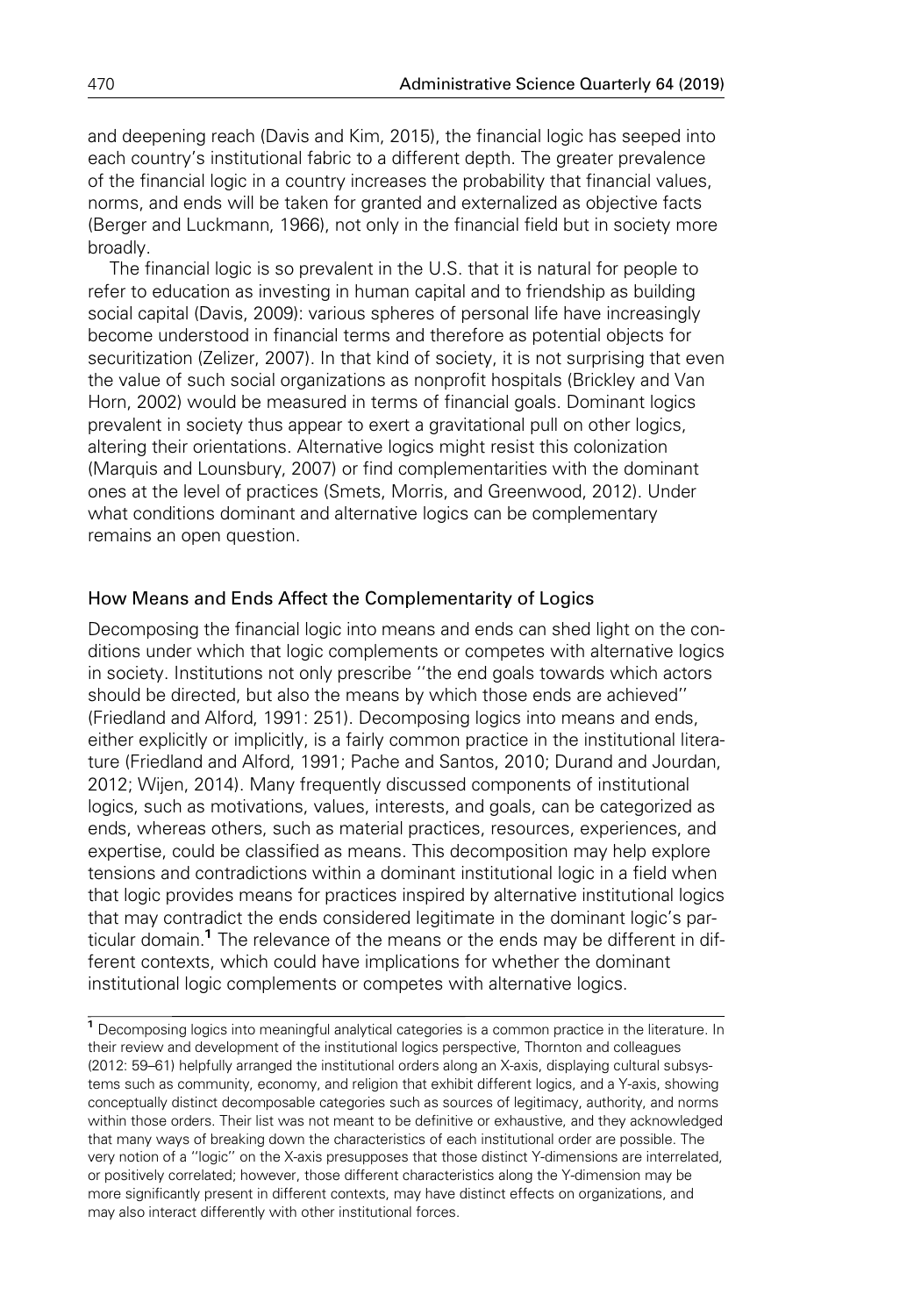Exploring this form of intra-institutional complexity (Meyer and Hollerer, 2016), with the means and the ends of the same institutional logic pulling in different directions, may provide important insights about complexity, the diffusion of hybrid practices, and institutional change. Most research on complex institutional environments has focused on how different logics exercise competing demands, but some researchers have distinguished the impact of complexity based on different dimensions of logics. Pache and Santos (2010) proposed that conflicts about the ends of institutional logics bring about more explicit contestation or defiance and a lower likelihood of compromise than conflicts about means. Durand and his colleagues found especially severe conflict among organizations when competition involved end goals (Durand and Paolella, 2013; Paolella and Durand, 2016). By contrast, other research has found that carriers of different logics may have a collaborative relationship (Lee and Lounsbury, 2015), as one institutional logic may provide symbolic and material resources (Swidler, 1986; Thornton, Ocasio, and Lounsbury, 2012; Durand et al., 2013) to actors imbued with the other logic (Lounsbury, Ventresca, and Hirsch, 2003; McPherson and Sauder, 2013) who may pursue divergent goals and interests. But to our knowledge no scholarship so far has addressed how different dimensions (means and ends) of the same institutional logic exercise competing influences and how a dominant institutional logic may shift, depending on contingent factors, from being complementary to competing with alternative logics.

The means of a logic (resources, practices, knowledge) should initially be more versatile than its ends, as they can be deployed toward various ends. The ends of the logic give these means a direction (provide a purpose) and imbue them with values (legitimizing them). Over time, if a logic becomes more prevalent, audiences increasingly see the means of that logic solely as an expression of the logic's ends. This univocal interpretation of a logic's means is normatively enforced by stigmatizing any other use of those means as unprofessional, amateurish, or even sacrilegious. Yet these means can be redeployed toward different ends by actors in the field who are carriers of more than one logic (Almandoz, 2014; Scott, 2014), and that redeployment can, in turn, translate into a creative hybrid recombination of the original logics and be an engine for institutional change. This process is more likely to happen when the means of the logic are mature enough to be useful and transferable across ends and when the ends are not so pervasive in society that they limit actors' ability to see the opportunities for reusing the same means to different ends.

In terms of SRI founding, while legitimacy constraints enforced by the ends of the financial logic may decrease SRI founding in countries where the financial logic is more predominant, transferrable resources generated by the financial logic, such as financial experience and skills, may provide the means to facilitate such founding. As one SRI professional we interviewed put it, ''I have been in this industry for 20 years. What I do now is to apply finance skills in areas other than large banks. In social sectors, [these] skills are badly needed'' (fieldnote, 5/30/14). Thus, paradoxically, the financial logic could simultaneously aid and constrain the founding of SRI funds. Which of the two effects has a greater impact on such foundings likely depends on the prevalence of the financial logic in society, with the constraining effect being stronger at higher levels of prevalence.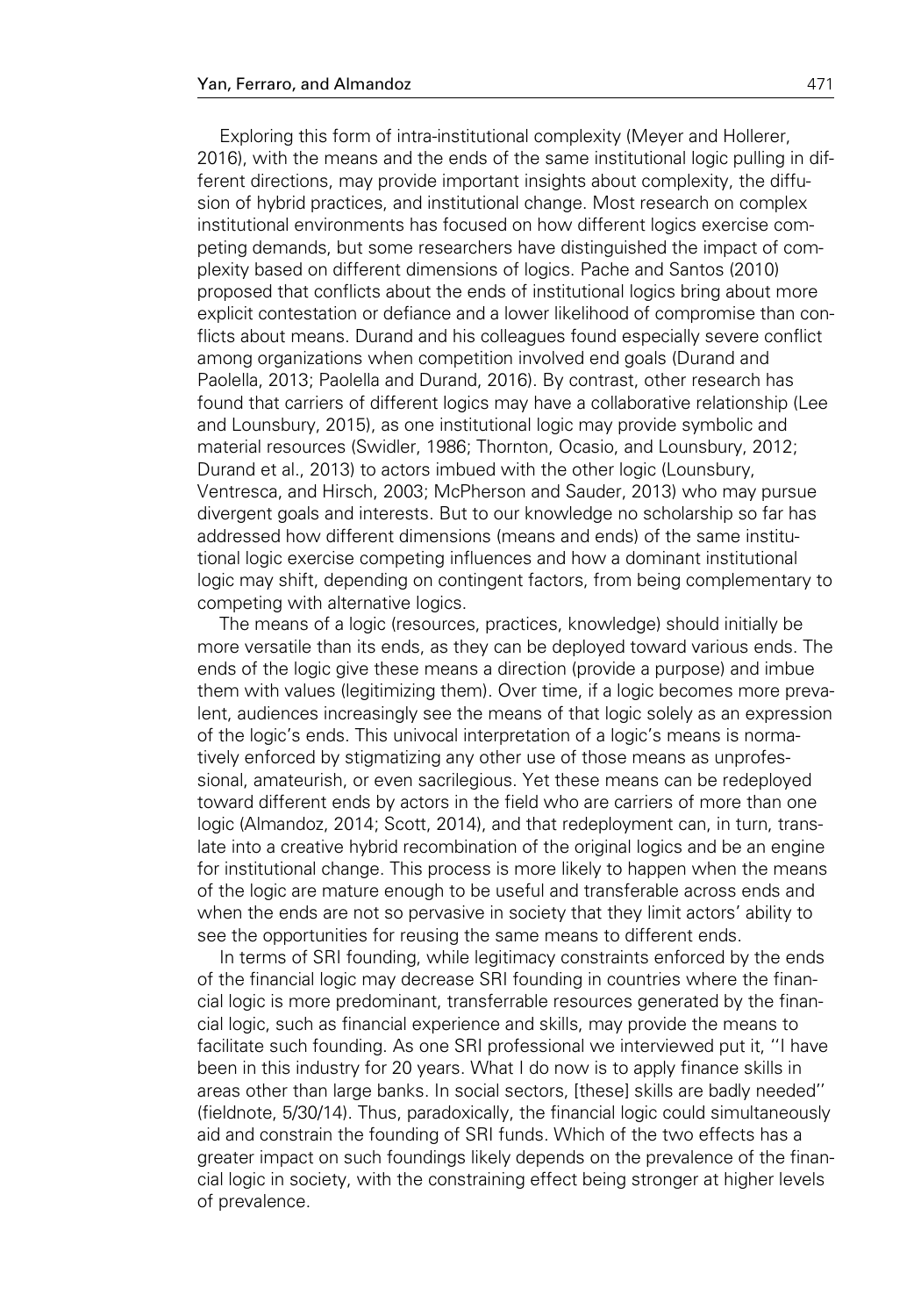### The Paradoxical Effect of the Financial Logic

Although the founding of SRI ventures is obviously affected by general market conditions and consumer demands, it fundamentally depends on two interdependent factors: strategic actors' choice or motivation to form an SRI fund and the available resources or means for doing so, which in turn are shaped by the characteristics of the institutional environment. The financial logic likely affects both factors: finance as a source of legitimate ends constrains the founders' motivations to start SRI funds, and finance as a provider of means supplies the societal resources to establish SRI funds. Given that both factors are necessary and complement each other in SRI foundings, the number of SRI funds founded in a given society each year should be a multiplicative function of these two interrelated forces arising from the financial logic.

Low prevalence of the financial logic. When the financial logic's prevalence in a society is low, financial values and beliefs are accepted but not taken for granted. Thus the ends of the logic do not significantly constrain how the means it provides are used, and actors can more freely incorporate ends and goals supplied by other logics. In such societies, financial organizations embodying various end goals could be legitimate (Durand and Paolella, 2013; Paolella and Durand, 2016). In the early history of SRI, many of its pioneers were able to diverge from what would become taken-for-granted financial norms, because their normative status had not been established (Lounsbury, 2002), and various forms of financial organizations were considered legitimate. One such pioneer, Joan Bavaria, launched her own SRI initiatives in the 1970s, when the professional norms of finance were less strictly defined in the U.S. than they are now. As the country experienced a period of social unrest and reflection, Joan ''was open to new and different considerations in the practice of investment management: practices that encompassed social and environmental, as well as financial, criteria'' (Waddock, 2008: 71).

A weak financial logic could even need to defer to alternative social, community, and state logics to enhance its standing in society, giving rise in some cases to SRI entrepreneurship. Jourdan, Durand, and Thornton (2017) documented a case of such deference in the context of private equity funds (the financial logic) financing unprofitable art-house French films (an alternative logic), thus conveying appreciation and respect to those film producers, to increase the funders' standing in the field.

But founding an SRI fund always requires some resources from a financial logic, typically available only in a society in which finance is at least modestly prevalent. Robert Zevin, another SRI pioneer in the U.S., was already a financial expert when he started his own SRI firm; as a Harvard economics Ph.D., he was among the first fund managers to use modern portfolio management theory and was deeply familiar with the resources provided by finance. When financial resources are unavailable, few SRI foundings are expected. One SRI expert attributed the marginal presence of SRI in emerging economies to the undeveloped nature of their financial markets and institutions. As she explained, one does not expect SRI to emerge ''when the stock market and major pension funds are immature and the regulatory processes need time, and potentially a lot of time''; in those cases, ''to develop SRI is simply too exotic'' (e-mail communication, 10/27/12).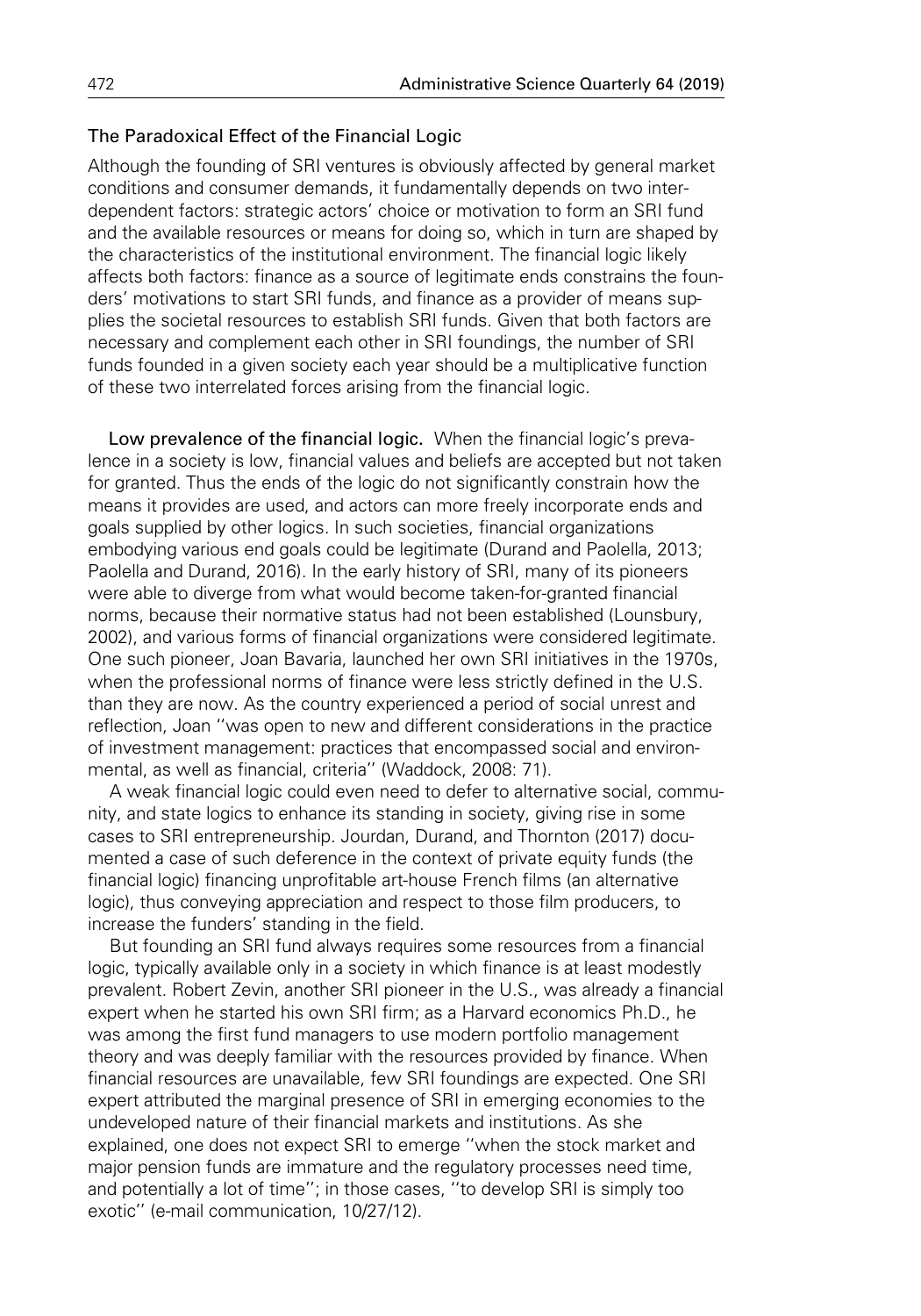Moderate prevalence of the financial logic. Various material and cultural means provided by the financial logic are portable and can be incorporated in a variety of organizations with multiple end goals. At moderate levels of financial prevalence, actors may be able to deviate from financial end goals yet still gain access to these means. In this case, alternative institutional forces may play a more complementary role with the financial logic in fostering novel financial ventures, and traditional financial actors and deviant players with different interests and identities will more likely be able to manage the rivalry of competing institutional logics through collaborative relationships (Reay and Hinings, 2009).

High prevalence of the financial logic. In societies in which the financial logic is highly prevalent, even if the resources conferred by that logic are plentiful, those resources are less likely to be diverted toward financial organizations with goals other than profit maximization because their goals may be categorized as deviant and thus illegitimate (Durand and Paolella, 2013; Paolella and Durand, 2016). Financial values and beliefs are not only accepted but taken as the normative and exclusive way of organizing the economy (Friedman, 1970; Jensen, 2002), especially the financial sector. This is because neo-classical economic thinking has shaped the ends of the financial logic and has established profit maximization as a normative principle (Friedman, 1970; Ferraro, Pfeffer, and Sutton, 2005). When maximizing financial returns becomes the only legitimate end goal in the financial sector, nonfinancial goals are considered inappropriate. Thus when the prevalence of the financial logic is higher, the means and ends associated with the financial logic are likely to be more tightly coupled. Under these conditions, the financial logic may not completely drive out SRI, but it may reduce considerably the number of SRI foundings.

In interviews with SRI professionals, we found a great deal of resistance toward SRI coming from actors deeply embedded in the financial logic, as they could measure the effectiveness of SRI only in terms of financial performance. A research analyst based in Hong Kong—where the financial logic is highly predominant—explained how his colleagues perceive SRI: ''In our company, if you go around and say SRI, they will go mad. 'Could you quantify SRI impact [on returns] on a three-month basis?''' (fieldnote, 3/18/13). This is consistent with prior findings on SRI in Sweden; as Jonsson (2009: 177) stated, SRI was not considered ''sound asset management'' because ''[investment] should be done to earn money.'' In societies with predominant financial logics, leaders of the SRI communities admit a ''continuous frustration'' that SRI is often opposed on the basis that ''it hurts returns'' (fieldnote, 3/18/13), and SRI managers we interviewed often made a point of distancing themselves from purely social objectives, insisting that their goal was to achieve competitive financial returns. The managing director of an SRI investment firm in the UK said, ''It is not altruistic; it is about good returns on a good investment which happens to have a beneficial byproduct" (Financial Times, 1/23/12). The regional head of a large U.S.-based asset manager stated at an SRI conference, ''We must be able to stand in front of the clients and say our [SRI] approach helps returns'' (fieldnote, 3/18/13).

In a society in which the prevalence of finance is increasingly growing, the number of SRI funds being established would likely increase with the prevalence of the financial logic until potentially a peak would be reached, and then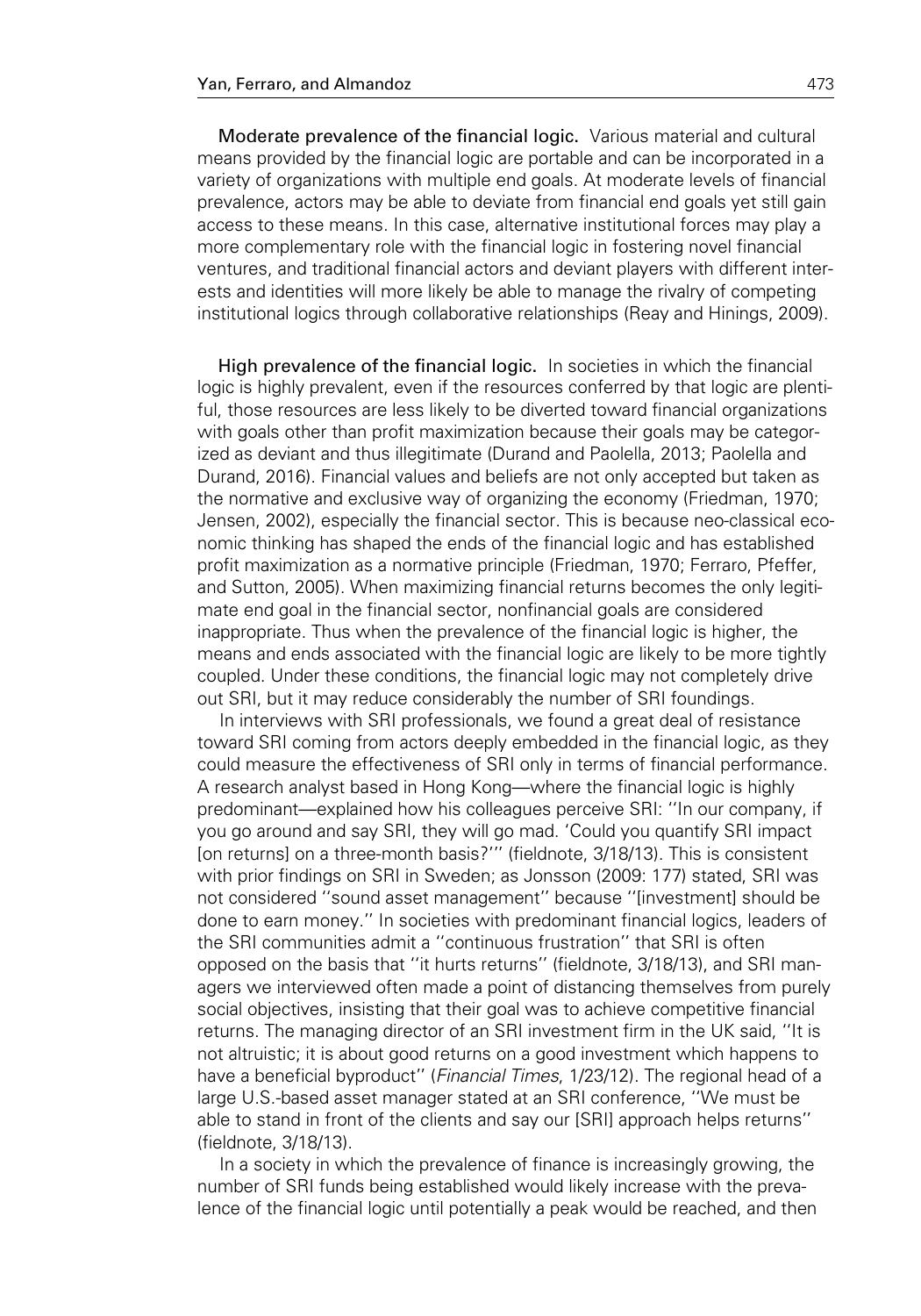foundings would decline at higher levels of financial prevalence. It is hard to tell ex ante whether the number of SRI funds being founded will reach a peak and then inflect downward in every country, as not all countries reach high levels of financial prevalence. But we can theoretically hypothesize an inverted-U-shaped curvilinear relationship<sup>2</sup>:

Hypothesis 1 (H1): The prevalence of the financial logic in a country has a curvilinear, inverted-U-shaped relationship with the founding of SRI funds.

### The Impact of Alternative Institutional Logics

Organizational fields are typically structured by a dominant institutional logic, but alternative logics may also play an important role (Reay and Hinings, 2009; Durand and Jourdan, 2012). The logics of community, religion, and the state represent ends that complement those of the social logic of SRI but compete with those of the financial logic. Similar to research showing that certain logics amplify or dampen influences arising from other institutional forces (Lee and Lounsbury, 2015), we propose that other institutional forces will also moderate the effect of the dominant financial logic on the founding of SRI funds.

In the SRI context, both prior literature and our fieldwork and interviews suggest that labor unions, Christianity, and green parties in government exemplify the kind of institutional forces that could have a moderating relationship with the founding of SRI funds. In the case of unions, the logic prioritizes workers' welfare over the goal of profit maximization. In the case of Christianity, the end is salvation and social justice. And in the case of green parties, the goal is ecological and environmental sustainability rather than making as much money as possible. The strength of these alternative institutional forces was acknowledged by one informant who described the SRI field as a ''complex [phenomenon], with religious, political, and social dimensions'' (fieldnote, 1/10/13). When the financial logic is sufficiently present but not very prevalent, the dominant financial logic can defer to the ends of the alternative logics (Jourdan, Durand, and Thornton, 2017) and provide sufficient resources for establishing new SRI funds. Under these circumstances, the ends and values promoted by unions, churches, and green parties in government could promote SRI fund startups (Durand et al., 2013; McPherson and Sauder, 2013).

Unions. The presence of unions represents not only an institutional force but also a set of organized actors who own financial assets and determine how they are invested. Pension fund reforms in many countries have allowed unions to convert workers' savings into financial assets managed by fund professionals, thus transforming workers into legal owners (Drucker, 1976; Hacker, 2004; Davis and Kim, 2015). As workers' pensions were increasingly invested in corporations, unions gained influence over their policies and practices, which gave unions a reason to overcome their dislike for the financial sector and develop a relationship with it (Penalva-Icher, 2012). In December 2007, the largest international association of trade union organizations issued a statement on ''Responsible approaches to the stewardship of workers' capital'' and urged

<sup>2</sup> In Online Appendix A (http://journals.sagepub.com/doi/suppl/10.1177/0001839218773324), we demonstrate this relationship mathematically and graphically in figures A1 and A2.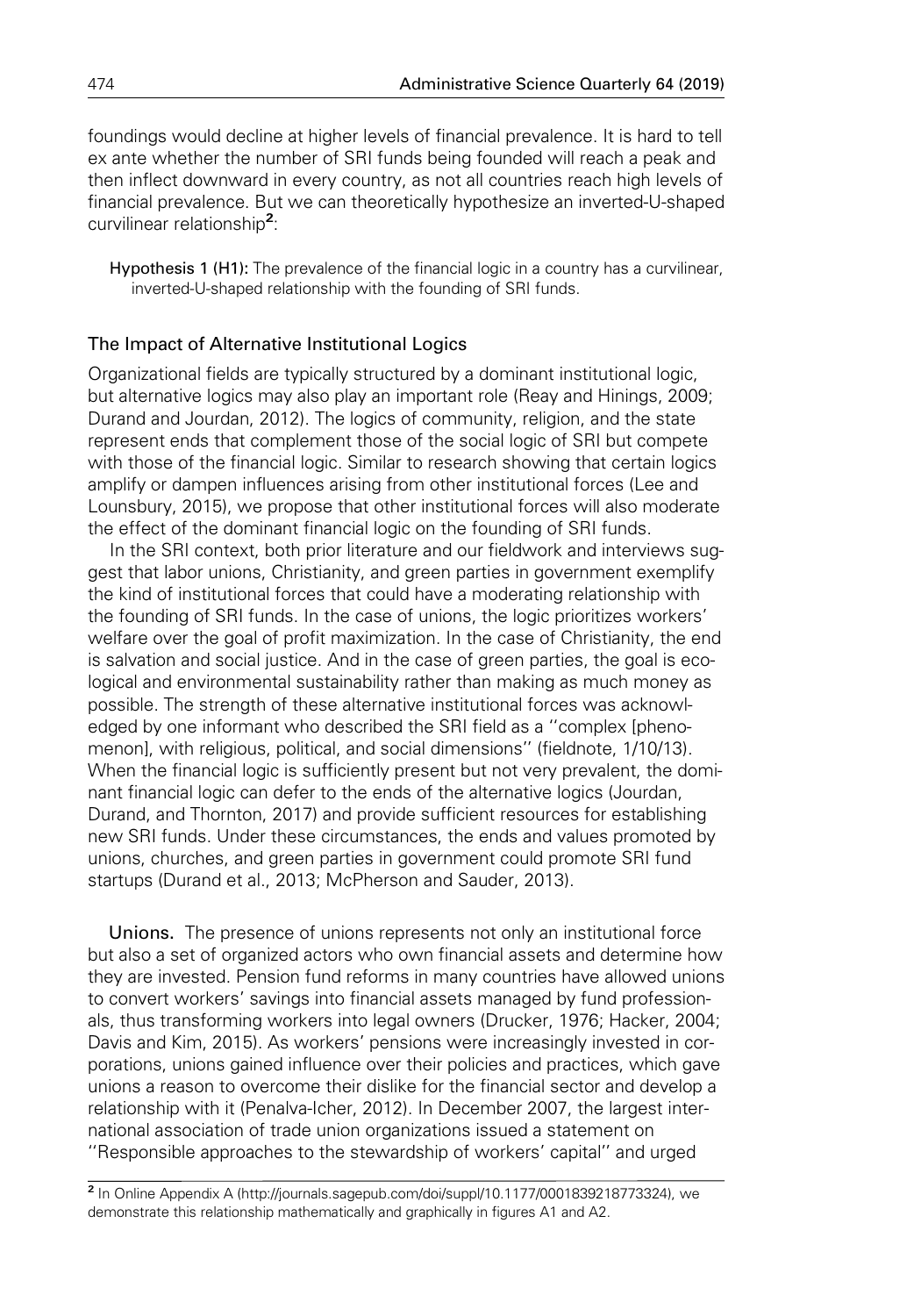''pension funds, their trustees, and fund managers to include in their investment decision-making process the impact, both positive and negative, of their investments on workers, communities and the environment'' (TUAC, 2007).

Prior research and our qualitative evidence suggest that when the financial logic is not highly prevalent, the presence of unions may complement the financial logic to foster the founding of SRI funds. Jonsson and Regnér's (2009) analysis indicated that union ownership of mutual fund firms encouraged the adoption of SRI practices. Arjaliès (2010), Giamporcaro and Gond (2016), and Gond and Boxenbaum (2013) revealed the important role that unions played in initiating and sustaining the SRI movement in France. Our qualitative evidence also reveals that labor union leaders were active in launching the Principles for Responsible Investment (PRI) in 2006, a United Nations–sponsored global association of responsible investors. Three labor union leaders sitting on PRI's board were also trustees of large pension funds.<sup>3</sup> This evidence suggests that if the normative constraints of the financial logic are not too rigid, the more that unions are prevalent in society, the more likely union leaders are to influence corporate pension funds' supervisory boards (Powdrill, 2006) and invest in companies that treat their employees well.

When the financial logic's prevalence is high, however, financial values and norms are likely to be more dominant. When profit maximizing has been normalized as the uncontested end goal of the financial institutional order, polarization and conflict between competing ends are likely to occur when union actors become involved in the financial sector (e.g., Pache and Santos, 2010; Almandoz, 2012; Battilana and Lee, 2014). Such tensions are likely to diminish the likelihood of collaboration among opposing actors embedded in different logics (Glynn, 2000; Reay and Hinings, 2009).

Although the increasing prevalence of the financial logic is still likely to provide financial resources for the founding of SRI funds, its constraining effect may be stronger in the presence of prevalent unions, causing the SRI founding curve to drop at a higher rate after surpassing a certain threshold of financial prevalence. The strength of forces such as unions may affect the popularity and performance of SRI funds, but those forces may have little influence on SRI entrepreneurship if they clash with the boundaries of what is considered legitimate in the financial domain. Taken together, these arguments suggest that a stronger union presence is likely to moderate the relationship between the financial logic and the founding of SRI funds, making the curvilinear relationship steeper. Union presence will strengthen the complementarity between the financial and social logics up to a certain threshold of the financial logic, after which it will heighten the conflict between the financial and social logics. We thus propose:

Hypothesis 2a (H2a): The shape of the curvilinear relationship between the prevalence of the financial logic and the founding of SRI funds will be steeper in countries with a higher union density than in countries with a lower union density.<sup>4</sup>

<sup>3</sup> Mike Musuraca, trustee of the NYC Pension Fund in the United States, Daniel Simard, of Bâtirénte in Canada, and Donald McDonald, of BT Pension Scheme in the United Kingdom. <sup>4</sup> A steeper curve means the slopes are larger in absolute terms, which means more positive before reaching the peak point and more negative after reaching the peak point.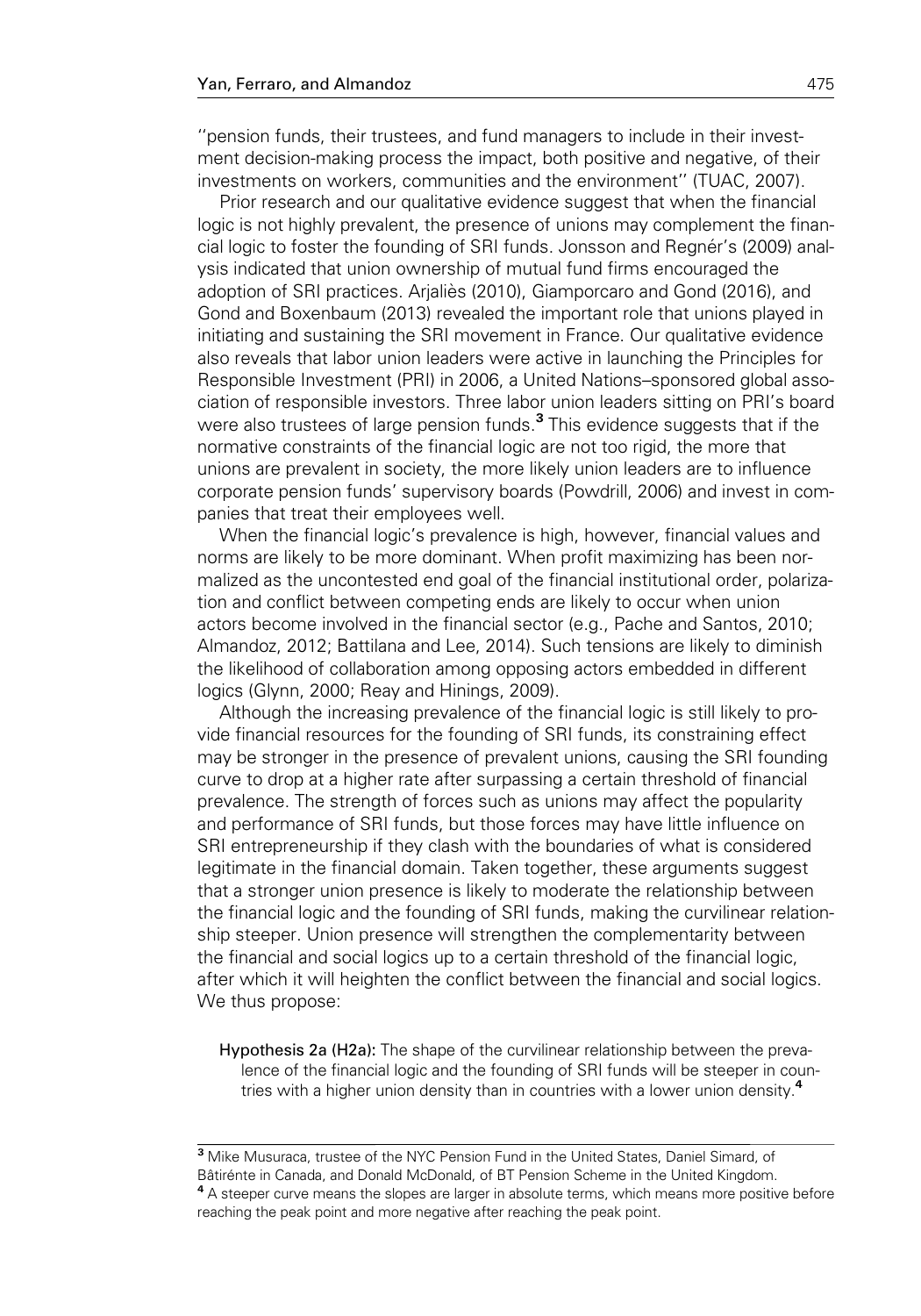Religion. As an institutional force, religion operates primarily through its cultural or moral influence on society, which is very different from unions' mechanisms of influence on the establishment of SRI funds. We have already noted the influence of the Methodist Church on SRI founding. In 1983, the Religious Society of Friends and the Methodist Church sponsored the foundation of the UK ethical research service EIRIS, a key SRI service provider. The first generation of SRI investors included mostly religious individuals and organizations who wanted to align their moral beliefs with their investment practices. Religion, specifically Christianity, also played a crucial role when SRI spread globally. As one informant put it, ''Religion played a much more important role in SRI than is recognized. Many Asians who started green-tech funds were Christians. I see nothing essentially different between religious investors in Asia and in Europe or America'' (fieldnote, 1/10/13).

Assuming that religious values make a significant difference in people's daily behavior, we propose that, in the absence of a strong prevalence of the financial logic, there is a positive relationship between a more widespread presence of religious values and the founding of SRI funds, as the means of the financial logic are deployed toward that end. When the prevalence of both logics is high, however, then religious and financial values are more likely to compete (society will be more polarized), which will make it more difficult to reconcile social and financial ends in the establishment of new SRI funds. In those societies, profit maximization is more likely to be institutionalized as the only goal in the financial sector. These arguments combined suggest that a stronger presence of Christianity is likely to moderate the relationship between the financial logic and the founding of SRI funds, making the expected curvilinear relationship steeper. We thus propose:

Hypothesis 2b (H2b): The shape of the curvilinear relationship between the prevalence of the financial logic and the founding of SRI funds will be steeper in countries with a higher Christian population than in countries with a lower Christian population.

Green political parties. The strength of green political parties represents an institutional force that is both cultural (affecting ecological sustainability) and coercive (tapping the power of the state). Upholding a distinct institutional logic that emphasizes societal welfare and stability (Greenwood et al., 2010), the state may play a crucial role in creating a regulatory environment that increases or decreases the influence of the financial logic on SRI entrepreneurship. Several historical examples illustrate the importance of state influence (Yan and Ferraro, 2016), such as the inclusion of SRI disclosure requirements for pension assets in the UK (Sparkes, 2003) and Norway's instruction to its sovereign wealth fund to adopt responsible investing principles (Vasudeva, 2013). Green parties have rarely been in power, but they have occasionally been able to shape mainstream policy discourse and practice by forging alliances with larger parties (Rüdig, 1991; Little, 2016). Studying a cross-national sample in Organization for Economic Co-operation and Development (OECD) countries, Knill, Debus, and Heichel (2010) found that when political parties stressing environmental issues were well represented in a country's parliament,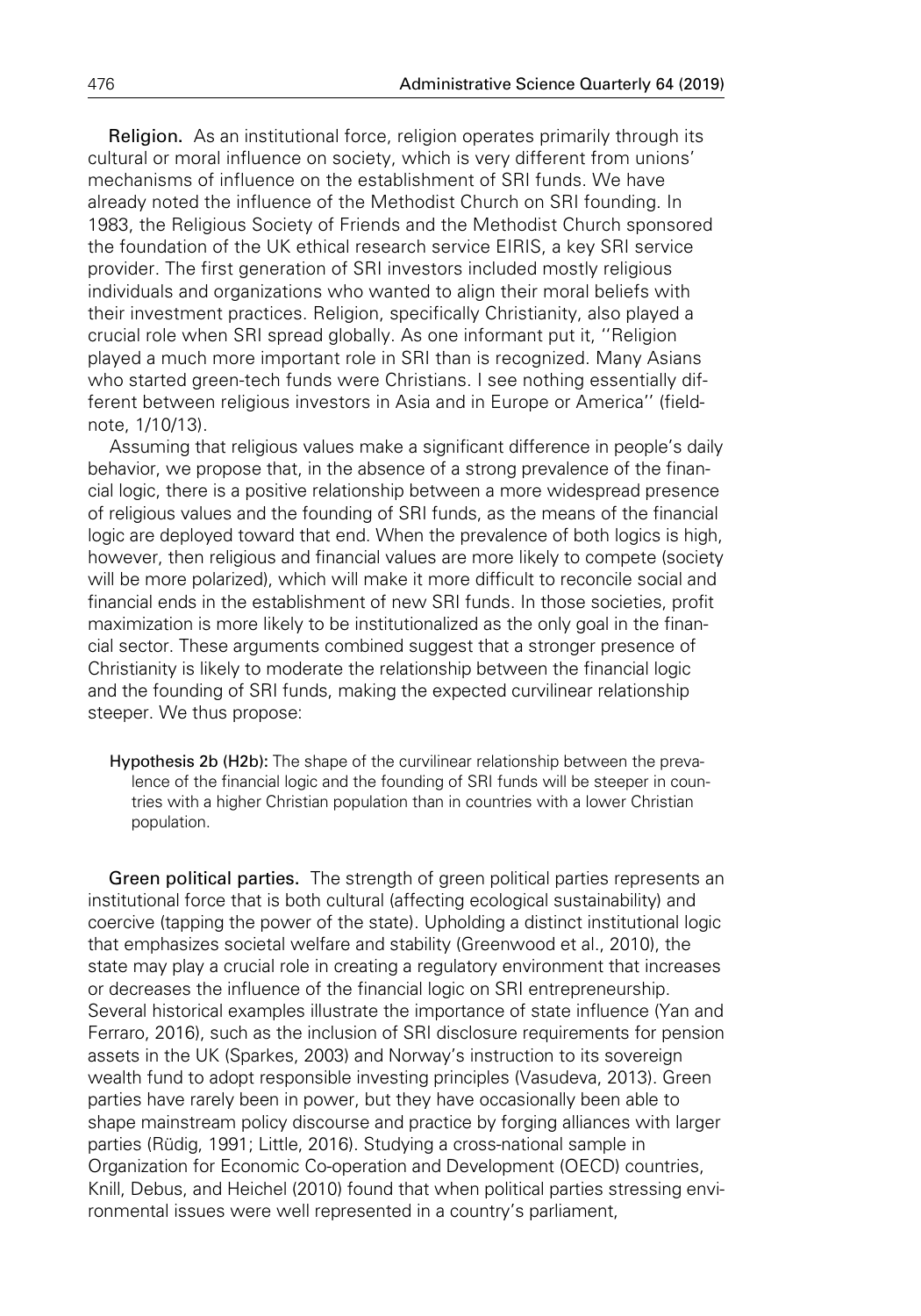governments were more likely to adopt a higher number of environmental policies that could encourage wider green activism. Even if green parties do not explicitly endorse SRI, they can foster a more SRI-friendly regulatory environment, for example, by supporting subsidies to green sectors (Scholtens, 2005). The presence of strong green parties in a given country would be correlated with a higher likelihood of environmental motivations at the origin of SRI fund startups.

In the absence of normative resistance arising from the financial sector, the strength of green parties is likely to positively moderate the relationship between the dominant financial logic and the founding of SRI because those environmental motivations in society can engage the means and resources provided by the financial logic. Since its founding, SRI has been closely associated with care for the environment (Sparkes, 1995: 9; Domini, 2001: xvii), which is the central concern of green parties. But sustainability represents a competing end to profit maximization, so as the prevalence of the financial logic approaches a certain threshold, resistance to state green activism is likely to increase. For example, the National Association of Pension Funds in the UK publicly opposed the government's decision to introduce SRI into pension systems by suggesting that SRI ''would lead to higher administrative costs'' (Sparkes, 2003: 11). Because of a polarization of ends at higher levels of prevalence of the financial logic, we would expect a lower likelihood of collaboration between green and financial actors and thus that the strength of green parties is likely to moderate negatively the relationship between the dominant financial logic and the founding of SRI funds.

Hypothesis 2c (H2c): The shape of the curvilinear relationship between the prevalence of the financial logic and the founding of SRI funds will be steeper in countries with a higher representation of green parties in government than in countries with a lower representation of green parties.

### METHODS

With our broad goal to understand what drove the emergence of SRI internationally, we conducted several exploratory field projects at multiple sites from 2008 to 2014. The projects included following the activity of the Interfaith Center for Corporate Responsibility (ICCR) from 2008 until 2012, conducting an interview-based study of the evolution of the field from the perspective of data providers, and completing both a year-long participatory observation (Spradley, 1980) at an Asian SRI industry association (2012–2013) and a stint as a participant-observer in a China-based, mid-sized SRI mutual fund. In the process, we participated in over 20 SRI industry conferences and interviewed 81 professionals in the field. As we worked on these projects, we noticed that SRI professionals had a conflicted relationship with the financial logic: they carried it with pride but were also frustrated by how it was developing over time. As we tried to make sense of this from a theoretical point of view, we developed the idea of decomposing the financial logic into means and ends and then developed testable hypotheses.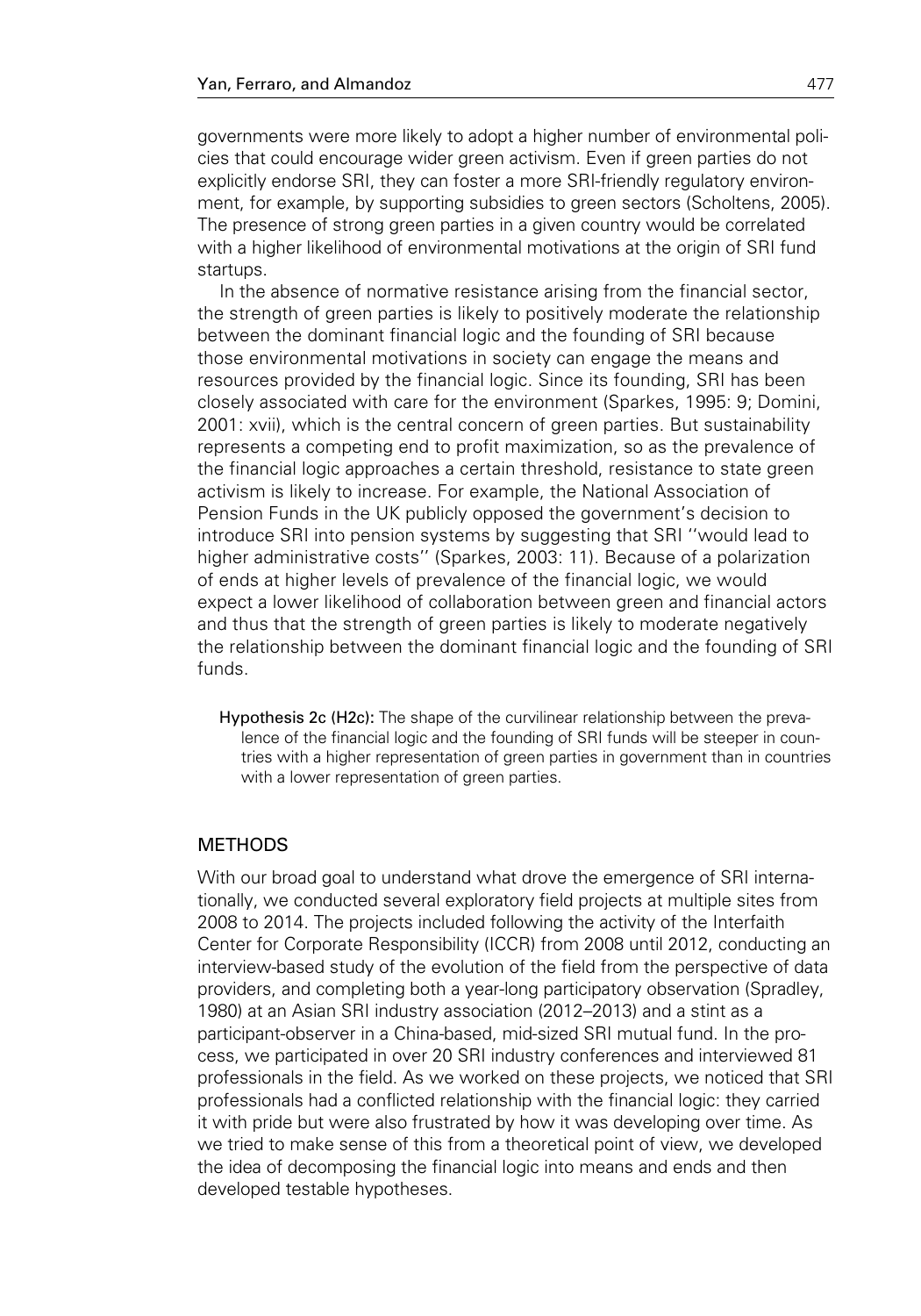# Data Sources

We collected all our SRI information from Bloomberg.<sup>5</sup> Many prior studies on SRI funds have relied on the classification by the United States Social Investment Forum (e.g., Hong and Kostovetsky, 2012), which is produced in collaboration with Bloomberg. Bloomberg has also classified the attributes of funds by having analysts read through each firm's prospectus. Because the prospectus is legally binding, this ensures that the status of being an SRI fund is reasonably reliable. The data are free from survivorship bias, so we can track which funds are still active and which ones are already closed. Bloomberg provides inception dates for most funds, which we used to determine the founding year of the funds. We excluded funds that did not have founding dates (1.81 percent of the entire SRI population). We collected country-level variables from the World Bank, the International Labor Organization, World Value Surveys, the International Monetary Fund, International Institute for Management Development World Competitiveness Report, and the OECD.

# Sample

Our sample covers a broad range of fund types that cater to different investors. While retail funds account for 55 percent of the sample, it also includes funds oriented toward a variety of institutional investors, including superannuation funds, insurance firms, and pensions. We used a conservative measure of socially responsible funds, which is those that are explicitly categorized as ''socially responsible.'' Other fund types could implicitly follow similar principles, but including those categories may introduce too much noise in the dependent variable. Not only may there be many false positives in those categories, but in some cases those funds may be driven primarily by other institutional forces outside of the financial logic's domain.<sup>6</sup>

Following prior studies (Khorana, Servaes and Tufano, 2005), we identified each fund's country by its legal domicile. We excluded from the analysis all funds domiciled in known offshore sites (Khorana, Servaes and Tufano, 2005), such as Luxembourg, Liechtenstein, Cayman Islands, Ireland, Isle of Man, British Virgin Islands, Jersey, Guernsey, Netherlands Antilles, and Bermuda, because it was difficult to ascertain the societal influences of these offshore sites on the SRI funds.<sup>7</sup> Due to missing values and non-variation in the dependent variable, Stata dropped 16 countries from the population of countries in which SRI is present. These countries averaged 4.5 founding events throughout our observation window, so excluding them was unlikely to affect our main findings. Our final sample consisted of 670 observations across 19 countries from 1970 to 2014.

<sup>5</sup> To do so, we selected ''Socially Responsible'' in the ''general attribute'' in the Bloomberg FSRC function and selected only ''primary share class'' to avoid double or multiple counting because a fund can have multiple share classes that are managed by the same organization.

<sup>6</sup> Including broader SRI categories in separate analyses did not change the substantial results. <sup>7</sup> When we ran the analysis with the offshore sites included, the results were substantially the same.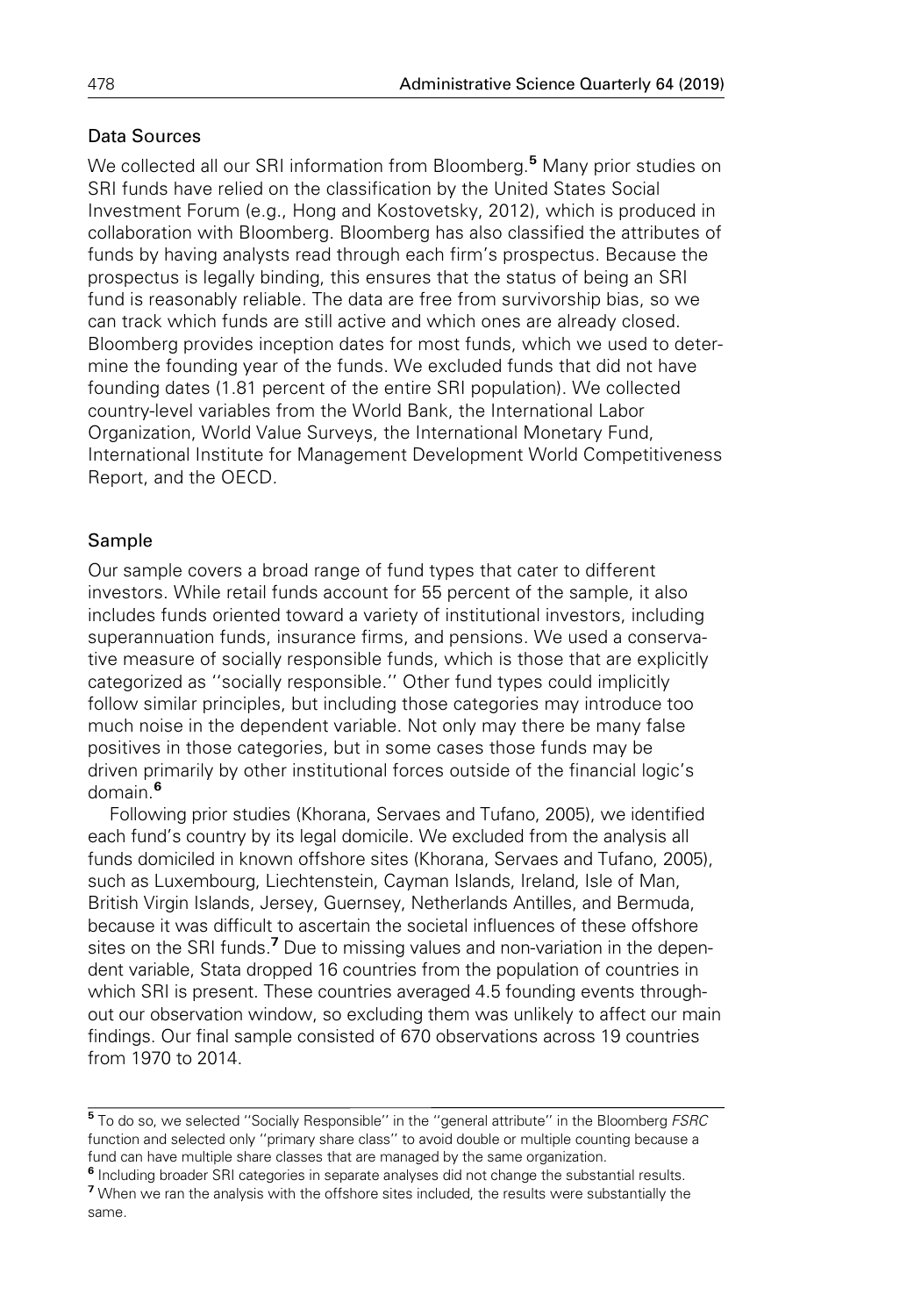### Dependent Variable

Following most organizational analysis on new venture creations (Carroll and Hannan, 2000), we modeled founding of SRI funds as an event count: the number of newly started SRI funds per country year. This measure reflects entrepreneurial activity arising from the financial sector in a given country. It is better than the cumulative number of SRI funds, which reflects the confounding effects of fund failures and societal conditions in previous years, and also better than assets under management, which reflects founding success (Marquis and Lounsbury, 2007) and consumer demand for SRI instead of entrepreneurial activity—the subject of this study. See table 1 for a summary of SRI founding by country and time.

### Independent Variable

We measured the prevalence of the financial logic in society by using the proportion of the workforce employed in the financial sector based on International Labor Organization data; see figure 1 for financial prevalence by continent and year. We followed the definition of the financial sector from prior studies, which have used the employment proportion in finance, insurance, and real estate—the FIRE sector (see Krippner, 2005, for a justification for including the real estate sector and Tomaskovic-Devey and Lin, 2011; Lin and Tomaskovic-Devey, 2013, for empirical applications).

Our use of this indicator was appropriate for two reasons. First, the proportion of the workforce employed in the financial sector captures the means or resources that the financial logic can provide to potential initiatives such as founding SRI funds, which require financial skills and familiarity with financial organizations. To assess the backgrounds of people entering the SRI industry,

| Country              | 1970-1979 | 1980-1989      | 1990-1999 | 2000-2010 | 2010-2014   |
|----------------------|-----------|----------------|-----------|-----------|-------------|
| Australia            | 0         | $\overline{2}$ | 19        | 88        |             |
| Austria              | $\Omega$  | 3              | 9         | 19        | 2           |
| Belgium              | $\Omega$  | 0              | 0         | 61        | 26          |
| Canada               | $\Omega$  | 3              | 2         | 37        | 5           |
| Denmark              | O         | ∩              |           | 5         |             |
| Finland              | 0         | ∩              |           | 0         |             |
| France               | 2         | 13             | 35        | 136       | 32          |
| Germany              | 0         | $\Omega$       | 0         | 15        | 3           |
| Hungary              | $\Omega$  | 0              |           |           | n           |
| Italy                | O         | ∩              |           | 18        |             |
| Japan                | $\Omega$  | $\Omega$       |           | 28        |             |
| Netherlands          | O         |                |           | 5         | 6           |
| New Zealand          | 0         | ∩              |           | 5         |             |
| Norway               | O         | 13             | 61        | 69        |             |
| Spain                | 0         | $\Omega$       | 4         | 6         |             |
| Sweden               | $\Omega$  | 2              | 27        | 28        |             |
| Switzerland          |           | ∩              | 6         | 30        | 11          |
| United Kingdom       |           | 18             | 17        | 30        | 8           |
| <b>United States</b> |           | 0              | 34        | 53        | $\mathbf 0$ |
| Total                | 4         | 54             | 225       | 634       | 114         |

Table 1. SRI Founding by Decade and Country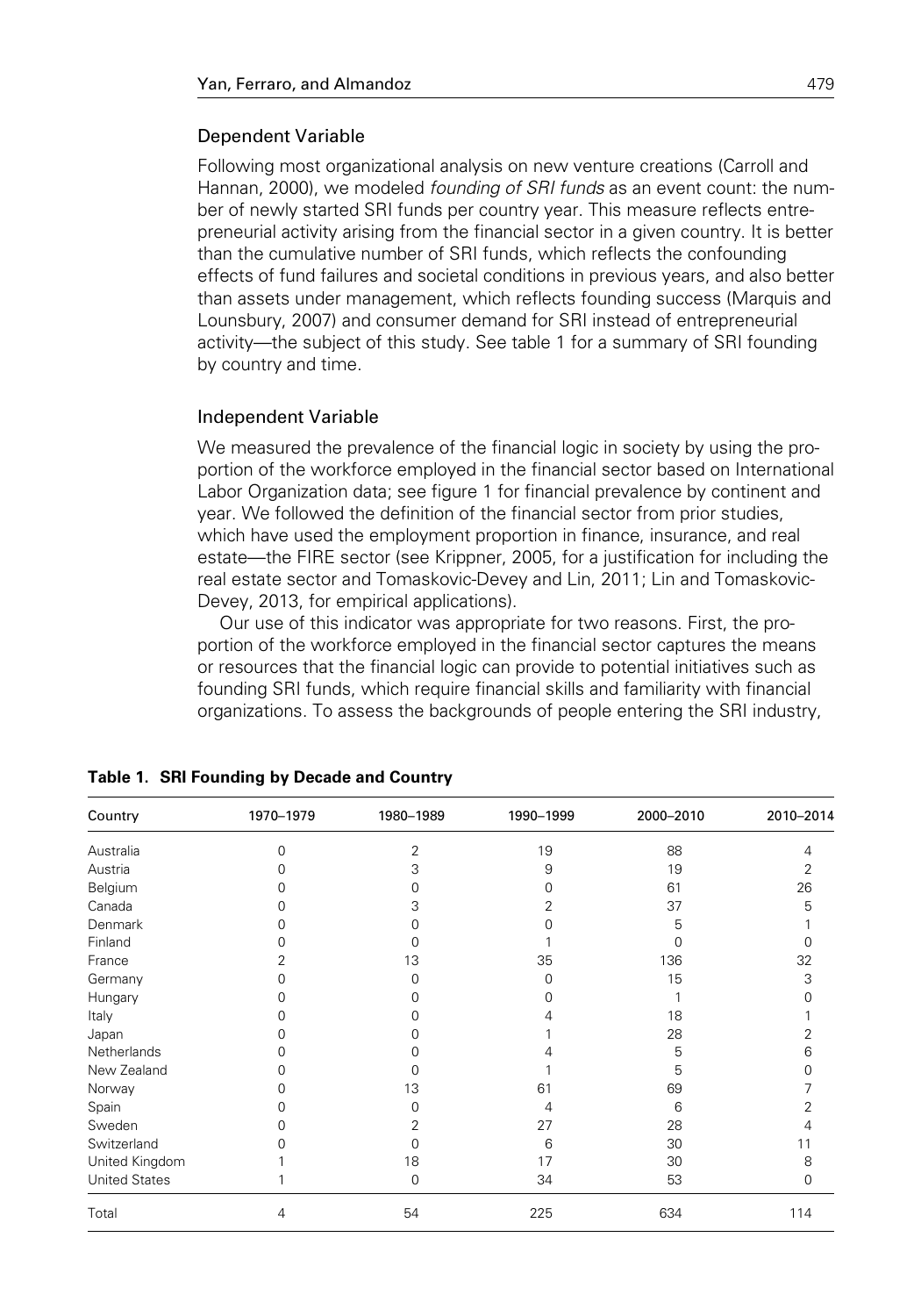

Figure 1. The prevalence of the financial logic by continent and year and the global trend over time.

we also checked 4,385 career moves involving 2,523 people that appeared on responsible-investor.com, the primary news outlet dedicated to the SRI community, and found that professionals joining SRI funds came almost exclusively from commercial banking, investment banking, and asset management companies.

Second, that same proportion is also a good indicator of the degree to which the ideological component of the financial logic—emphasis on self-interest and profit-maximizing end goals—is likely to be legitimate or normative in society, especially in the context of establishing new financial organizations. Abundant research has shown that education in finance and economics imprints in people a cognitive mindset that is conducive to self-interested and profit-maximizing behavior (Frank, Gilovich, and Regan, 1993), and therefore finance professionals are likely carriers of the financial institutional logic, especially its normative ends (Scott, 2014). Prior studies have used professional experience in finance as a measurement of individuals' and teams' embeddedness in the financial logic, and their results have suggested that embeddedness in the financial logic is stronger in its ideological effects at higher levels of aggregation, such as in larger groups (Almandoz, 2014), and hence even stronger at country levels.<sup>8</sup>

To tease out the effect of the financial logic as means and ends, we conducted a separate analysis using two independent variables to directly measure means and ends. We used *financial institution depth* from the International Monetary Fund (Svirydzenka, 2016), which reflects the financial sector's

<sup>&</sup>lt;sup>8</sup> Thanks to the suggestion of one of the reviewers, we also used the number of all types of funds as a proxy for the prevalence of the financial logic, and the results were consistent: it also had an inverted-U-shaped relationship with SRI foundings.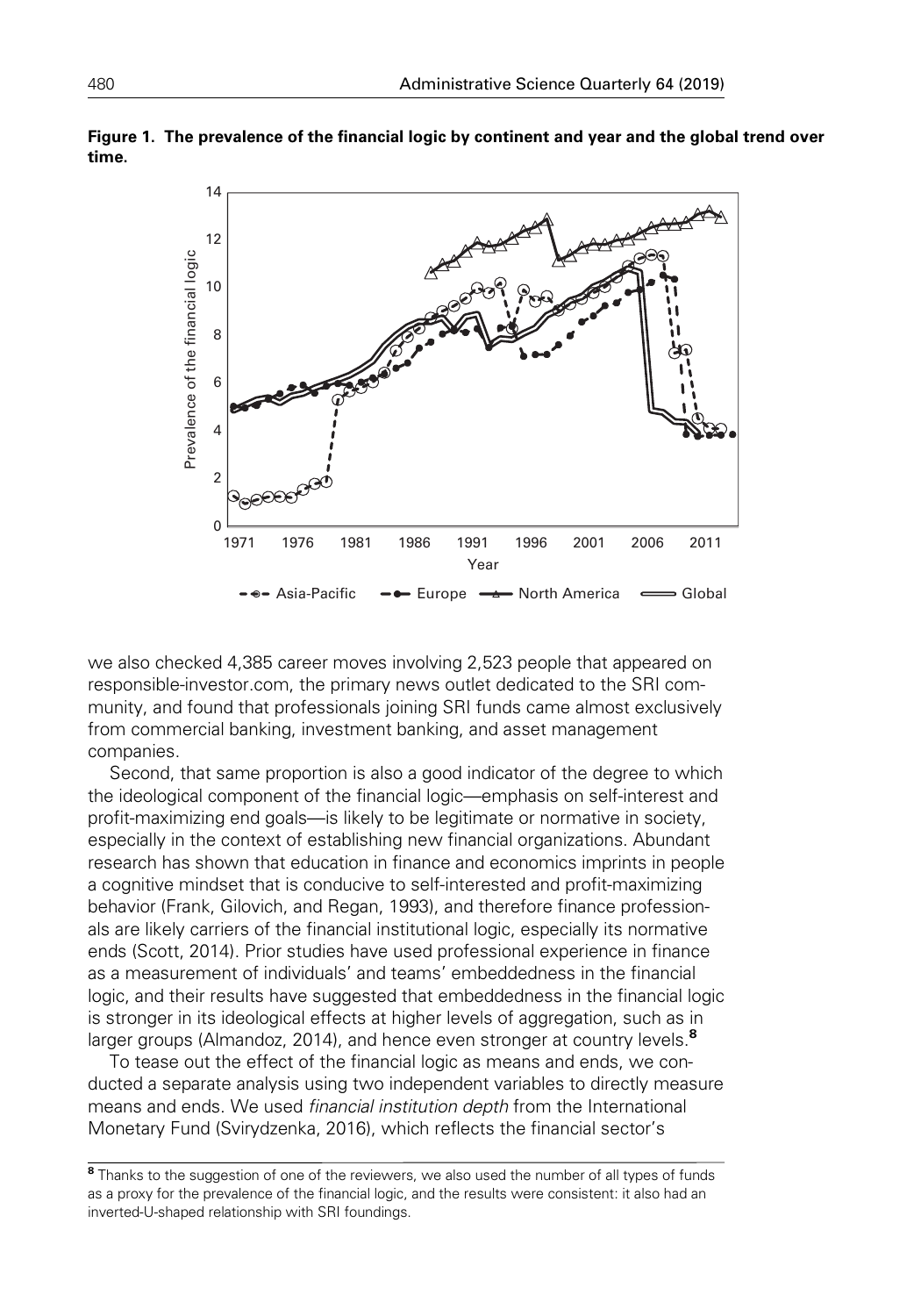capacity to support multiple initiatives, including SRI founding. This measure, which is independent from ideological considerations about financial or social logics, aggregates private-sector credit to GDP, pension fund assets, mutual fund assets, and insurance premiums in the national economy. We also constructed a measure termed *materialism* to serve as a proxy for the ends that are legitimate in the financial logic. This measure, which is independent from other means-related considerations related to the financial logic, was based on aggregated data from the World Values Survey and was constructed from a survey question about whether society should place more or less ''emphasis on money and material possessions.'' We used linear interpolation to fill in the missing variables. The World Values Survey is conducted every five years and has broad international coverage.

### **Moderators**

Unions. We measured union density as the percentage of employees who are unionized in a country. We obtained this measure from the OECD, which calculated the value using survey and administrative data adjusted for nonactive and self-employed members. As most countries in the sample are developed ones, the union density averaged more than 38 percent. Yet the variation of union density is high, with a standard deviation higher than 20 percent, reflecting the varying strengths of unions across countries.

Religion. We used the logged number of Christians in the population as a measure of the religious logic for three primary reasons. First, Christian churches ''played a pioneering role in the development of SRI globally,'' even in countries in which it was a minority religion (Sparkes, 2006: 43). A long sociological tradition has established the relevance of Christianity, especially in its Protestant denomination (Weber, 1976), in the global financial domain (Meyer et al., 1997; La Porta et al., 1998; Weber et al., 2009). Second, all countries in our sample except Japan have a Christian majority. On average, 81.9 percent of the population identified themselves as Christians. And third, there is no evidence that other religions have played an important role in the domain of SRI, according to existing reviews of SRI history (Sparkes, 2003, 2006). Data for this variable came from the Association of Religion Data Archives (Maoz and Henderson, 2013).<sup>9</sup>

State. We used the share of seats in parliament held by green parties as a measure of the extent to which the state is geared toward environmental causes. A country might have one or more green parties, so we aggregated all the green seats. We used the share of seats in a given parliament instead of the vote share to indicate the power of the green parties. This measure was taken from the Comparative Political Dataset (Armingeon et al., 2016).

<sup>&</sup>lt;sup>9</sup> In a separate analysis, available upon request, we used the overall religious population (log), instead of the populations of Christians, and found that it did not significantly predict the founding of SRI.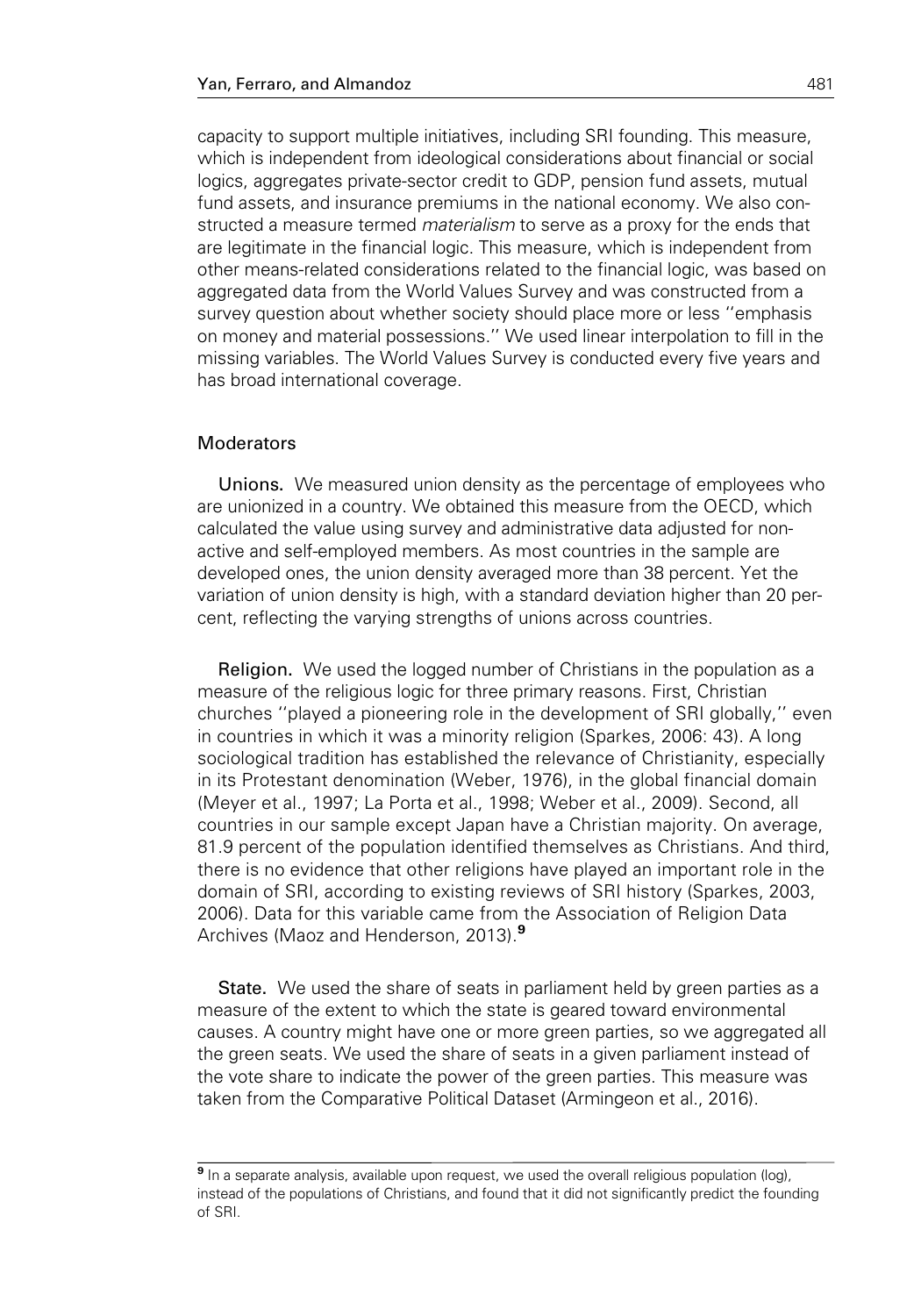### Control Variables

Based on prior cross-national studies of the fund management industry and financial markets in general (Khorana, Servaes, and Tufano, 2005; Weber, Davis, and Lounsbury, 2009), we included the following control variables that may influence SRI founding: GDP per capita (one-year lag and logged), population (one-year lag and logged), trade openness (one-year lag), trade cohesion (one-year lag), years of formal education in the country (one-year lag), foreign direct investment over GDP (one-year lag), and the prior year's founding number of SRI funds.

GDP per capita is a measure of general wealth, which is expected to show the personal income available for consumer fund products. Population captures the size of the market. We controlled for the sum of years of primary and secondary education at the national level, as prior studies have suggested that education influences the extent of business involvement in social causes (Ioannou and Serafeim, 2012). We also controlled for the founding of SRI funds in the prior year to account for other potential legitimation and competition effects (Freeman, Carroll, and Hannan, 1983; Carroll and Hannan, 1989). It is also likely to absorb much of the unobserved heterogeneity that can confound our results because this lagged dependent variable can be interpreted as a summary measure reflecting the effects of all past factors that may influence the founding of SRI funds. We also assessed whether our finding was sensitive to alternative specifications of density dependence; we ran separate regressions to include linear and squared terms of SRI density—the existing number of SRI funds—in the models and obtained substantially similar results.

Additionally, we controlled for the size of foreign direct investment (FDI) over GDP to account for the influence of multinational corporations, and trade openness and trade cohesion to account for the fact that SRI may spread as a consequence of a focal country being influenced by trade-partner countries that already have SRI establishments. Trade openness, a measure of integration in the global financial systems (Weber, Davis, and Lounsbury, 2009), is expected to positively influence the rise of SRI funds, as economically open countries are more likely to invest in novel economic activities (Weber, Davis, and Lounsbury, 2009; Scholtens and Sievänen, 2012). As for trade cohesion, we adapted the measure from prior studies (Guler, Guillén, and Macpherson, 2002; Polillo and Guillén, 2005) as follows:

Trade cohesion $_{\sf it} = \left.\sum \mathsf{SRI}_\mathsf{jt-1} \right.^* \left(\mathsf{Trade}_\mathsf{ijt-1} / \mathsf{Trade}_\mathsf{it-1}\right)^2$ 

where SRI is the existing number of SRI funds for country j at time t–1, Trade $_{\text{int}-1}$  is the total trade between country i and country j during year t–1, and Trade $_{it-1}$  is country i's total trade during the same period.

We also considered control variables on civil society actors, as well as alternative diffusion mechanisms, such as economic globalization and financial openness, because prior studies have identified them as relevant in predicting the founding of new organizations and corporate social responsibility (Ioannou and Serafeim, 2012; Lim and Tsutsui, 2012). We examined the extent to which civil society is powerful in the country (Marquis, Toffel, and Zhou, 2016) and the extent to which the country has links to international NGOs (Lim and Tsutsui, 2012; Smith and Wiest, 2012). We also examined the economic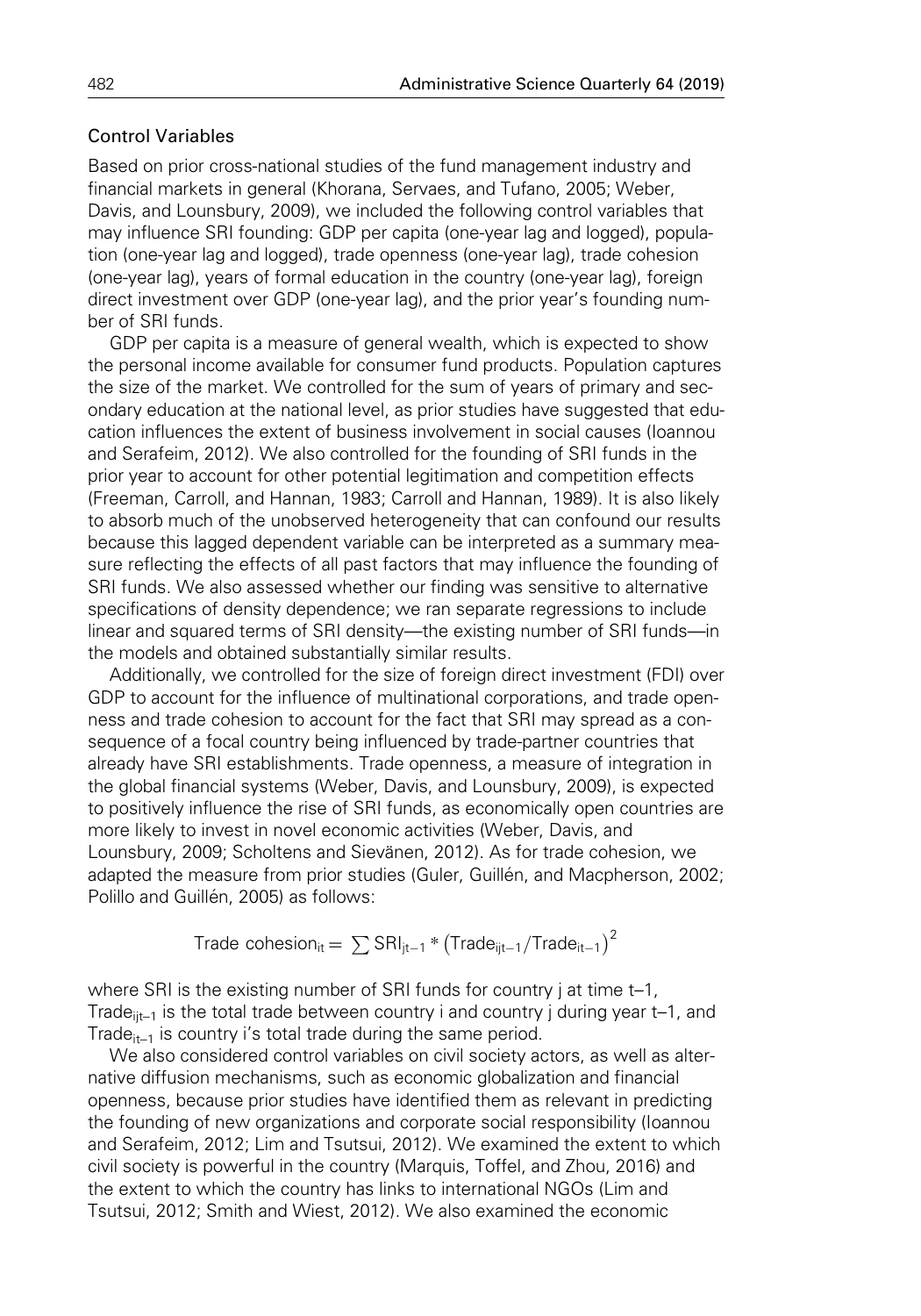globalization index and the KA financial openness index (Marquis, Toffel, and Zhou, 2016). The main results remained consistent after controlling for these alternative influences. We decided not to include them in the main models because doing so would remove a large part of the overall sample.

### Statistical Model

Following prior studies on founding rates (Carroll and Swaminathan, 2000; Stuart and Sorenson, 2003; Hiatt, Sine, and Tolbert, 2009), we applied the conditional fixed-effects negative binomial estimators at the country level (Hausman, Hall, and Griliches, 1984) to most models, because this was more appropriate with overdispersed count data and was helpful to account for static national characteristics, such as legal traditions, culture, and world-system position (Guillén and Capron, 2016). As a robustness check, we used a Poisson model with fixed effects, which did not change the main results. We also tested with random effects, and the results remained consistent. Year dummies were included in all models to account for yearly macro conditions that could confound the findings. As the conditional fixed effects estimated the distribution of founding conditional on the total number of events observed, Stata automatically dropped countries that had only one observation and that had no variation within.

### Results

Tables 2a and 2b show the summary statistics and correlation matrix for the two tests of the relationship between the financial logic and the rise of SRI, one based on the measure of the financial logic using the proportion of employment in FIRE and the other based on proxies of the two paradoxical effects of the financial logic as a provider of means and as an enforcer of ends. We calculated variance inflation factor scores for all independent and control variables with Stata's *Collin* command, and all values were below the threshold of 10. suggesting that multicollinearity should not be a big concern.

Table 2a. Summary Statistics and Correlation Matrix for Main Results

| Variable                 | Mean  | S.D.  | Min.     | Max.   | 1      | 2      | 3      | 4      | 5      | 6      | 7            | 8   | 9            | 10  | 11     | 12  |
|--------------------------|-------|-------|----------|--------|--------|--------|--------|--------|--------|--------|--------------|-----|--------------|-----|--------|-----|
| 1. SRI founding          | 1.55  | 3.40  | $\Omega$ | 29     |        |        |        |        |        |        |              |     |              |     |        |     |
| 2. Prior founding        | 1.54  | 3.39  | $\Omega$ | 29     | .68    |        |        |        |        |        |              |     |              |     |        |     |
| 3. GDP per capita(log)   | 10.31 | .36   | 8.92     | 11.12  | .29    | .31    |        |        |        |        |              |     |              |     |        |     |
| 4. Population(log)       | 16.82 | 1.23  | 14.99    | 19.53  | .09    | .09    | $-.13$ |        |        |        |              |     |              |     |        |     |
| 5. Trade openness        | 62.86 | 30.59 | 10.73    | 169.93 | .04    | .05    | .18    | $-.54$ |        |        |              |     |              |     |        |     |
| 6. Trade cohesion        | 3.17  | 6.01  | $\Omega$ | 41.74  | .04    | .06    | .14    | $-.02$ | .28    |        |              |     |              |     |        |     |
| 7. Education             | 12.29 | .45   | 12       | 13     | .04    | .08    | .19    | .04    | $-.06$ | $-.08$ |              |     |              |     |        |     |
| 8. FDI                   | 2.76  | 6.40  | $-16.09$ | 87.44  | .14    | .13    | .08    | $-.11$ | .46    |        | $.19 - .06$  |     |              |     |        |     |
| 9. Union density         | 38.24 | 21.26 | 7.55     | 83.86  | $-.15$ | $-.14$ | .12    | $-.61$ | .12    | $-.08$ | $-.16 - .07$ |     |              |     |        |     |
| 10. Christianity         | 16.43 | 1.19  | 14.60    | 19.26  | .11    | .11    | $-.14$ | .79    | $-.39$ | .01    | .11          |     | $-.08 - .47$ |     |        |     |
| 11. Green party          | 1.86  | 3.15  | $\Omega$ | 13.5   | .01    | .02    | .34    | $-.25$ | .48    | .06    | .16          | .18 | $-.02 - .21$ |     |        |     |
| 12. Finance              | 1.76  | 2.94  | $-6.13$  | 12.26  | .22    | .19    | .33    | .08    | $-.06$ | .26    | .02          | .12 | $-.14$       | .08 | $-.01$ |     |
| 13. Finance <sup>2</sup> | 11.73 | 13.72 | .00      | 150.38 | .14    | .16    | .30    | .08    | .03    | .44    | .09          | .16 | $-.17$       | .10 | .05    | .71 |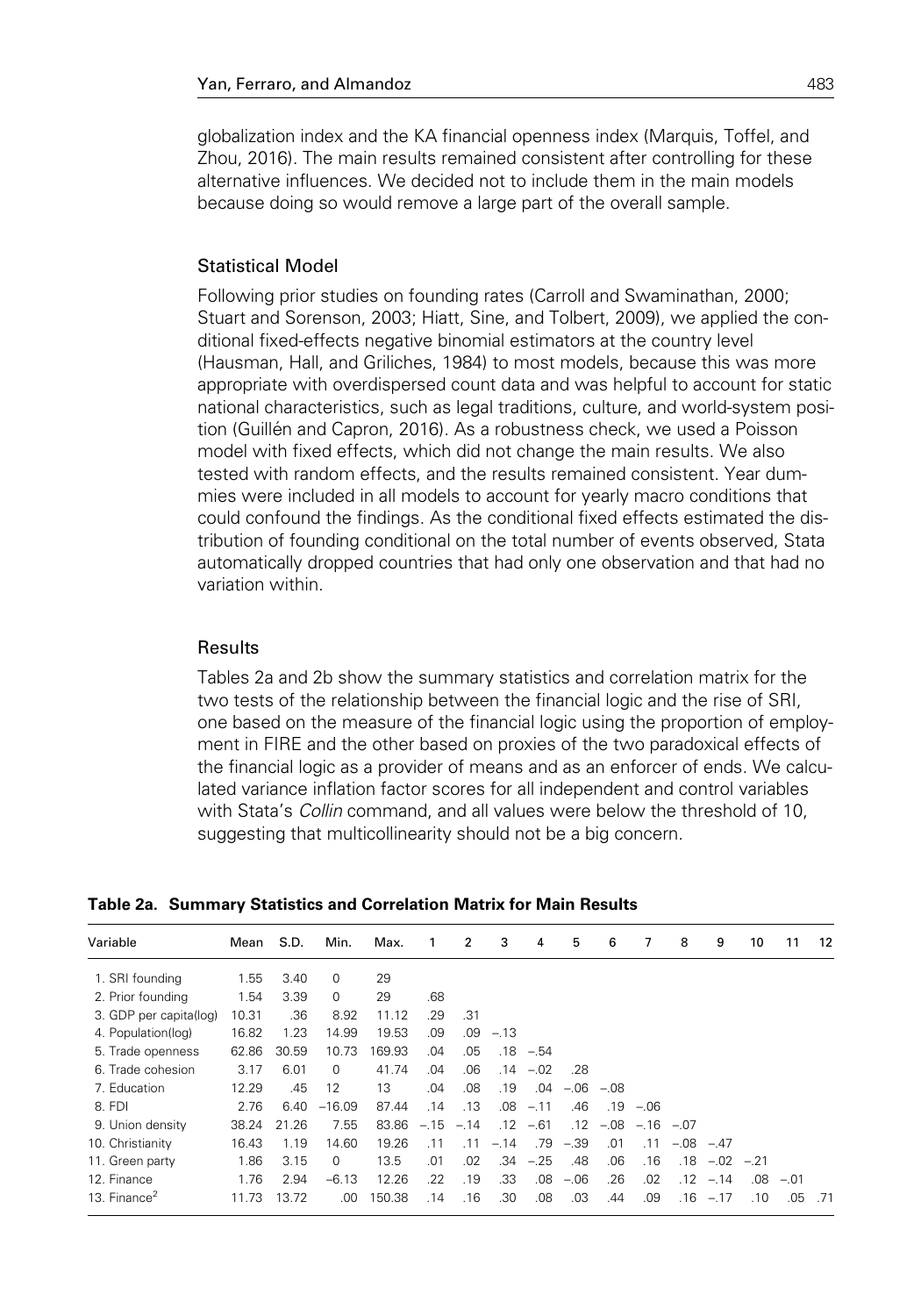| Variable               | Mean  | S.D.  | Min.     | Max.  | 1      | 2      | 3      | 4           | 5      | 6      | 7      | 8      | 9      | 10     | 11  | 12     |
|------------------------|-------|-------|----------|-------|--------|--------|--------|-------------|--------|--------|--------|--------|--------|--------|-----|--------|
| 1. SRI founding        | 1.65  | 3.38  | 0        | 23    |        |        |        |             |        |        |        |        |        |        |     |        |
| 2. Prior founding      | 1.50  | 3.30  | $\Omega$ | 23    | .66    |        |        |             |        |        |        |        |        |        |     |        |
| 3. GDP per capita(log) | 10.32 | .30   | 9.60     | 11.08 | .39    | .38    |        |             |        |        |        |        |        |        |     |        |
| 4. Population(log)     | 16.92 | 1.37  | 14.95    | 19.50 | $-.02$ | $-.02$ | $-.14$ |             |        |        |        |        |        |        |     |        |
| 5. Trade openness      | 51.81 | 19.94 | 15.92    | 98.25 | .07    | .08    |        | $.45 - .73$ |        |        |        |        |        |        |     |        |
| 6. Trade cohesion      | 2.19  | 5.44  | $\Omega$ | 37.24 | .08    | .07    | .12    | $-.02$      | .31    |        |        |        |        |        |     |        |
| 7. Education           | 12.38 | .49   | 12       | 13    | .09    | .14    | .13    | $-.14$      | .29    | $-.14$ |        |        |        |        |     |        |
| 8. FDI                 | 1.82  | 2.24  | $-.65$   | 22.38 | .29    | .35    | .06    | $-.22$      | .32    | .20    | .13    |        |        |        |     |        |
| 9. Union density       | 38.88 | 21.49 | 11.26    | 83.86 | .00    | .01    | .08    | $-.61$      | .39    | .01    | $-.20$ | .10    |        |        |     |        |
| 10. Christianity       | 16.46 | 1.32  | 14.65    | 19.23 | .03    | .03    | $-.14$ | .75         | $-.41$ | .03    | $-.01$ | $-.07$ | $-.47$ |        |     |        |
| 11. Green party        | 1.48  | 2.61  | $\Omega$ | 9.1   | $-.12$ | $-.11$ | .24    | $-.19$      | .39    | .07    | .30    | .14    | .14    | $-.09$ |     |        |
| 12. Financial depth    | .58   | .22   | .17      |       | .27    | .25    | .39    | .41         | .10    | .33    | .37    | .17    | $-.44$ | .44    | .16 |        |
| 13. Materialism        | 1.50  | .17   | 1.25     | 2.05  | $-.14$ | $-.13$ | $-.03$ | .16         | $-.30$ | $-.04$ | $-.16$ | $-.20$ | .20    | $-.37$ |     | $-.27$ |

Table 2b. Summary Statistics and Correlation Matrix for Independent Effects

The prevalence of the financial logic varied across countries and time, as shown in figure 1. In some countries, financial employment prevalence was as low as .23 percent, but in other countries it ran as high as 18.62 percent. It is important to note that a 1-percent change in the prevalence of finance in a society is potentially very significant. Even excluding China and India, since 1990 the countries in our sample have averaged a workforce totaling more than 70 million. Hence, a one-unit change in financial logic prevalence might indicate an average increase in the finance workforce of up to a million workers.

### Main Results

Table 3 illustrates the results from the analysis of the paradoxical effects of the financial logic, as measured by the proportion of national employment in the FIRE industries. In model 1, only control variables were included. Prior founding of SRI funds strongly predicts current SRI founding, possibly indicating legitimation effects from the existence of other SRI funds. GDP per capita was positive and significant in all models, indicating that a wealthier population was more likely to have a higher founding number of SRI funds. Trade openness and trade cohesion show positive and significant effects from models 1 to 4, consistent with prior studies on SRI founding (Scholtens and Sievänen, 2012) and the diffusion of novel practices (Guler, Guillén, and Macpherson, 2002; Polillo and Guillén, 2005). Years of education have significant and negative effects on SRI founding, which might be interpreted as SRI entrepreneurs being more motivated to provide SRI funds as a finance-based solution to social problems arising from societies lacking strong educational systems (Ioannou and Serafeim, 2012). Foreign direct investment (FDI) over GDP is positive and significant in most models, indicating multinational corporations' strong influence in the rise of SRI internationally.

In model 2, we find support for H1, which proposed the curvilinear, inverted-U-shaped effect of the financial logic on SRI founding; figure 2 is a graphic representation of the effect. A visual inspection of figure 2 suggests that the curve is not fully symmetric, as there are some countries with a high prevalence of the financial logic with some incidence of SRI founding. The turning point, or the SRI founding peak, occurs when the prevalence of the financial logic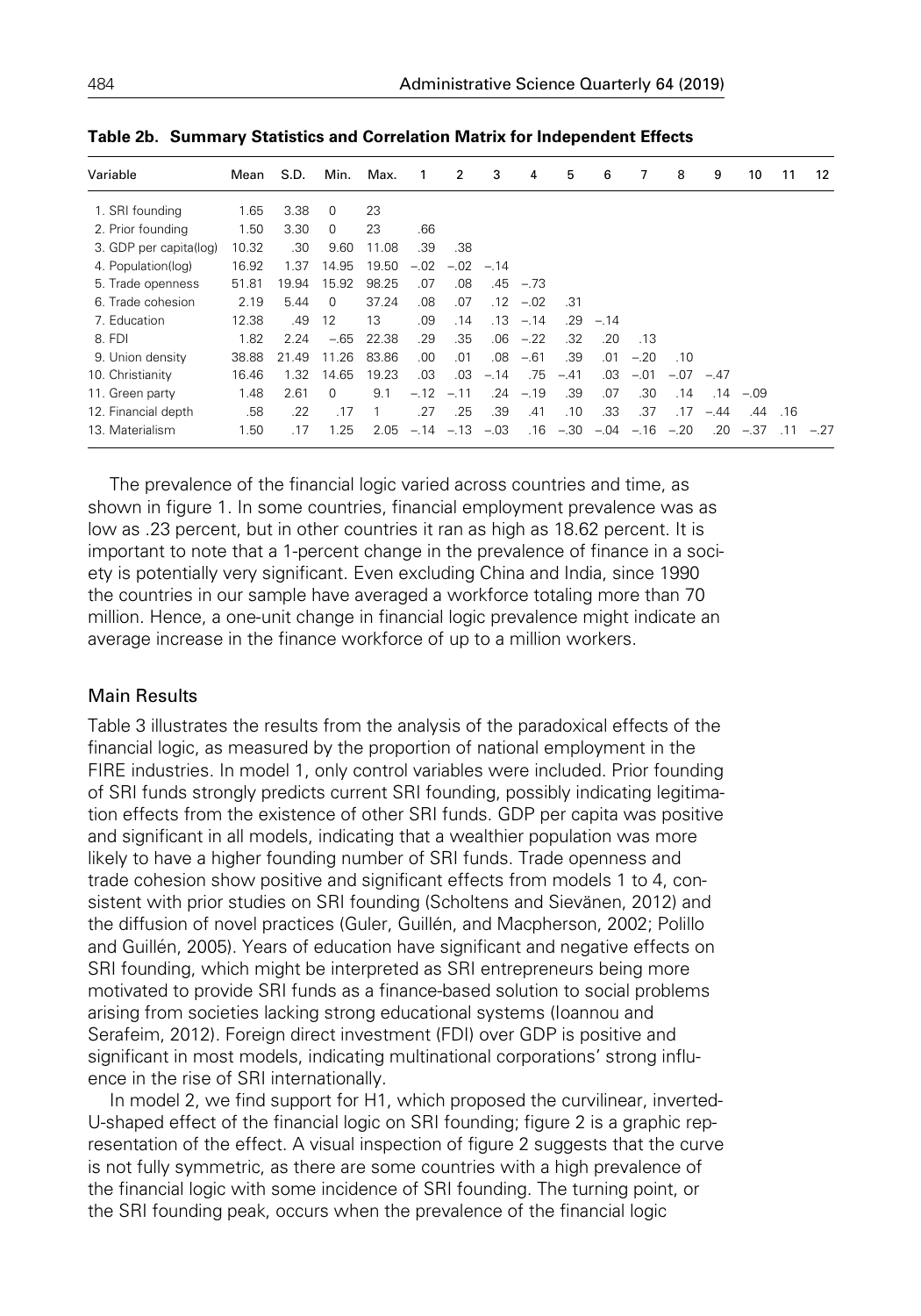Variable

| Model 2<br>H1    | Model 3<br>H2a   | Model 4<br>H <sub>2</sub> b | Model 5<br>H <sub>2c</sub> |  |  |
|------------------|------------------|-----------------------------|----------------------------|--|--|
| $.042$ $\cdots$  | $.041$ ***       | $.043$ ***                  | $.041$ ***                 |  |  |
| (4.75)           | (4.42)           | (4.75)                      | (4.41)                     |  |  |
| .581             | .901             | .569                        | .559                       |  |  |
| (.61)            | (.94)            | (.59)                       | (.58)                      |  |  |
| .204             | .356             | .187                        | .186                       |  |  |
| (.69)            | (1.16)           | (.62)                       | (.62)                      |  |  |
| $.033$           | $.041$ ***       | $.033$ ***                  | $.032$ ***                 |  |  |
| (3.78)           | (4.41)           | (3.68)                      | (3.54)                     |  |  |
| $.043^{\bullet}$ | $.050^{\bullet}$ | $.042^{\bullet}$            | $.043^{\bullet}$           |  |  |
| (2.15)           | (2.37)           | (2.04)                      | (2.13)                     |  |  |
| $-.527^{\circ}$  | $-.433+$         | $-.553$ <sup>*</sup>        | $-.521$ <sup>*</sup>       |  |  |
| $(-2.22)$        | $(-1.82)$        | $(-2.19)$                   | $(-2.20)$                  |  |  |
| 0.11             | 011              | 0.11                        | 0.12                       |  |  |

Table 3. Paradoxical Effects of the Financial Logic Table

Model 1 Controls

| (5.01)<br>.477<br>GDP per capita(log)       | (4.75)<br>.581<br>(.61)<br>.204 | (4.42)<br>.901   | (4.75)<br>.569       | (4.41)               |
|---------------------------------------------|---------------------------------|------------------|----------------------|----------------------|
|                                             |                                 |                  |                      |                      |
|                                             |                                 |                  |                      | .559                 |
| (.52)                                       |                                 | (.94)            | (.59)                | (.58)                |
| .327<br>Population(log)                     |                                 | .356             | .187                 | .186                 |
| (1.09)                                      | (.69)                           | (1.16)           | (.62)                | (.62)                |
| .040<br>Trade openness                      | .033                            | $.041$ ***       | .033                 | $.032$ ***           |
| (4.37)                                      | (3.78)                          | (4.41)           | (3.68)               | (3.54)               |
| $.043^{\bullet}$<br>Trade cohesion          | $.043^{\bullet}$                | $.050^{\bullet}$ | .042                 | $.043^{\bullet}$     |
| (2.15)                                      | (2.15)                          | (2.37)           | (2.04)               | (2.13)               |
| $-.414+$<br>Education                       | $-.527$ <sup>*</sup>            | $-.433+$         | $-.553$ <sup>*</sup> | $-.521$ <sup>*</sup> |
| $(-1.67)$                                   | $(-2.22)$                       | $(-1.82)$        | $(-2.19)$            | $(-2.20)$            |
| $.034$ <sup>*</sup><br>Union density        | .041                            | .044             | .041                 | .042                 |
| (2.04)                                      | (2.76)                          | (2.81)           | (2.69)               | (2.74)               |
| <b>FDI</b><br>.020                          | .020                            | .018             | .020                 | .020                 |
| (2.98)                                      | (2.83)                          | (2.63)           | (2.81)               | (2.87)               |
| .886<br>Christianity                        | 1.050                           | 1.033            | 1.056                | 1.068                |
| (3.26)                                      | (3.47)                          | (3.33)           | (3.54)               | (3.44)               |
| $-.018$<br>Green party                      | $-.011$                         | $-.002$          | $-.012$              | $-.015$              |
| $(-.57)$                                    | $(-.38)$                        | $(-.06)$         | $(-.38)$             | $(-.46)$             |
| Finance                                     | .086                            | .068             | .089                 | .095                 |
|                                             | (1.44)                          | (1.15)           | (1.28)               | (1.50)               |
| Finance <sup>2</sup>                        | $-.039$ ***                     | $-.028$          | $-.038$              | $-.042$ **           |
|                                             | $(-4.46)$                       | $(-3.07)$        | $(-3.42)$            | $(-3.81)$            |
| Union density $\times$ Finance              |                                 | $.003 +$         |                      |                      |
|                                             |                                 | (1.91)           |                      |                      |
| Union density $\times$ Finance <sup>2</sup> |                                 | $-.001$ **       |                      |                      |
|                                             |                                 | $(-2.76)$        |                      |                      |
| Christianity $\times$ Finance               |                                 |                  | $-.003$              |                      |
|                                             |                                 |                  | $(-.09)$             |                      |
| Christianity $\times$ Finance <sup>2</sup>  |                                 |                  | $-.001$              |                      |
|                                             |                                 |                  | $(-.15)$             |                      |
| Green party $\times$ Finance                |                                 |                  |                      | $-.002$              |
|                                             |                                 |                  |                      | $(-.30)$             |
| Green party $\times$ Finance <sup>2</sup>   |                                 |                  |                      | .001                 |
|                                             |                                 |                  |                      | (.47)                |
| $-14.728$<br>Constant                       | $-15.137$                       | $-16.780$        | $-15.769$            | $-15.368$            |
| $(-.02)$                                    | $(-.02)$                        | $(-.01)$         | $(-.02)$             | $(-.02)$             |
| $-672.995$<br>Log-likelihood                | $-658.466$                      | $-654.653$       | $-658.412$           | $-658.356$           |
| 420.437<br>Chi-squared                      | 469.902                         | 494.366          | 467.433              | 468.599              |

 $^+$   $p$  < .10;  $^{\bullet}p$  < .05;  $^{\bullet\bullet}p$  < .01;  $^{\bullet\bullet\bullet}p$  < .001.

\* N = 670 in 19 countries; country fixed effects and year dummies are included in all models; t statistics are in parentheses.

> reaches 1.11. Because the variable has been centered, the real non-centered level of the SRI founding peak is when employment in FIRE industries is at 9.23 percent of total employment. After that point, our theory proposes that the positive impact of finance as a provider of means is overtaken by finance as a source of legitimate ends. Though not every country may have reached a peak in SRI foundings, the results suggest a general pattern that as the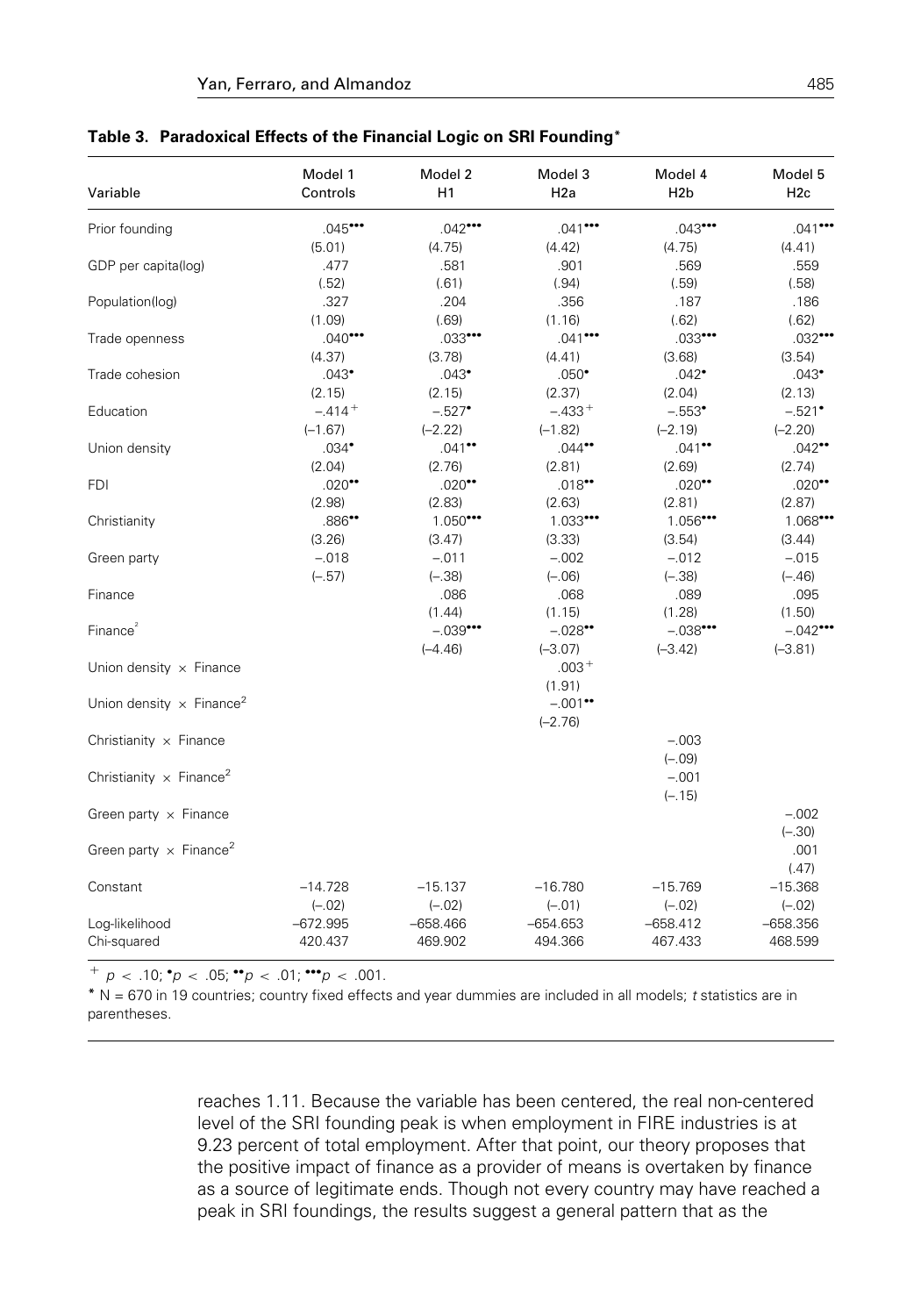

#### Figure 2. Predicted curvilinear effects of the financial logic on SRI founding.

financial logic becomes more prevalent, the constraining influence of the financial logic is stronger than its enabling role.

To further check the existence of an inverted-U-shaped relationship (Haans, Pieters, and He, 2015), we used the Lind and Mehlum (2010) method to check the inverted U by using their *utest* code in Stata. The overall inverted-U test has a t-value of 3.65, and the p value is .00014, which is highly significant. As another robustness check, we tested whether the relationship might be S-shaped by including a cubic term of the financial prevalence, but we did not find any significant result for that coefficient, while the rest of the coefficients remained substantially similar. To dispel the concern that the results were driven by outliers, we winsorized all control and independent variables at the .5-percent level (top and bottom) and obtained similar results. We also ran separate regressions excluding different combinations of countries with the highest cumulative SRI founding numbers (France, Norway, Belgium, and the UK) and obtained similar results. Another potential concern arises from the possibility that the result is a mere statistical artifact (Becker, 2005; Carlson and Wu, 2011; Spector and Brannick, 2011) driven by the choice of control variables. We ran a robustness check in which all controls were removed except for the fixed effect on year and country and obtained substantially the same results. We ran additional robustness checks, such as taking additional lags in the independent variable (two-year, three-year, four-year, and five-year), and found similar patterns. The squared term of financial prevalence was consistently significant in these alternative specifications.

Although we found strong support for H1, there were outliers that behaved differently from the inverted-U-shaped relationship, and they are worth examining more closely. Belgium in the 2010s had a relatively high number of SRI foundings (more than 10) but also had a low level of financial logic prevalence. The high level of union density might help explain this anomaly. Norway in the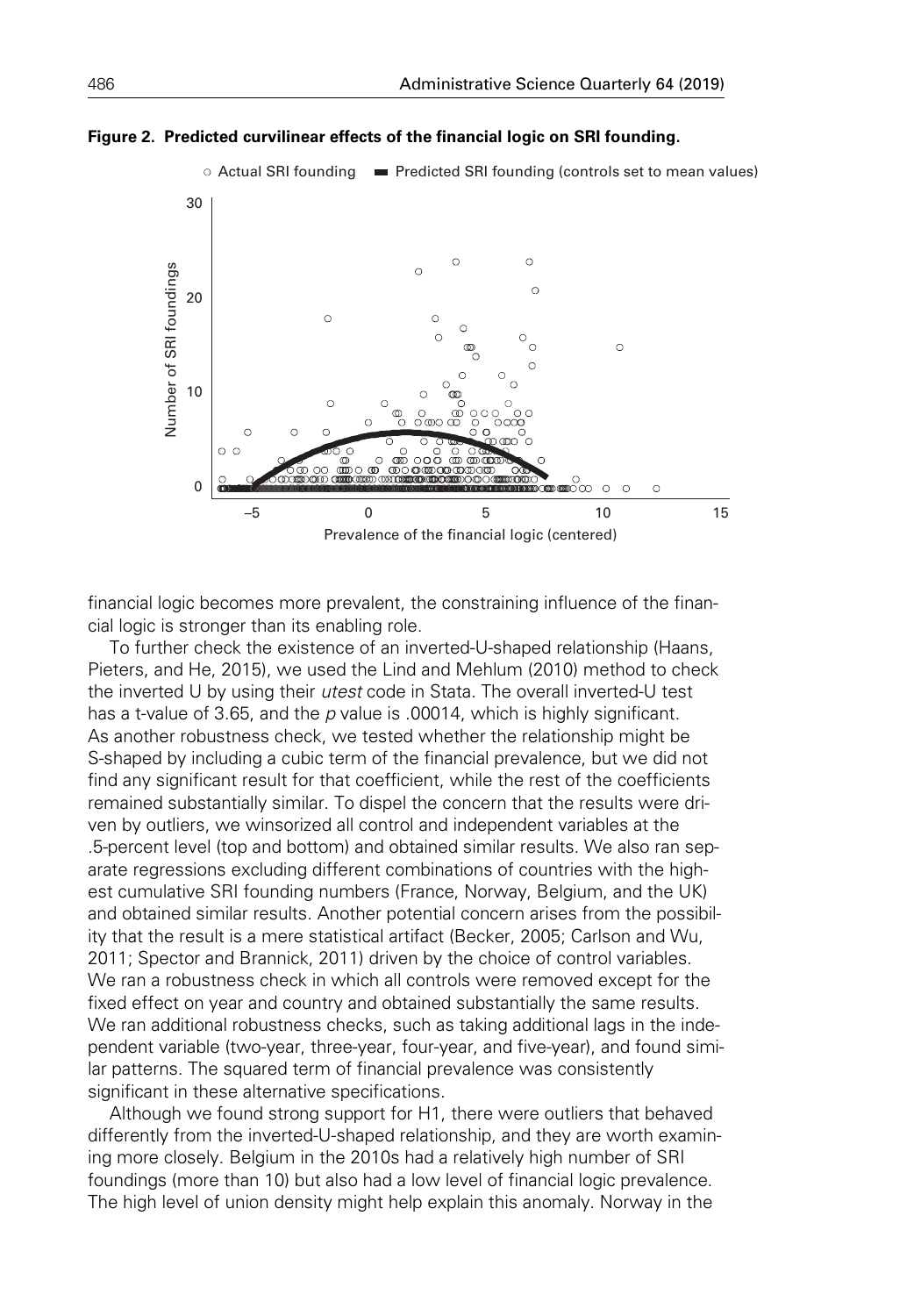



2000s experienced a high number of SRI foundings despite a high level of financial logic prevalence, but state forces in favor of SRI and the later adoption of SRI in its sovereign wealth fund might explain this phenomenon. Australia in the 1970s did not experience high SRI founding events, although the prevalence of the financial logic was moderate, which may be because it was undergoing an economic recession.

As for moderation effects, H2a receives some support from model 3; see figure 3 for a graphic illustration. The interaction term of union density with the quadratic term of the prevalence of the financial logic is negative and significant. Because the curve is an inverted-U shape, the negative coefficient confirms that union density steepens the curve.<sup>10</sup> As our empirical model is a conditional negative binomial model and testing for moderations in these models is not straightforward (Haans, Pieters and He, 2015), we conducted a further analysis to confirm this finding. As different shapes of curves correspond to the different values of the moderating variable (i.e., union density), we picked union density at two values—one standard deviation above and below the mean—to obtain the respective curves of SRI founding, reflecting the relationship between the prevalence of the financial logic and the rise of SRI. From those two curves, we calculated their peak points, chose one standard deviation away from these peak points, and calculated differences in the slopes between the curves with the *lincom* command in Stata. The test indicates that at both points (mean  $-1$  s.d. and mean  $+1$  s.d.), the differences in slopes are significantly different (coefficient  $= -.11$ , p-value  $= .063$ ). Thus there is some evidence to suggest that at higher levels of union density, the curvilinear relationship between financial prevalence and the founding of SRI steepens.

In model 4, H2b was not supported. This suggests perhaps that religious ends do not have an effect in the context of material means or ends supplied by the financial logic, which may operate in a completely independent sphere. We started with the assumption that the ends of the religious logic may be

 $\overline{10}$  See Appendix 4 in Haans, Pieters, and He (2015) for a mathematical proof.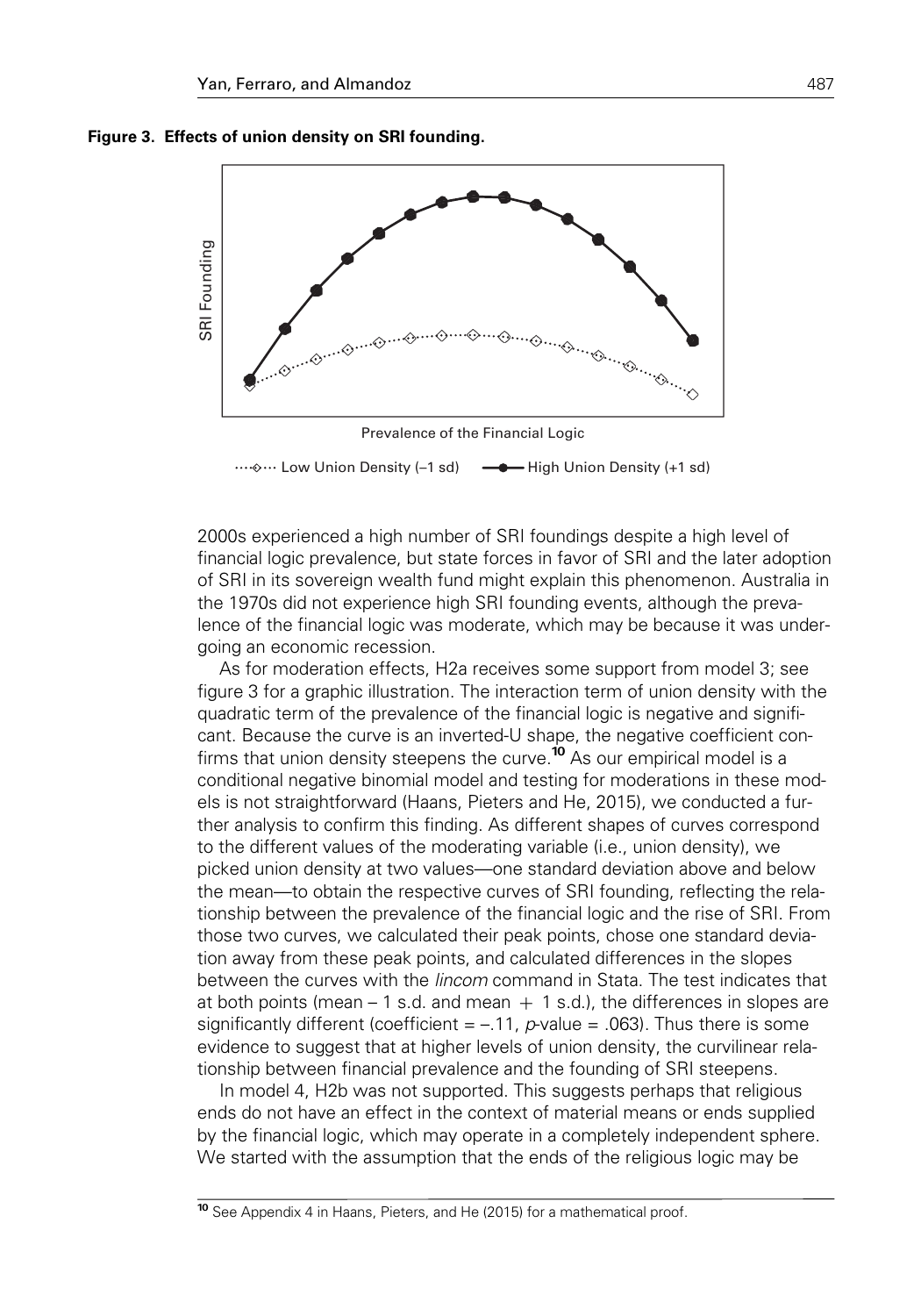complementary with those of the social logic and competing with those of the financial logic. The interpretation of this nonsignificant effect may be that the religious logic is compartmentalized and applies to social domains that are independent of the social and financial logics relevant to SRI. As models 1–5 suggest, the prevalence of Christianity does have a positive independent effect on the rise of SRI, but it does not moderate the relationship of the prevalence of the financial logic with the rise of SRI. In model 5, H2c was not supported, as the coefficient of the squared interaction term is statistically insignificant. Results from models 1 to 5 also show that green parties do not directly influence the rise of SRI funds. The analysis below based on the separate measures of means and ends of the financial logic helps explain the reasons we do not find a moderating effect in these two hypotheses.

### Results of the Means/Ends Analysis

Table 4 illustrates the results of the analysis in which we directly measured means as ''financial institution depth'' and ends as ''materialism.'' We present results with all predictor variables mean centered to obtain more consistent estimates, although using original values produces substantially similar results. In model 6, only control variables were included. Model 7, which includes both financial institution depth and materialism, shows that both effects are significant. The results—that financial institution depth has a positive relationship with the rise of SRI, while materialism has a negative relationship—support indirectly both the enabling and constraining effects of the financial logic in the rise of SRI, which are the joint mechanisms behind H1.

Results from models 8 and 9 do not provide support for H2a, although the signs of the moderation terms with the prevalence of unions are consistent with our theory. In fully saturated models, which we report in Online Appendix B (http://journals.sagepub.com/doi/suppl/10.1177/0001839218773324), we include all interactions and find evidence that unions compete with the financial logic. The lack of support here could be explained by the proxies' inability to fully capture the means (financial depth) and ends (materialism) dimensions of the financial logic the way we understand them in this paper. Although those variables include important dimensions of the means and ends, they leave out other relevant aspects in the context of unions. Financial depth, which refers to a nation's capacity to support multiple initiatives, is broader than the capacity to support social initiatives, especially SRI, which would be most relevant in this context. It also misses the specific human capital component captured by the FIRE industries. Similarly, materialism as a measure of the ends of the financial logic is a society-level variable going beyond the financial sector, which is the domain in which the interaction between the prevalence of unions and the ends of the financial logic would be most relevant.

Results from model 10 also suggest that the prevalence of Christianity did not moderate the relationship between means provided by the financial logic and the rise of SRI, which may help explain why the moderation effect in the prior analysis (table 4) did not appear. The explanation above about the religious logic being compartmentalized from domains relevant to the financial logic may be relevant here. As a compartmentalized logic, it may not interact favorably with the means provided by the financial logic. Additionally, a population-level measure of Christianity as the number of believers in a country does not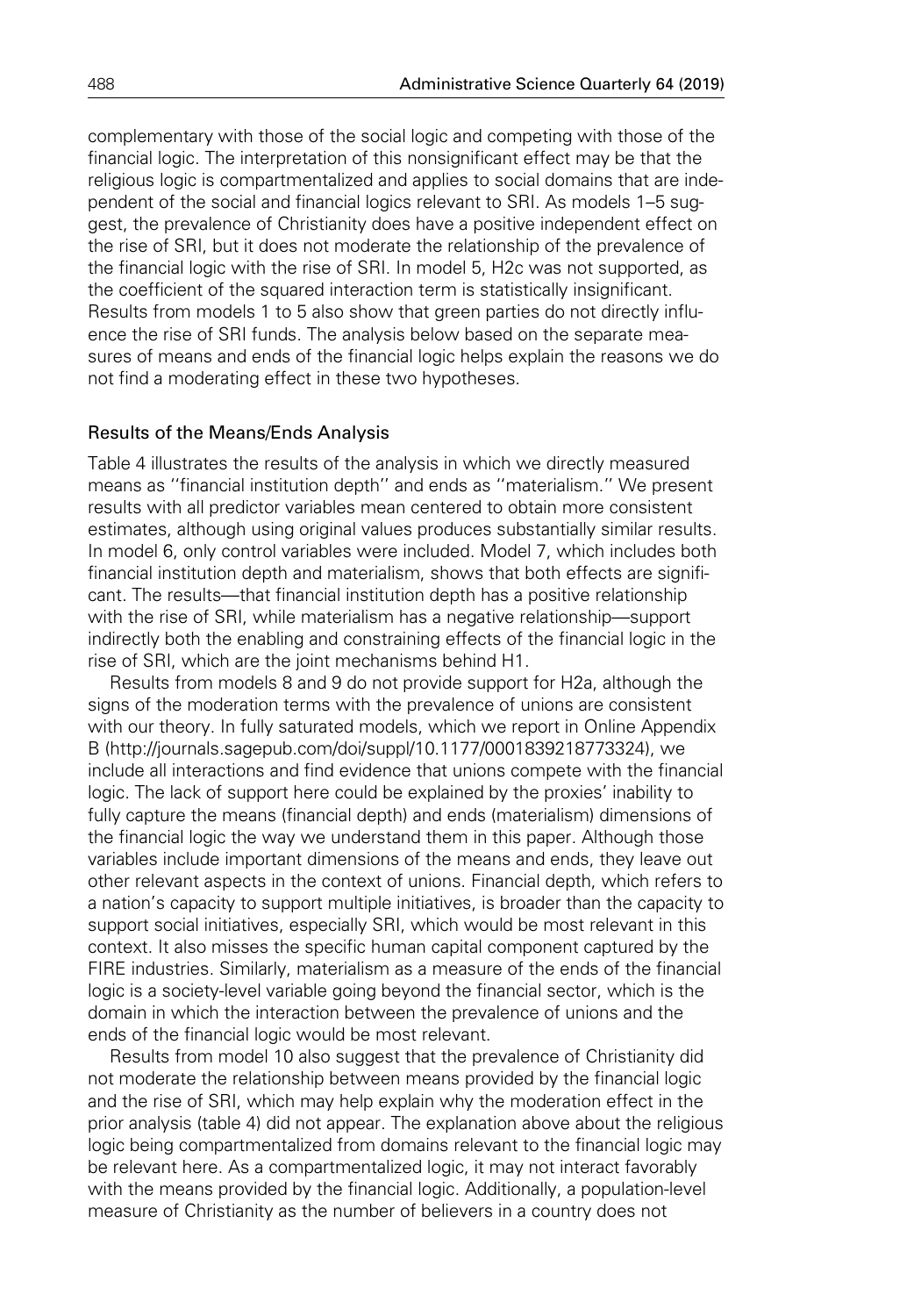| Variable                     | Model 6<br>Controls   | Model 7<br>H1         | Model 8<br>H <sub>2</sub> a | Model 9<br>H <sub>2</sub> a | Model 10<br>H <sub>2</sub> b | Model 11<br>H <sub>2</sub> b | Model 12<br>H <sub>2c</sub>        | Model 13<br>H <sub>2c</sub>        |
|------------------------------|-----------------------|-----------------------|-----------------------------|-----------------------------|------------------------------|------------------------------|------------------------------------|------------------------------------|
| Prior founding               | .022                  | .020                  | .011                        | .015                        | .016                         | .015                         | .010                               | .020                               |
|                              | (.86)                 | (.89)                 | (.81)                       | (.68)                       | (.76)                        | (.69)                        | (.40)                              | (.91)                              |
| GDP per capita(log)          | .993                  | .944                  | $-6.038$                    | 1.683                       | 1.606                        | 1.065                        | $2.914 +$                          | 1.219                              |
|                              | (.73)                 | (.72)                 | $(-2.34)$                   | (1.18)                      | (1.15)                       | (.75)                        | (1.90)                             | (.92)                              |
| Population(log)              | .184                  | 1.097                 | $-1.496$                    | .311                        | $1.255$ <sup>*</sup>         | .543                         | 1.887                              | $1.381$ <sup>*</sup>               |
|                              | (.47)                 | (2.14)                | $(-.97)$                    | (.44)                       | (2.37)                       | (.96)                        | (3.28)                             | (2.30)                             |
| Trade openness               | $.035 +$              | $.038 +$              | .003                        | $.034 +$                    | $.046^{\bullet}$             | $.041$ <sup>*</sup>          | $.036$ <sup>*</sup>                | $.036 +$                           |
|                              | (1.95)                | (1.95)                | (.14)                       | (1.80)                      | (2.24)                       | (2.08)                       | (1.97)                             | (1.85)                             |
| Trade cohesion               | .017                  | .006                  | .005                        | .009                        | .002                         | .004                         | .016                               | .008                               |
|                              | (.63)                 | (.22)                 | (.18)                       | (.35)                       | (.06)                        | (.16)                        | (.59)                              | (.28)                              |
| Education                    | $-.234$               | $-.482$               | $-.738$                     | $-.483$                     | $-.623"$                     | $-.372$                      | $-.301$                            | $-.469$                            |
|                              | $(-.83)$              | $(-1.61)$             | $(-2.72)$                   | $(-1.64)$                   | $(-2.01)$                    | $(-1.29)$                    | $(-1.00)$                          | $(-1.55)$                          |
| <b>FDI</b>                   | $.037 +$              | .060                  | .077                        | .074                        | .062                         | .061                         | .086                               | $.058^{\bullet}$                   |
|                              | (1.67)                | (2.58)                | (3.46)                      | (2.93)                      | (2.68)                       | (2.65)                       | (3.37)                             | (2.51)                             |
| Green party                  | .038                  | .061                  | .073                        | .067                        | .052                         | .113                         | $-.380^{\circ}$                    | .188                               |
|                              | (.42)                 | (.67)                 | (.77)                       | (.72)                       | (.56)                        | (1.17)                       | $(-2.29)$                          | (1.07)                             |
| Union density                | $.052$ <sup>*</sup>   | .091                  | $.077^{\circ}$              | .046                        | .086                         | .087                         | .084                               | .095                               |
|                              | (2.01)                | (3.28)                | (2.53)                      | (1.18)                      | (3.15)                       | (3.19)                       | (3.18)                             | (3.37)                             |
| Christianity                 | .803                  | $-.296$               | $-.052$                     | .377                        | $-.150$                      | $-.909+$                     | $-1.017$ <sup>*</sup>              | $-.561$                            |
|                              | (2.88)                | $(-.73)$              | $(-.10)$                    | (.63)                       | $(-.36)$                     | $(-1.91)$                    | $(-2.07)$                          | $(-1.11)$                          |
| Means (financial depth)      |                       | $3.306^{\circ}$       | 6.948                       | $3.364^{\circ}$             | $4.761$ <sup>*</sup>         | 3.298                        | 4.854**                            | $3.215^{\circ}$                    |
|                              |                       | (2.16)                | (5.09)                      | (2.25)                      | (2.57)                       | (2.17)                       | (3.08)                             | (2.10)                             |
| Ends (materialism)           |                       | $-6.971$ ***          | $-10.166$ ***               | $-3.966$                    | $-8.276$ ***                 | $-2.265$                     | $-12.723$ ***                      | $-8.279$                           |
|                              |                       | $(-3.40)$             | $(-3.93)$                   | $(-1.40)$                   | $(-3.62)$                    | $(-0.79)$                    | $(-4.41)$                          | $(-3.26)$                          |
| Union density $\times$ Means |                       |                       | .043<br>(.96)               |                             |                              |                              |                                    |                                    |
| Union density $\times$ Ends  |                       |                       |                             | $-.126$                     |                              |                              |                                    |                                    |
|                              |                       |                       |                             | $(-1.59)$                   |                              |                              |                                    |                                    |
| Christianity $\times$ Means  |                       |                       |                             |                             | $-1.010$                     |                              |                                    |                                    |
|                              |                       |                       |                             |                             | $(-1.48)$                    |                              |                                    |                                    |
| Christianity $\times$ Ends   |                       |                       |                             |                             |                              | $-5.250$                     |                                    |                                    |
| Green party $\times$ Means   |                       |                       |                             |                             |                              | $(-2.40)$                    | 1.706                              |                                    |
|                              |                       |                       |                             |                             |                              |                              | (3.11)                             |                                    |
| Green party $\times$ Ends    |                       |                       |                             |                             |                              |                              |                                    | .534<br>(.89)                      |
| Constant                     | $-2.454$<br>$(-1.27)$ | $-2.617$<br>$(-1.47)$ | $9.512 +$<br>(1.84)         | $-2.934$<br>$(-1.64)$       | $-3.507+$<br>$(-1.83)$       | $-1.971$<br>$(-1.04)$        | $-6.192$ <sup>*</sup><br>$(-2.89)$ | $-3.121$ <sup>+</sup><br>$(-1.68)$ |
| Log-likelihood               | $-282.495$            | $-275.912$            | $-281.524$                  | $-274.603$                  | $-274.867$                   | $-273.355$                   | $-271.056$                         | $-275.507$                         |
| Chi-squared                  | 230.319               | 236.920               | 295.734                     | 247.491                     | 242.000                      | 240.225                      | 245.882                            | 233.526                            |

 $^+$   $p$  < .10;  $^{\bullet}p$  < .05;  $^{\bullet\bullet}p$  < .01;  $^{\bullet\bullet\bullet}p$  < .001.

\* N = 286 in 12 countries; country fixed effects and year dummies are included in all models; t statistics are in parentheses.

> capture religious actors' capacity to mobilize in the same way as with unions or green political parties, which would be relevant to the interaction of the religious logic with the means of the financial logic.

> The interaction effect between Christianity and materialism on the rise of SRI was negative and significant in model 11, however, thus supporting one of the mechanisms behind H2b: that the ends of the religious logic would conflict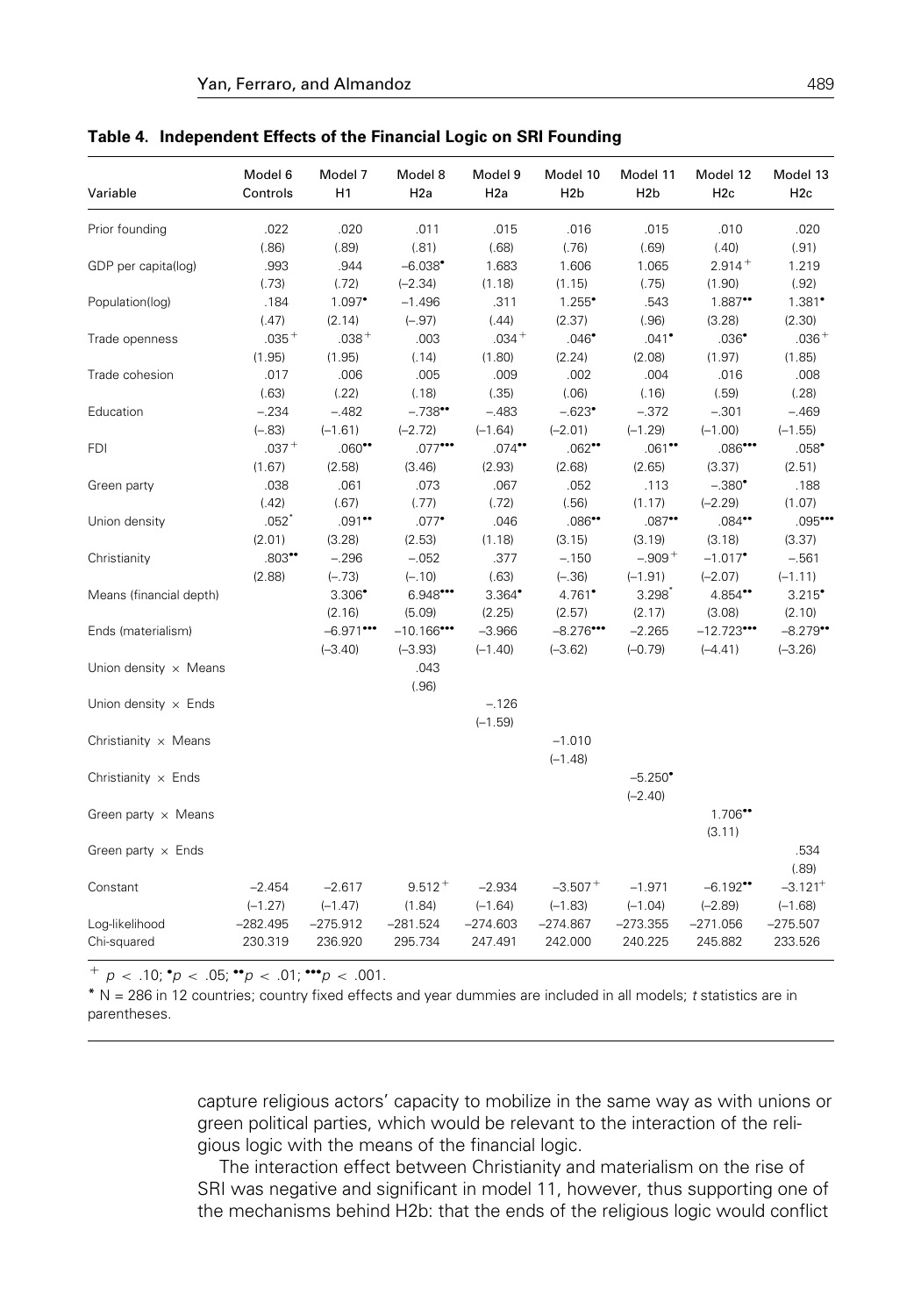with the materialism of the financial logic and thus create an environment in which the integration of social and financial logics would be more difficult in SRI founding.

Results from models 12 and 13 suggest that the strength of green parties positively moderates the relationship between the means provided by the financial logic and the emergence of SRI. Contrary to the measure of the religious population, the strength of green parties captures an organizational element that can positively engage with the means of the financial logic in a way that may result in more SRI founding. But that same variable does not negatively moderate the relationship of the ends of the financial logic (proxied by the materialism variable) and the emergence of SRI. This could mean that the end goals of environmental sustainability are not necessarily in conflict with the ends of the financial logic.

We started with three alternative logics that were a priori competing with the ends of the financial logic and complementary with those of the social logic. The extent to which the end goals of those alternative logics are ''distant'' from that of the financial logic might explain these inconclusive results. We could consider the compatibility across the ends of different logics in terms of relative distance between them. In our context, a comparison between the ends of the logics we consider would suggest that the distance between the financial and green logics is shorter than the one between financial and religious logics. Fostering ecological sustainability and more environmentally friendly practices (the ends of the green logic) may be more compatible with the ends of the financial logic, as the relationship between sound environmental practices and long-term profitability has been well established (Eccles, Ioannou, and Serafeim, 2014). In contrast, the ends of religious logics might be more difficult to harmonize with the financial logic.

### **DISCUSSION**

Our study explored how decomposing the dominant financial logic into its roles as both the provider of financial means and as a constraint on legitimate ends accounts for its paradoxical influence in promoting change and maintaining stability in the financial sector. This decomposition can further our understanding of how different logics interact in competitive and complementary ways and how the prevalence of the dominant logic in society affects such interactions. Additional institutional logics in the broader society may interact synergistically with a dominant institutional logic to promote institutional change by supplying fresh motivations (or end goals) that could benefit from institutionally bound means and expertise. When the dominant institutional logic has clearly specified legitimate institutional ends appropriate for a specific sector, however, the clash of those additional logics with the competing ends of the dominant institutional logic may highlight the contrast and harden the static or inertial nature of the dominant logic, thus stifling institutional change.

### Contributions to Institutional Theory

We contribute to research on institutional complexity and the emergence of hybrid organizations, institutional logics, and institutional change. Our theory contributes to research on institutional complexity (Kraatz and Block, 2008;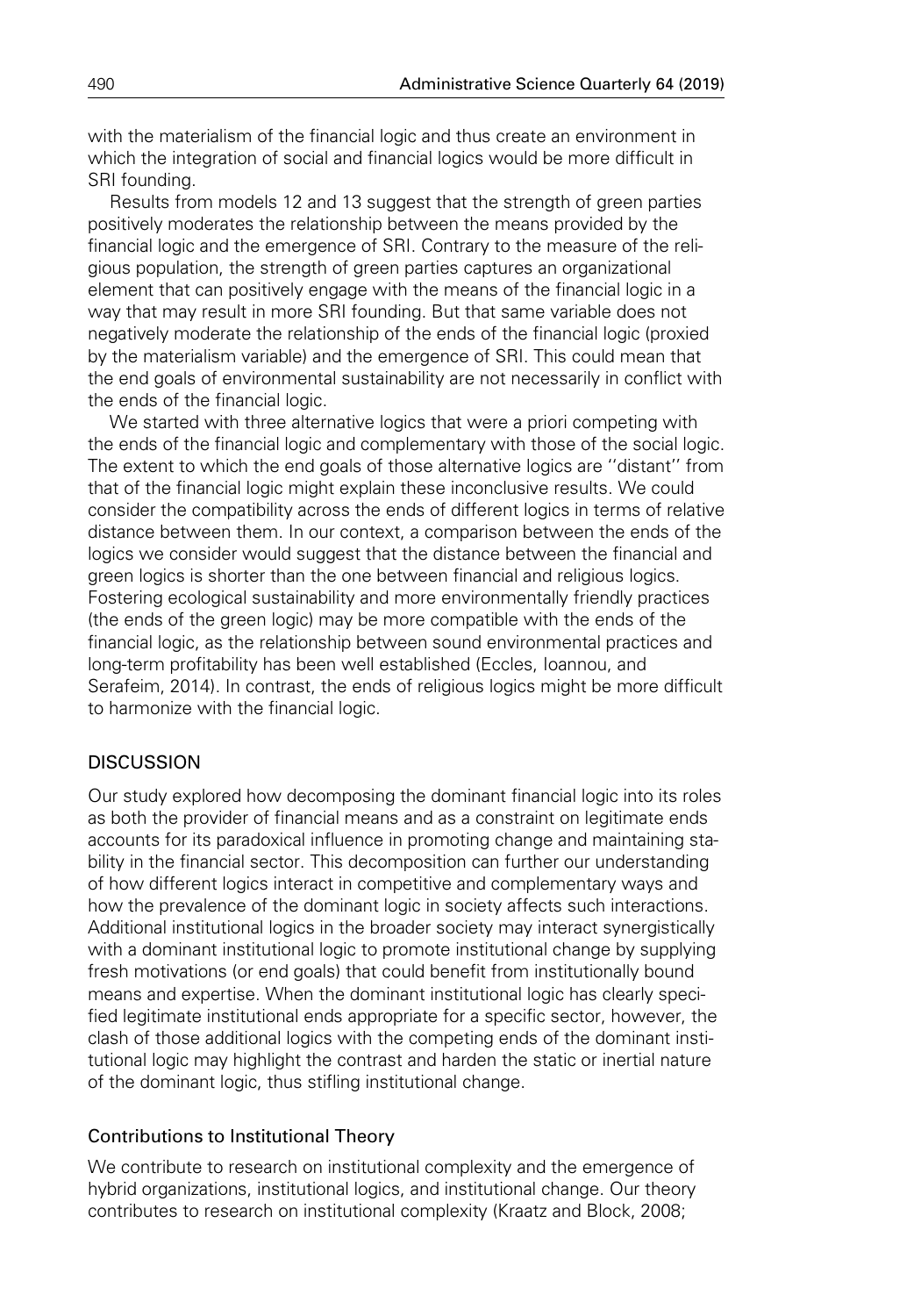Greenwood et al., 2011) by providing a new explanation of the circumstances under which a constellation of institutional logics may be conflicting (e.g., Thornton and Ocasio, 1999) or complementary (e.g., Smets et al., 2015). Recent studies such as that by Lee and Lounsbury (2015) have offered insights on how a dominant logic amplifies or dampens the influence of other institutional logics, yet few have examined the factors determining the shifting complementarity of the dominant logic with other logics in society. Hence there is inadequate research to show in a holistic way that institutional logics are ''mutually dependent, yet also contradictory'' (Friedland and Alford, 1991: 250).

To clarify the complex relationships among multiple institutional logics, our study suggests that when the end goals of a dominant logic are taken for granted and the coupling between means and ends is tight, alternative logics are more likely to compete with the dominant logic, and hence alternative forms of organizations that may drive institutional change may be subject to stronger isomorphic pressures (DiMaggio and Powell, 1983). When the dominant logic plays the role of provider of means, however, opportunities for institutional work may emerge (Lawrence and Suddaby, 2006; Hardy and Maguire, 2008), and multiple logics are likely to be complementary. All this obviously has consequences for the emergence of hybrid organizations, which incorporate alternative logics that may be either complementary or competing with the dominant logic depending on factors such as the prevalence of that dominant logic in society. Based on our analyses, the emergence of hybrid organizations may be more likely at moderate levels of prevalence than at low or high levels.

Our study also contributes to the institutional logics literature by proposing a more nuanced decomposition of the dominant logic into means and ends and by suggesting that the complementarity between the dominant logic and alternative ones depends on the prevalence of the former. Given that logics are global constructs—ideal types in which multiple elements are confounded—it is not easy to decompose them into meaningful and discrete dimensions. But this particular decomposition of means and ends seems to be especially relevant at the theoretical level, and our analyses show that it has measurable empirical effects. Our decomposition differs from those in prior studies in that we not only demarcate different dimensions of the same logic (cf. Meyer and Hollerer, 2016) but also explain how those dimensions are interdependent and interact. Much prior research has differentiated logics in a variety of ways, such as by geographic separation (Lounsbury, 2007), historical periods (Thornton and Ocasio, 1999), or societal orders (Zhao and Wry, 2016), but institutional logics are usually treated as monolithic entities that generally do not have internal differentiations. By theorizing the interdependent means–ends effects of the dominant logic, our study suggests that novel forms of organizations may arise from internal ruptures in that logic, as alternative competing logics redeploy the means provided by the dominant logic.

Our decomposition of the financial logic is potentially applicable to a variety of other logics and settings. In the context of finance, our findings are relevant to situations in which finance encounters goals that diverge from profit maximization. For example, China launched stock exchanges in 1990 with the goals of building the state and achieving state policy objectives (Hertz, 1996, 1998), rather than the goal of developing shareholder capitalism. Our findings are also relevant to other dominant logics in some settings, such as the state (Friedland and Alford, 1991; Thornton, Ocasio, and Lounsbury, 2012). The state may have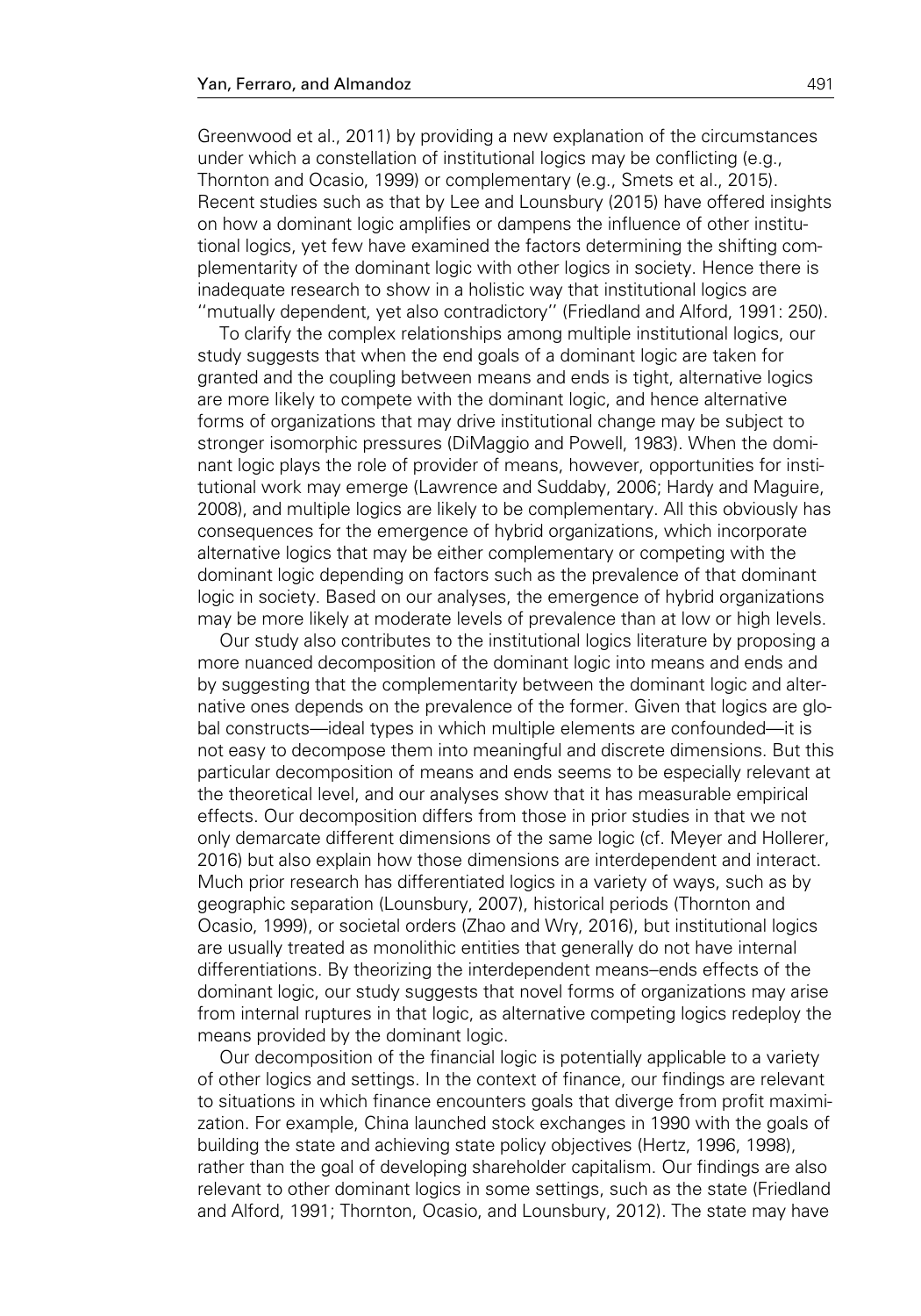its own constraining ideology that stifles institutional change but also provides resources that can enable ventures driven by ends that compete with that ideology. Peter Kinder, one of the founders of KLD, a pioneering SRI firm, saw his work through the lens of his legal training and his public service experience: ''I suddenly realized what I was seeing, and what I was seeing was politics by other means. It was just another way of using the tools that I had learned in law school and state government, just in a different form. But the tools are identical'' (personal interview, 8/17/08). Another field in which this dynamic is important is education, as charter schools driven by community or religious logics can receive government funding to operate independently from, and even compete with, the public school system (e.g., King, Clemens, and Fry, 2010). Future research should explore more empirical settings to understand the implications of decomposing a dominant logic into means and ends.

Finally, our study contributes to research on institutional change, which in this case may be prompted by the emergence of new hybrid organizations (Micelotta, Lounsbury, and Greenwood, 2017). We suggest that even within firmly established institutional orders there are seeds of change that can be activated under certain conditions, departing from prior literature that posits fragmentation and complexity of the field as primary contributors for change and agency (Oliver, 1991; Battilana, Leca, and Boxenbaum, 2009). Our results show that not all societies reach the critical point at which the dominant logic suppresses institutional change, and even when that happens, institutional change is not completely driven out, as the expertise and other resources provided by a dominant institutional logic may still be seeding institutional change. Thus institutional change may happen as the dominant logic broadens the scope of its legitimate institutional ends or as it combines with other institutional logics that supply alternative ends. The presence of competing logics is more likely to lead to institutional change when the dominant institutional logic can supply sufficient expertise and other portable means necessary to build new organizations. Our results also suggest that not all competing logics will likely benefit from the expertise provided by a dominant logic—we did not find that religion interacted with the means provided by the financial logic in the way we anticipated. Future research could explore the boundary conditions that determine whether a dominant logic as a provider of means can support the ends of competing logics.

### Contribution to Socially Responsible Investing

Our paper also contributes to a better understanding of the country-level institutional factors that foster SRI founding. Given the relatively short history of SRI and the scarcity of data, it is not surprising that previous studies have focused on the evolution of the sector in one country (e.g., Arjaliès, 2010; Giamporcaro and Gond, 2016) or compared only a few cases (e.g., Scholtens and Sievänen, 2012; Gond and Boxenbaum, 2013; Yan and Ferraro, 2016). We learned much from these studies on the evolution of SRI in specific countries, but it was difficult to integrate these idiosyncratic narratives in a more systematic theory of how SRI is developing globally. Building on the institutional logic literature, our theory provides a coherent framework to explain the global spread of SRI, and our empirical findings show the important role played by the financial logic and its interaction with the presence of labor unions, religion, and green parties.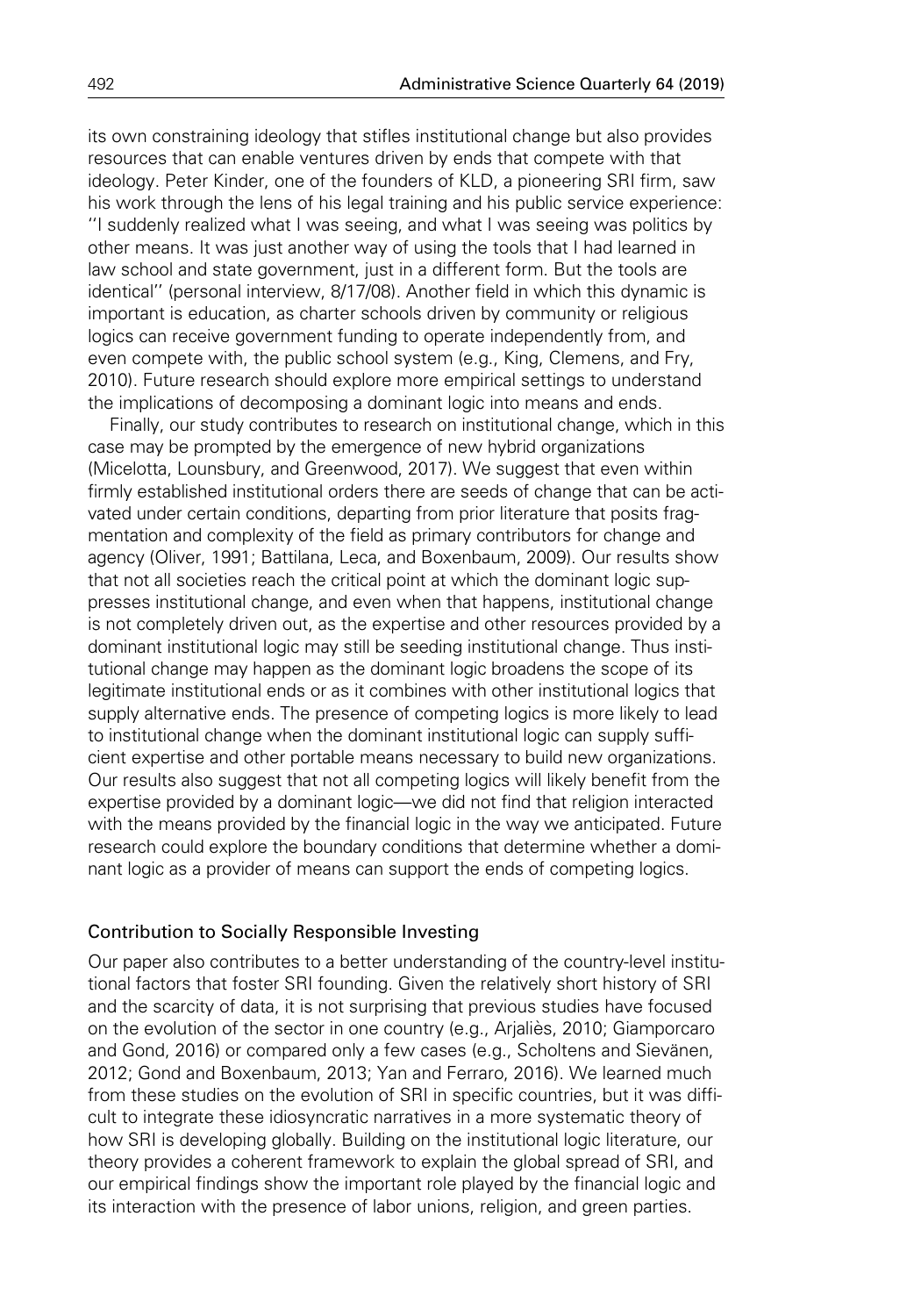Our paper also extends current literature on SRI by reconciling prior insights with new findings. Prior literature has suggested the spread of finance is a sweeping force in the global economy (Epstein, 2005; Davis and Kim, 2015) and proposed constraining effects on the rise of hybrid organizations in the financial sector (Jonsson, 2009; Jonsson and Regnér, 2009), such as SRI funds. Our findings are consistent with prior literature when the ends of the financial logic take primacy but diverge from it when the means of the financial logic are playing a stronger role to serve alternative ends. This more nuanced view suggests that as countries become more integrated into the global society (Meyer et al., 1997), the increasingly prevalent financial logic plays a more complex role than is commonly understood.

Further research should explore how, in other settings, the emergence of novel hybrid organizations benefits from the means provided by established or dominant logics, even though their ends might be competing. It might be particularly useful to examine micro-level processes by which entrepreneurs succeed or fail to make use of means from dominant logics for alternative ends. It is also important for future research to shed light on the effects of distances among the end goals of multiple institutional logics.

#### Limitations

In cross-national studies (Lim and Tsutsui, 2012), it is difficult to compile consistent and reliable data. Although our data are comparable with prior studies on similar topics (Khorana, Servaes, and Tufano, 2005; Weber, Davis, and Lounsbury, 2009; Lim and Tsutsui, 2012; Guillén and Capron, 2016), we encourage future researchers to develop and make available more fine-grained data at the cross-national level. The choice to separate the relevant institutional spaces by national boundaries is also open to criticism, especially in the field of finance, which has experienced rapid globalization—although our observation window includes periods when the field was less globalized. Perhaps other research could compare other meaningful geographical differentiations, even though it is difficult to conceive of alternative data configurations.

Our study uses employment distribution in the FIRE industry sectors as a proxy for the prevalence of the financial logic in a country. Though research in economics (Clark, 1940; Bell, 1973), sociology (Castells, 1996), and micro-level organizational theory (Almandoz, 2012, 2014) has used individual employment trajectories in similar ways, and there is research suggesting that economics and finance training does affect individuals' behavior, we are aware of the limitations of that measure. To remedy this deficiency, we conducted an additional analysis with two separate measures for means and ends, and we found largely consistent results. In addition, we used the number of all funds per country-year as an alternative proxy for both the means and ends of the financial logic in a robustness check and obtained consistent results.

### Conclusion

We developed our institutional logics theory—especially the distinction between means and ends in the financial logic—to understand the emergence of SRI, but this approach could prove useful in understanding the broader process of institutional change that the financial sector is undergoing after the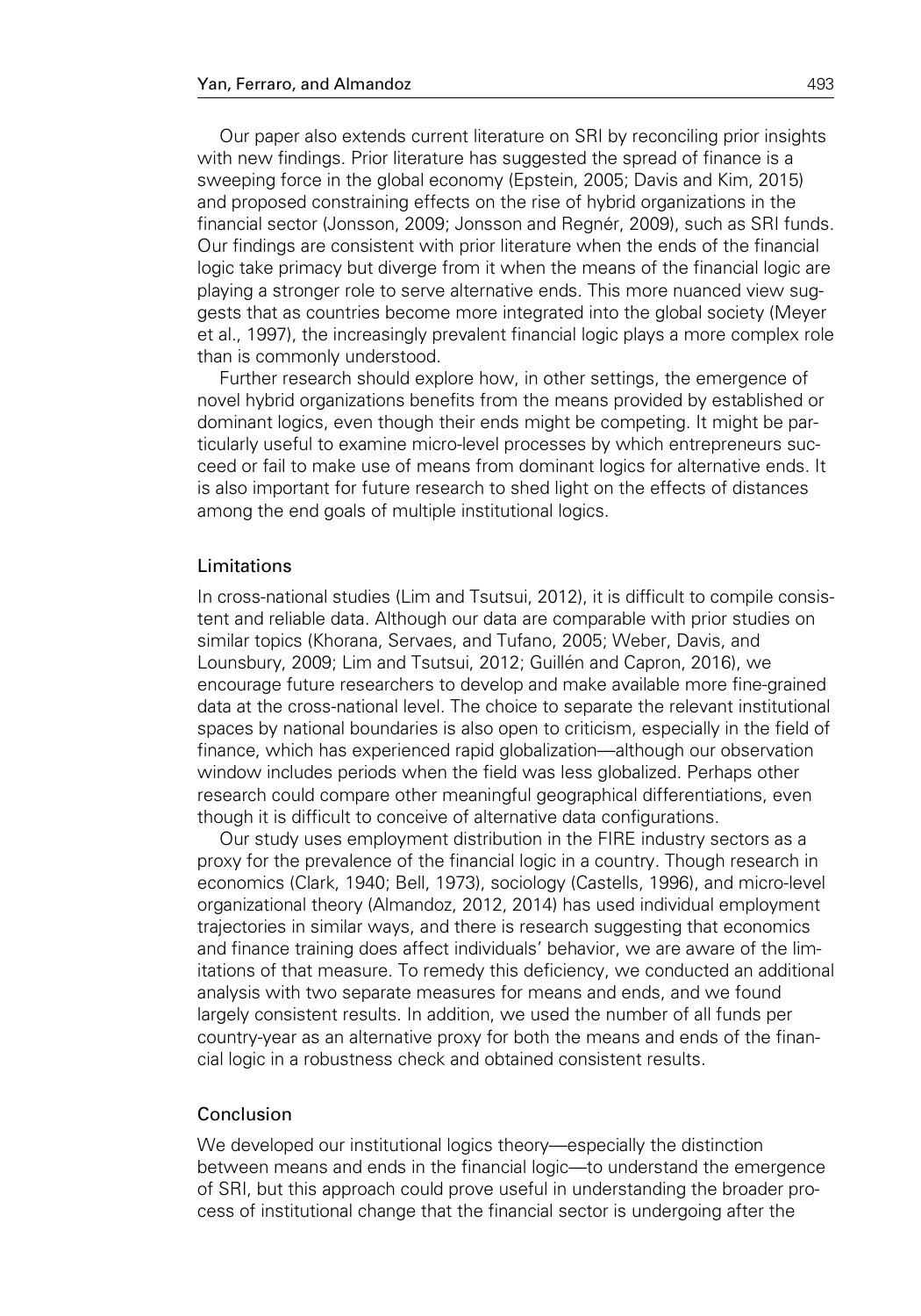2008 financial crisis. In addition to SRI funds, a number of organizational innovations have emerged, such as micro finance and other forms of community lending. Only time will tell whether the process of redeploying the means of the financial logics to different ends will ultimately create a financial sector more aligned with societal needs, but we believe that institutional theory could contribute to this shift by offering managers and policy makers an alternative framework to assess the progress the sector is making in this journey.

# Acknowledgments

We thank Associate Editor Dev Jennings and three anonymous reviewers for their guidance in shaping this paper. We also appreciate copy-editing help from Linda Johanson and Joan Friedman. We thank Chris Marquis, Rose Xiaowei Luo, Dror Etzion, Johan Chu, Chris Zott, Lisa Hehenberger, and Africa Ariño for their valuable comments and participants in the IESE brownbag seminar, EGOS pre-conference workshop, Ivey Sustainability Academy, PRI academic workshop, and AoM OMT doctoral workshop for their feedback. We thank Hideki Suzuki from Bloomberg for helping us better understand their ESG data. The first author thanks the Department of Organization Studies at Tilburg University for support. We also acknowledge the helpful research assistantship of Alice Tozer, Angela Herrera, and Matthew Rosenbaum. John Almandoz acknowledges financial assistance from research project ECO2016-77579-C3-1-P funded by the Spanish Ministry of Economics, Industry and Competitiveness. Finally, this research was supported by the European Research Council under the European Union's Seventh Framework Programme: ERC-2010-StG 263604-SRITECH.

# Supplemental Material

Supplemental material for this article can be found in the Online Appendix at http://journals.sagepub.com/doi/suppl/10.1177/0001839218773324.

# ORCID iDs

Shipeng Yan https://orcid.org/0000-0001-8186-9071 Fabrizio Ferraro **(b)** https://orcid.org/0000-0002-4855-5430

# **REFERENCES**

# Almandoz, J.

2012 ''Arriving at the starting line: The impact of community and financial logics on new banking ventures.'' Academy of Management Journal, 55: 1381–1406.

Almandoz, J.

2014 ''Founding teams as carriers of competing logics: When institutional forces predict banks' risk exposure.'' Administrative Science Quarterly, 59: 442–473.

# Arjaliès, D.-L.

2010 ''A social movement perspective on finance: How socially responsible investment mattered.'' Journal of Business Ethics, 92: 57–78.

# Armingeon, K., C. Isler, L. Knöpfel, D. Weisstanner, and S. Engler

2016 ''Comparative political data set 1960–2014.'' Institute of Political Science, University of Bern.

Battilana, J., B. Leca, and E. Boxenbaum

2009 ''How actors change institutions: Towards a theory of institutional entrepreneurship.'' Academy of Management Annals, 3: 65–107.

Battilana, J., and M. Lee

2014 ''Advancing research on hybrid organizing—Insights from the study of social enterprises.'' Academy of Management Annals, 8: 397–441.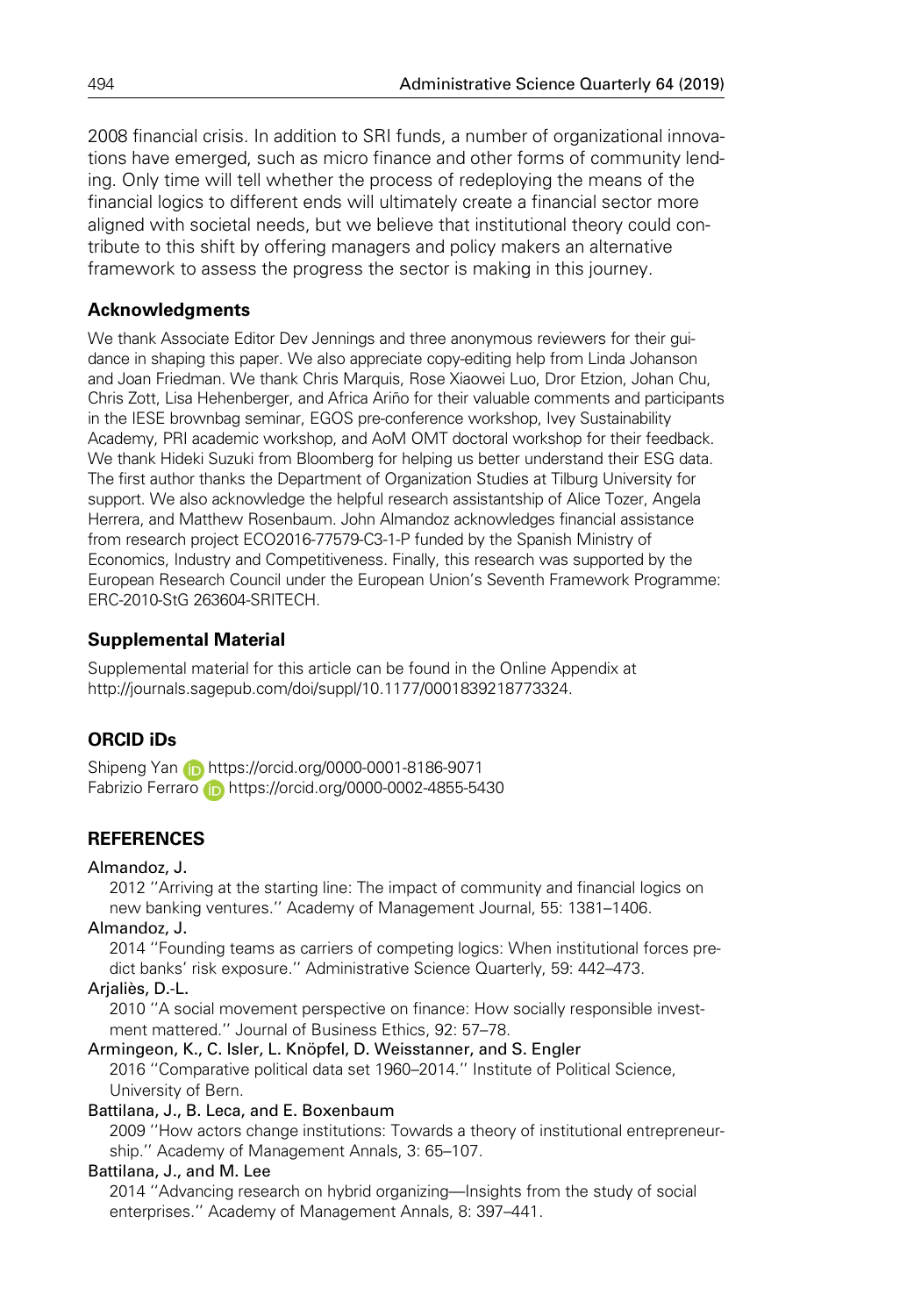#### Becker, T.

2005 ''Potential problems in the statistical control of variables in organizational research: A qualitative analysis with recommendations.'' Organizational Research Methods, 8: 274–289.

#### Bell, D.

1973 The Coming of Post-industrial Society: A Venture in Social Forecasting. New York: Basic Books.

#### Berger, P. L., and T. Luckmann

1966 The Social Construction of Reality: A Treatise in the Sociology of Knowledge. London: Penguin Books.

#### Besharov, M. L., and W. K. Smith

2014 ''Multiple logics in organizations: Explaining their varied nature and implications.'' Academy of Management Review, 39: 364–381.

#### Brickley, J. A., and R. L. Van Horn

2002 ''Managerial incentives in nonprofit organizations: Evidence from hospitals.'' Journal of Law and Economics, 45: 227–249.

#### Carlson, K., and J. Wu

2011 ''The illusion of statistical control: Control variable practice in management research.'' Organizational Research Methods, 15: 413–435.

#### Carroll, G. R., and M. T. Hannan

1989 ''Density dependence in the evolution of populations of newspaper organizations.'' American Sociological Review, 54: 524–541.

#### Carroll, G. R., and M. T. Hannan

2000 The Demography of Corporations and Industries. Princeton, NJ: Princeton University Press.

#### Carroll, G. R., and A. Swaminathan

2000 ''Why the microbrewery movement? Organizational dynamics of resource partitioning in the U.S. brewing industry.'' American Journal of Sociology, 106: 715–762. Castells, M.

1996 The Information Age: Economy, Society and Culture. Oxford: Wiley Blackwell. Clark, C.

1940 The Conditions of Economic Progress. London: Macmillan.

#### Davis, G. F.

2009 Managed by the Markets: How Finance Re-shaped America. Oxford: Oxford University Press.

#### Davis, G. F., and S. Kim

2015 ''Financialization of the economy.'' Annual Review of Sociology, 41: 203–221. DiMaggio, P. J., and W. W. Powell

1983 ''The iron cage revisited: Institutional isomorphism and collective rationality in organizational fields.'' American Sociological Review, 48: 147–160.

#### Domini, A. L.

2001 Socially Responsible Investing: Making a Difference in Making Money. Chicago: Dearborn Trade.

#### Drucker, P.

1976 The Unseen Revolution: How Pension Fund Socialism Came to America. London: William Heinemann.

#### Durand, R., and J. Jourdan

2012 ''Jules or Jim: Alternative conformity to minority logics.'' Academy of Management Journal, 55: 1295–1315.

#### Durand, R., and L. Paolella

2013 ''Category stretching: Reorienting research on categories in strategy, entrepreneurship, and organization theory.'' Journal of Management Studies, 50: 1100–1123.

#### Durand, R., B. Szostak, J. Jourdan, and P. H. Thornton

2013 ''Institutional logics as strategic resources.'' In M. Lounsbury and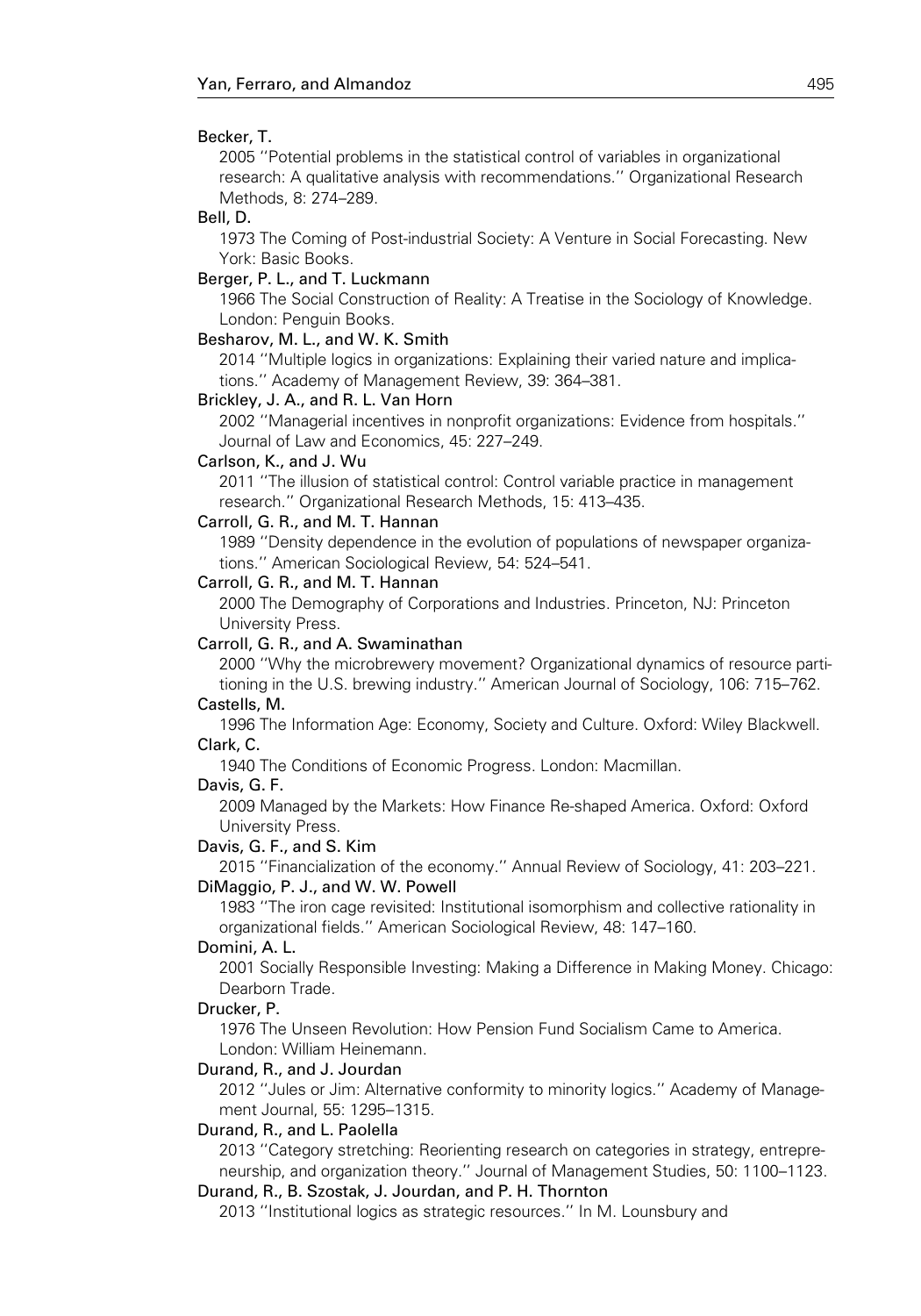E. Boxenbaum (eds.), Research in the Sociology of Organizations, 39A:

165–201. Bingley, UK: Emerald Group.

### Eccles, R. G., I. Ioannou, and G. Serafeim

2014 ''The impact of corporate sustainability on organizational processes and performance.'' Management Science, 60: 2835–2857.

### Epstein, G.

2005 Financialization and the World Economy. Cheltenham, UK: Edward Elgar.

### Ferraro, F., J. Pfeffer, and R. I. Sutton

2005 ''Economics language and assumptions: How theories can become selffulfilling.'' Academy of Management Review, 30: 8–24.

### Fligstein, N., and D. McAdam

2012 A Theory of Fields. Oxford: Oxford University Press.

### Fourcade, M.

2006 ''The construction of a global profession: The transnationalization of economics.'' American Journal of Sociology, 112: 145–194.

### Frank, R. H., T. Gilovich, and D. T. Regan

1993 ''Does studying economics inhibit cooperation?'' Journal of Economic Perspectives, 7: 159–171.

### Freeman, J., G. R. Carroll, and M. T. Hannan

1983 ''The liability of newness: Age dependence in organizational death rates.'' American Sociological Review, 48: 692–710.

### Friedland, R., and R. R. Alford

1991 ''Bringing society back in: Symbols, practices and institutional contradictions.'' In P. J. DiMaggio and W. W. Powell (eds.), The New Institutionalism in Organizational Analysis: 232–463. Chicago: University of Chicago Press.

### Friedman, M.

1970 ''The social responsibility of business is to increase its profits.'' New York Times Magazine, Sept. 13: 122–126.

### Giamporcaro, S., and J.-P. Gond

2016 ''Calculability as politics in the construction of markets: The case of socially responsible investment in France.'' Organization Studies, 37: 465–495.

### Glynn, M. A.

2000 ''When cymbals become symbols: Conflict over organizational identity within a symphony orchestra.'' Organization Science, 11: 285–298.

### Gond, J.-P., and E. Boxenbaum

2013 ''The globalization of responsible investment: Contextualization work in France and Quebec.'' Journal of Business Ethics, 115: 707–721.

### Greenwood, R., A. M. Díaz, S. X. Li, and J. C. Lorente

2010 ''The multiplicity of institutional logics and the heterogeneity of organizational responses.'' Organization Science, 21: 521–539.

#### Greenwood, R., M. Raynard, F. Kodeih, E. R. Micelotta, and M. Lounsbury 2011 ''Institutional complexity and organizational responses.'' Academy of Manage-

ment Annals, 5: 317–371.

### GSI-Alliance

[2015 ''Global sustainable investment review.'' Retrieved from http://www.gsi-alliance](http://www.gsi-alliance.org/members-resources/global-sustainable-investment-review-2014/) .org/members-resources/global-sustainable-investment-review-2014/.

### Guillén, M. F., and L. Capron

2016 ''State capacity, minority shareholder protections, and stock market development.'' Administrative Science Quarterly, 61: 125–160.

### Guler, I., M. F. Guillén, and J. M. Macpherson

2002 ''Global competition, institutions, and the diffusion of organizational practices: The international spread of ISO 9000 quality certificates.'' Administrative Science Quarterly, 47: 207–232.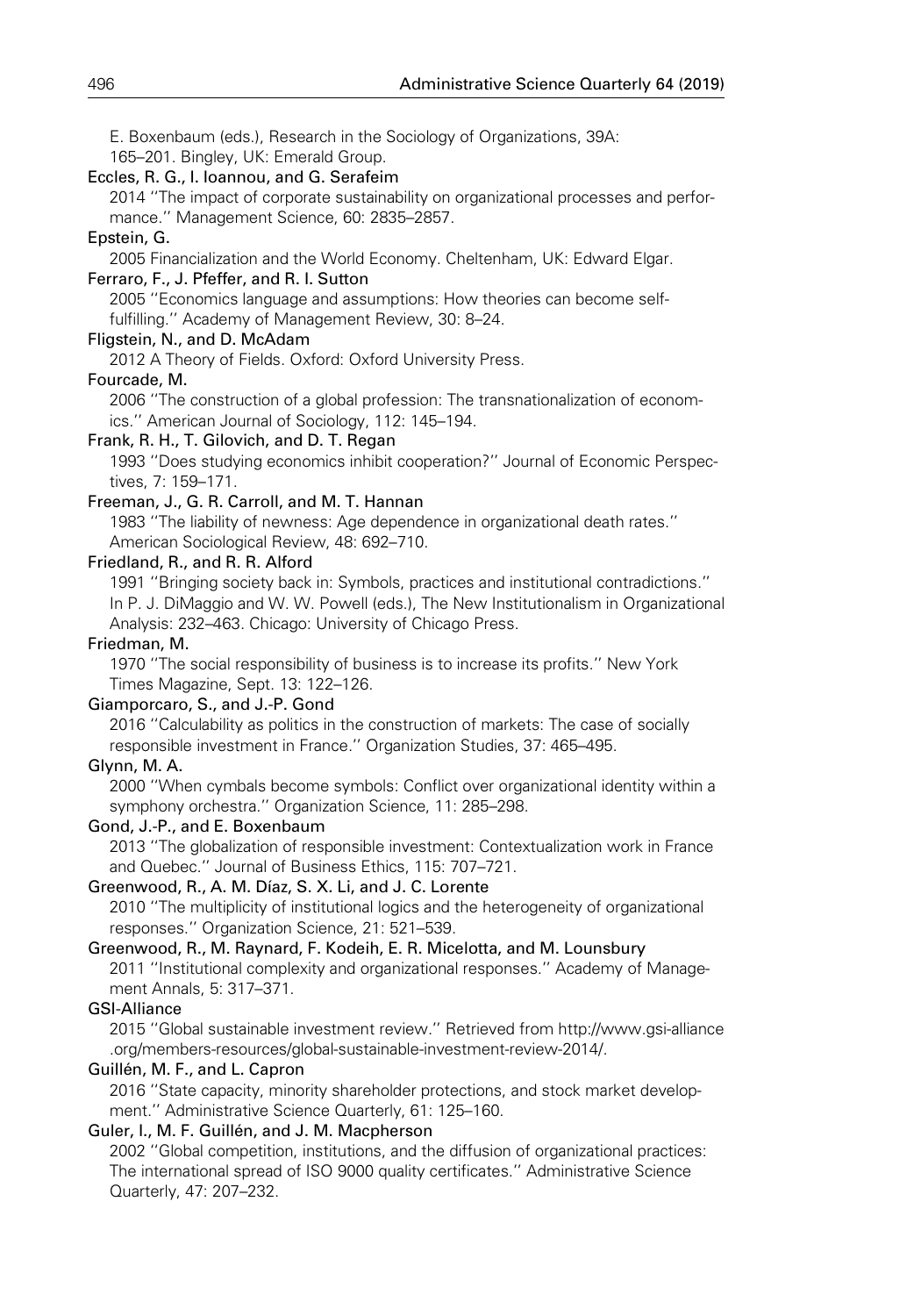#### Haans, R. F. J., C. Pieters, and Z. He

2015 ''Thinking about U: Theorizing and testing U- and inverted U-shaped relationships in strategy research.'' Strategic Management Journal, 37: 1177–1195.

#### Hacker, J. S.

2004 ''Privatizing risk without privatizing the welfare state: The hidden politics of social policy retrenchment in the United States.'' American Political Science Review, 98: 243–260.

### Hardy, C., and S. Maguire

2008 ''Institutional entrepreneurship.'' In R. Greenwood, C. Oliver, R. Suddaby, and K. Sahlin-Andersson (eds.), The SAGE Handbook of Organizational Institutionalism: 198–217. London: Sage.

#### Hausman, J., B. Hall, and Z. Griliches

1984 ''Econometric models for count data with an application to the patents–R&D relationship.'' Econometrica, 52: 909–938.

#### Hertz, E.

1996 ''The Shanghai stock market: An institutional overview.'' In R. Brown (ed.), Chinese Business Enterprise, 2: 116–132. London: Routledge.

#### Hertz, E.

1998 The Trading Crowd: An Ethnography of the Shanghai Stock Market. Cambridge: Cambridge University Press.

### Hiatt, S. R., W. D. Sine, and P. S. Tolbert

2009 ''From Pabst to Pepsi: The deinstitutionalization of social practices and the creation of entrepreneurial opportunities.'' Administrative Science Quarterly, 54: 635–667.

#### Hong, H., and L. Kostovetsky

2012 ''Red and blue investing: Values and finance.'' Journal of Financial Economics,  $103: 1 - 19$ .

### Ioannou, I., and G. Serafeim

2012 ''What drives corporate social performance? The role of nation-level institutions.'' Journal of International Business Studies, 43: 834–864.

#### Ioannou, I., and G. Serafeim

2014 ''The impact of corporate social responsibility on investment recommendations: Analysts' perceptions and shifting institutional logics.'' Strategic Management Journal, 36: 1053–1081.

#### Jensen, M.

2002 ''Value maximization, stakeholder theory, and the corporate objective function.'' Business Ethics Quarterly, 12: 235–256.

### Jonsson, S.

2009 ''Refraining from imitation: Professional resistance and limited diffusion in a financial market.'' Organization Science, 20: 172–186.

#### Jonsson, S., and P. Regnér

2009 ''Normative barriers to imitation: Social complexity of core competences in a mutual fund industry.'' Strategic Management Journal, 30: 517–536.

#### Jourdan, J., R. Durand, and P. H. Thornton

2017 ''The price of admission: Organizational deference as strategic behavior.'' American Journal of Sociology, 123: 232–275.

#### Khorana, A., H. Servaes, and P. Tufano

2005 ''Explaining the size of the mutual fund industry around the world.'' Journal of Financial Economics, 78: 145–185.

#### King, B. G., E. S. Clemens, and M. Fry

2010 ''Identity realization and organizational forms: Differentiation and consolidation of identities among Arizona's charter schools.'' Organization Science, 22: 554–572.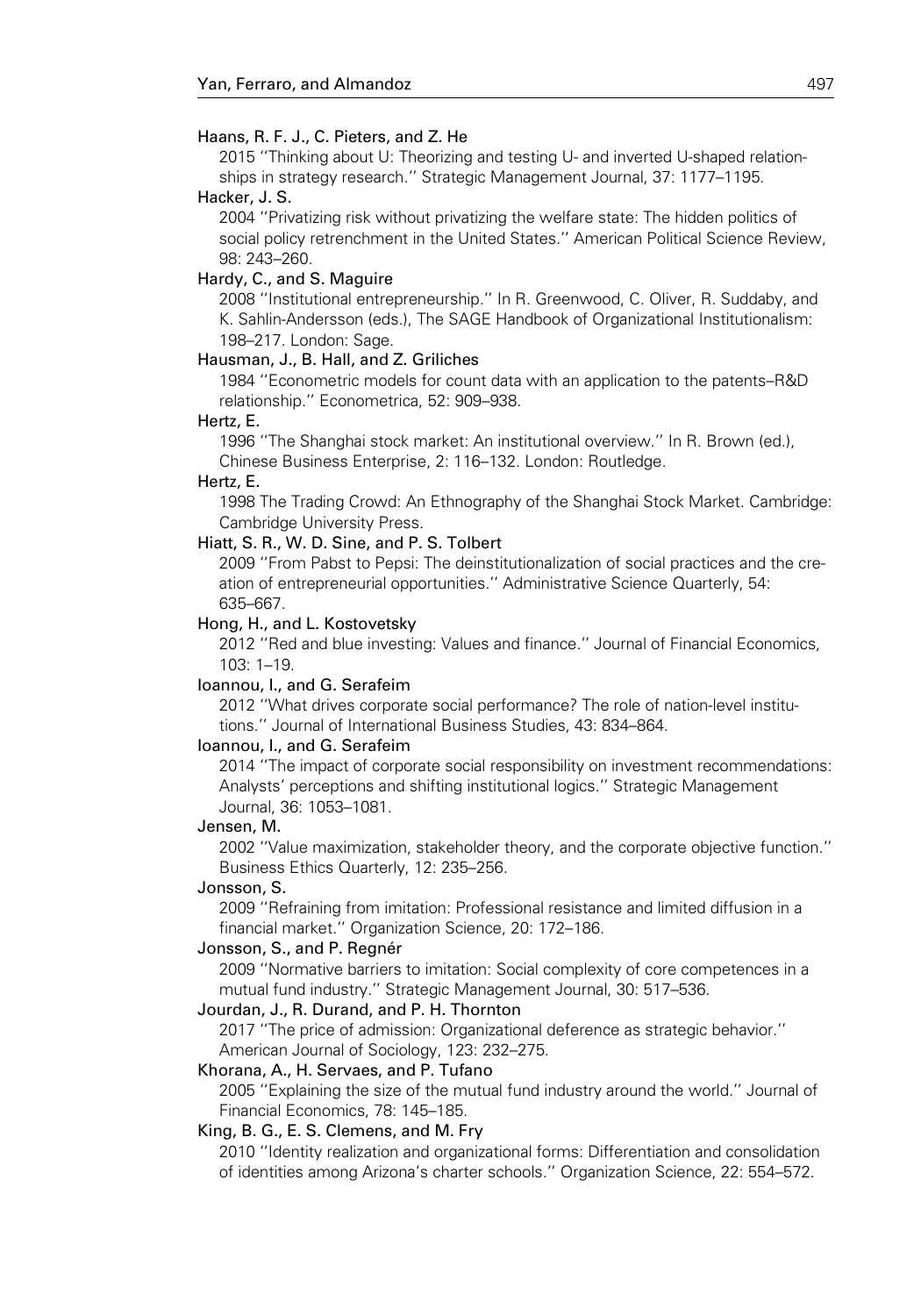### Knill, C., M. Debus, and S. Heichel

2010 ''Do parties matter in internationalised policy areas? The impact of political parties on environmental policy outputs in 18 OECD countries, 1970–2000.'' European Journal of Political Research, 49: 301–336.

### Kraatz, M., and E. Block

2008 ''Organizational implications of institutional pluralism.'' In R. Greenwood, C. Oliver, K. Sahlin-Andersson, and R. Suddaby (eds.), The SAGE Handbook of Organizational Institutionalism: 243–275. London: Sage.

### Krippner, G.

2005 ''The financialization of the American economy.'' Socio-Economic Review, 3: 173–208.

### La Porta, R., F. Lopez-de-Silanes, A. Shleifer, and R. W. Vishny

1998 ''Law and finance.'' Journal of Political Economy, 106: 1113–1155.

### Lawrence, T. B., and R. Suddaby

2006 ''Institutions and institutional work'' In S. R. Clegg, C. Hardy, T. B. Lawrence, and W. R. Nord (eds.), The SAGE Handbook of Organization Studies: 215–255. London: Sage.

### Lee, M.-D. P., and M. Lounsbury

2015 ''Filtering institutional logics: Community logic variation and differential responses to the institutional complexity of toxic waste.'' Organization Science, 26: 847–866.

### Lewis, A., and C. Juravle

2009 ''Morals, markets and sustainable investments: A qualitative study of 'champions.''' Journal of Business Ethics, 93: 483–494.

### Lim, A., and K. Tsutsui

2012 ''Globalization and commitment in corporate social responsibility: Cross-national analyses of institutional and political-economy effects.'' American Sociological Review, 77: 69–98.

### Lin, K., and D. Tomaskovic-Devey

2013 ''Financialization and US income inequality, 1970–2008.'' American Journal of Sociology, 118: 1284–1329.

### Lind, J., and H. Mehlum

2010 ''With or without U? The appropriate test for a U-shaped relationship.'' Oxford Bulletin of Economics and Statistics, 72: 109–118.

# Little, C.

2016 ''Green parties in government.'' In Green Parties in Europe: 265–279. London: Routledge.

# Logue, A. A. C.

2009 Socially Responsible Investing for Dummies. Hoboken, NJ: Wiley.

### Lounsbury, M.

2002 ''Institutional transformation and status mobility: The professionalization of the field of finance.'' Academy of Management Journal, 45: 255–266.

### Lounsbury, M.

2007 ''A tale of two cities: Competing logics and practice variation in the professionalizing of mutual funds.'' Academy of Management Journal, 50: 289–307.

# Lounsbury, M., and E. T. Crumley

2007 ''New practice creation: An institutional perspective on innovation.'' Organization Studies, 28: 993–1012.

# Lounsbury, M., M. Ventresca, and P. M. Hirsch

2003 ''Social movements, field frames and industry emergence: A cultural–political perspective on US recycling.'' Socio-Economic Review, 1: 71–104.

### Maoz, Z., and E. A. Henderson

2013 ''The world religion dataset, 1945–2010: Logic, estimates, and trends.'' International Interactions, 39: 265–291.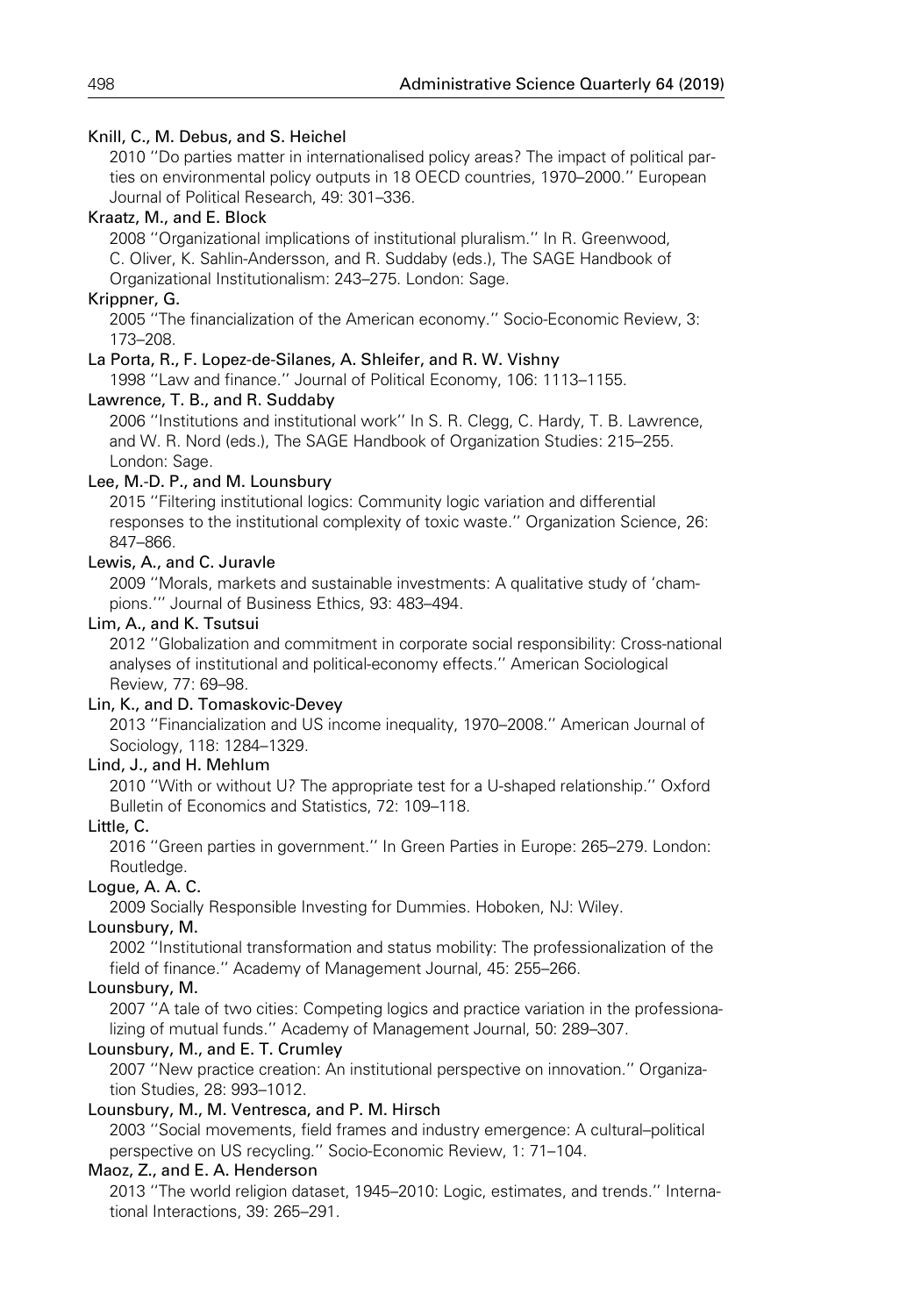#### Marquis, C., and M. Lounsbury

2007 "Vive la résistance: Competing logics and the consolidation of U.S. community banking.'' Academy of Management Journal, 50: 799–820.

#### Marquis, C., M. W. Toffel, and Y. Zhou

2016 ''Scrutiny, norms, and selective disclosure: A global study of greenwashing.'' Organization Science, 27: 483–504.

#### McPherson, C. M., and M. Sauder

2013 ''Logics in action: Managing institutional complexity in a drug court.'' Administrative Science Quarterly, 58: 165–196.

#### Meyer, J. W., J. Boli, G. M. Thomas, and F. O. Ramirez

1997 ''World society and the nation-state.'' American Journal of Sociology, 103: 144–181.

#### Meyer, R. E., and M. A. Hollerer

2016 ''Laying a smoke screen: Ambiguity and neutralization as strategic responses to intra-institutional complexity.'' Strategic Organization, 14: 373–406.

#### Micelotta, E., M. Lounsbury, and R. Greenwood

2017 ''Pathways of institutional change: An integrative review and research agenda.'' Journal of Management, 43: 1885–1910.

### Oliver, C.

1991 ''Strategic responses to institutional processes.'' Academy of Management Review, 16: 145–179.

#### Pache, A., and F. Santos

2010 ''When worlds collide: The internal dynamics of organizational responses to conflicting institutional demands.'' Academy of Management Review, 35: 455–476.

#### Pache, A., and F. Santos

2013 ''Inside the hybrid organization: Selective coupling as a response to competing institutional logics.'' Academy of Management Journal, 56: 972–1001.

#### Paolella, L., and R. Durand

2016 ''Category spanning, evaluation, and performance: Revised theory and test on the corporate law market.'' Academy of Management Journal, 59: 330–351.

#### Penalva-Icher, E.

2012 ''How finance regulates trade union involvement in French SRI.'' In I. Huault and C. Richard (eds.), Finance: The Discreet Regulator: 193–211. New York: Palgrave Macmillan.

### Polillo, S., and M. F. Guillén

2005 ''Globalization pressures and the state: The worldwide spread of central bank independence.'' American Journal of Sociology, 110: 1764–1802.

#### Powdrill, T.

2006 ''Workers' capital: Promoting trade union concerns through investment.'' In R. Sullivan and C. Mackenzie (eds.), Responsible Investment: 266–272. Sheffield, UK: Greenleaf.

#### Reay, T., and C. R. (Bob) Hinings

2009 ''Managing the rivalry of competing institutional logics.'' Organization Studies, 30: 629–652.

### Rivoli, P.

2003 ''Labor standards in the global economy: Issues for investors.'' Journal of Business Ethics, 43: 223–232.

#### Rüdig, W.

1991 ''Green party politics around the world.'' Environment: Science and Policy for Sustainable Development, 33: 6–31.

#### Sandberg, J., C. Juravle, T. M. Hedesstrom, and I. Hamilton

2009 ''The heterogeneity of socially responsible investment.'' Journal of Business Ethics, 87: 519–533.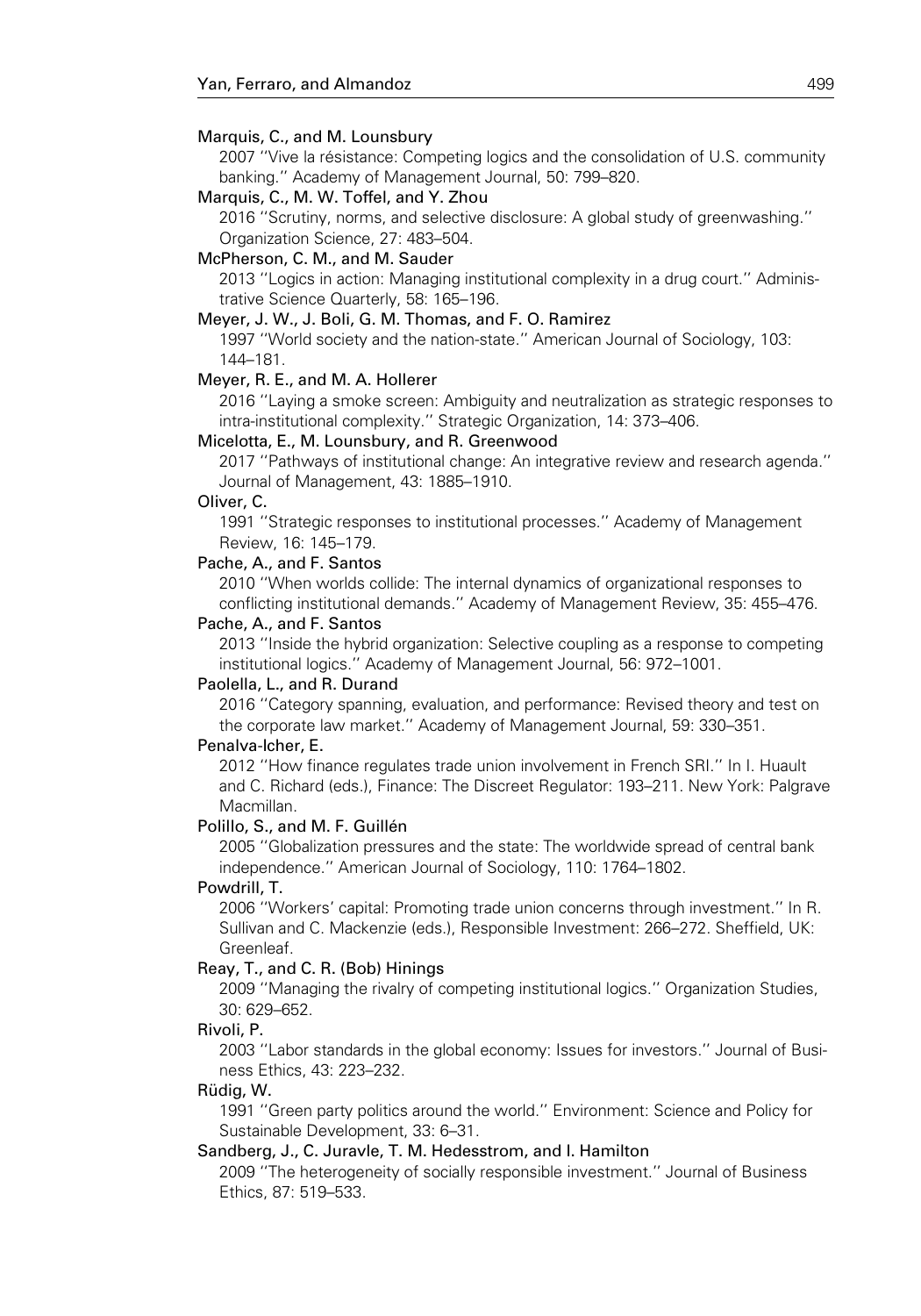### Scholtens, B.

2005 ''What drives socially responsible investment? The case of the Netherlands.'' Sustainable Development, 13: 129–137.

### Scholtens, B., and R. Sievänen

2012 ''Drivers of socially responsible investing: A case study of four Nordic countries.'' Journal of Business Ethics, 115: 605–616.

### Scott, W. R.

2014 Institutions and Organizations: Ideas and Interests. London: Sage.

### Smets, M., P. Jarzabkowski, G. T. Burke, and P. Spee

2015 ''Reinsurance trading in Lloyd's of London: Balancing conflicting-yetcomplementary logics in practice.'' Academy of Management Journal, 58: 932–970.

### Smets, M., T. Morris, and R. Greenwood

2012 ''From practice to field: A multilevel model of practice-driven institutional change.'' Academy of Management Journal, 55: 877–904.

### Smith, J., and D. Wiest

2012 ''Transnational social movement organization dataset, 1953–2003.'' University of Michigan, Inter-university Consortium for Political and Social Research.

### Sparkes, R.

1995 The Ethical Investor: How to Make Money Work for Society and the Environment as Well as for Yourself. Glasgow, UK: Harper Collins.

### Sparkes, R.

2003 Socially Responsible Investment: A Global Revolution. Hoboken, NJ: Wiley. Sparkes, R.

2006 ''A historical perspective on the growth of socially responsible investment.'' In R. Sullivan and C. Mackenzie (eds.), Responsible Investment: 39–54. Sheffield, UK: Greenleaf.

### Spector, P., and M. Brannick

2011 ''Methodological urban legends: The misuse of statistical control variables.'' Organizational Research Methods, 14: 287–305.

### Spradley, J. P.

1980 Participant Observation. Orlando, FL: Holt, Rinehart and Winston.

### Stuart, T., and O. Sorenson

2003 ''Liquidity events and the geographic distribution of entrepreneurial activity.'' Administrative Science Quarterly, 48: 175–201.

### Svirydzenka, K.

2016 ''Introducing a new broad-based index of financial development.'' IMF working paper.

### Swidler, A.

1986 ''Culture in action: Symbols and strategies.'' American Sociological Review, 51: 273–286.

### Thornton, P. H., and W. Ocasio

1999 ''Institutional logics and the historical contingency of power in organizations: Executive succession in the higher education publishing industry, 1958–1990.'' American Journal of Sociology, 105: 801–843.

### Thornton, P. H., W. Ocasio, and M. Lounsbury

2012 The Institutional Logics Perspective: A New Approach to Culture, Structure, and Process. Oxford: Oxford University Press.

### Tomaskovic-Devey, D., and K. Lin

2011 ''Income dynamics, economic rents, and the financialization of the U.S. economy.'' American Sociological Review, 76: 538–559.

### TUAC

2007 ''Statement by the Global Unions on responsible approaches to the stewardship [of workers' capital.'' Retrieved from http://www.tuac.org/en/public/e-docs/00/00/05/](http://www.tuac.org/en/public/e-docs/00/00/05/E0/document_doc.phtml) E0/document\_doc.phtml.